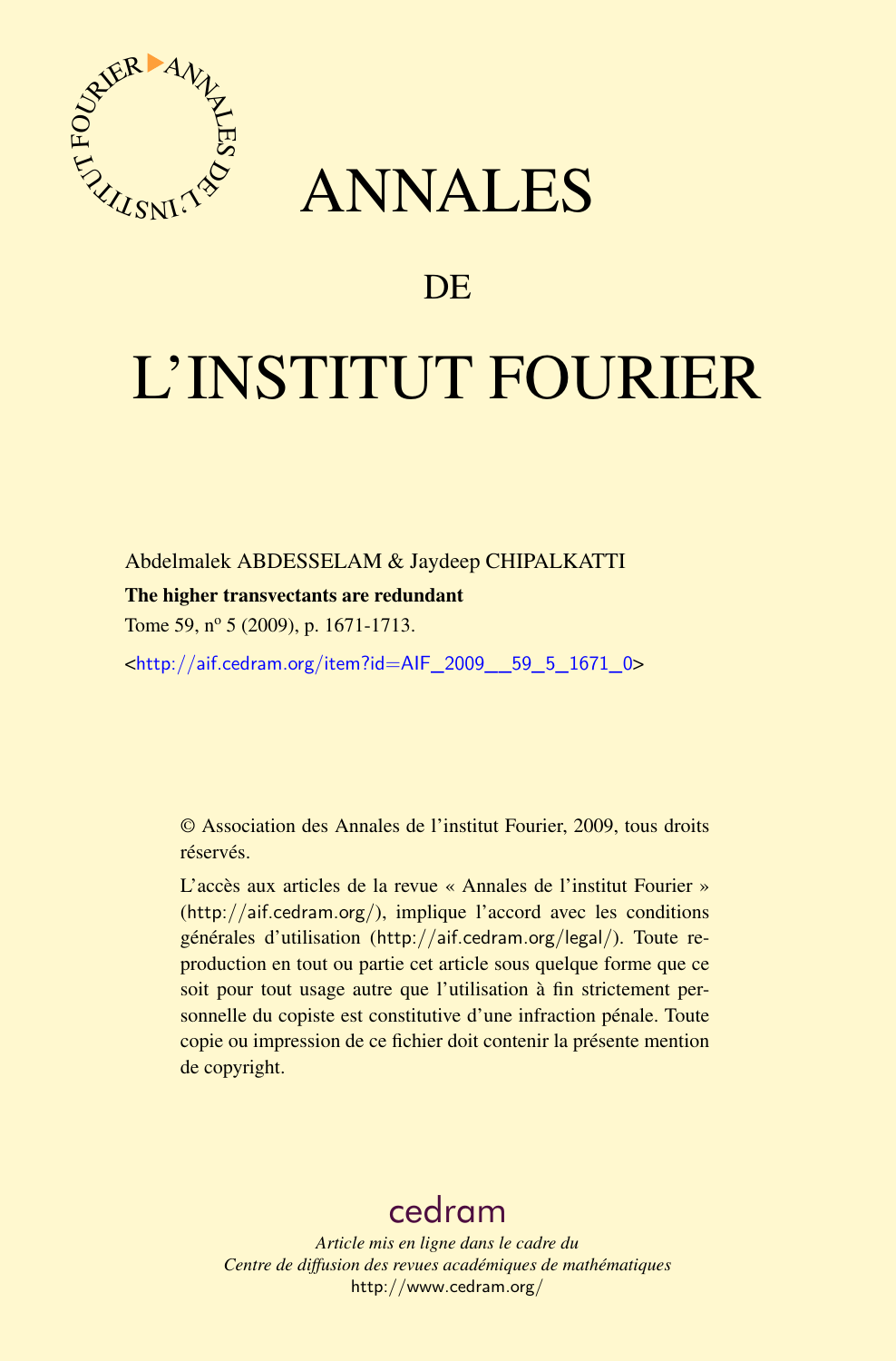# THE HIGHER TRANSVECTANTS ARE REDUNDANT

#### **by Abdelmalek ABDESSELAM & Jaydeep CHIPALKATTI**

ABSTRACT. — Let *A, B* denote generic binary forms, and let  $u_r = (A, B)_r$ denote their *r*-th transvectant in the sense of classical invariant theory. In this paper we classify all the quadratic syzygies between the  $\{u_r\}$ . As a consequence, we show that each of the higher transvectants  $\{u_r : r \geq 2\}$  is redundant in the sense that it can be completely recovered from  $u_0$  and  $u_1$ . This result can be geometrically interpreted in terms of the incomplete Segre imbedding. The calculations rely upon the Cauchy exact sequence of *SL*2-representations, and the notion of a 9-j symbol from the quantum theory of angular momentum.

We give explicit computational examples for  $SL_3$ ,  $\mathfrak{g}_2$  and  $\mathfrak{S}_5$  to show that this result has possible analogues for other categories of representations.

Résumé. — Pour deux formes binaires génériques  $A, B$ , notons  $\mathfrak{u}_r = (A, B)_r$ leur transvectant d'ordre *r*, tel que défini en théorie classique des invariants. Dans cet article, nous obtenons une classification complète des syzygies quadratiques entre les  $\{u_r\}$ . Il en résulte que les transvectants d'ordre supérieur  $\{u_r : r \geqslant 2\}$ sont redondants, en ce sens qu'ils peuvent être exprimés à partir de  $\mu_0$  et  $\mu_1$ . Ce résultat peut s'interpréter géométriquement en termes du plongement incomplet de Segre. Les calculs utilisés reposent sur la suite exacte de Cauchy en théorie des représentations de *SL*2, ainsi que sur la notion de symbole 9-j de la théorie quantique du moment angulaire.

Nous donnons des exemples de calculs explicites concernant  $SL_3$ ,  $\mathfrak{g}_2$  et  $\mathfrak{S}_5$  afin d'indiquer l'existence possible de résultats analogues pour d'autres catégories de représentations.

# **1. Introduction**

Transvectants were introduced into algebra more or less independently by Cayley and Aronhold (see [\[11,](#page-42-0) [13\]](#page-42-0)). The German school of classical invariant theorists used them dexterously in the symbolical treatment of algebraic forms (for instances, see [\[22,](#page-42-0) [41\]](#page-43-0)). In their modern formulation, they encode

Keywords: Angular momentum in quantum mechanics, binary forms, Cauchy exact sequence, 9-j symbols, representations of *SL*2, transvectants. Math. classification: 13A50, 22E70.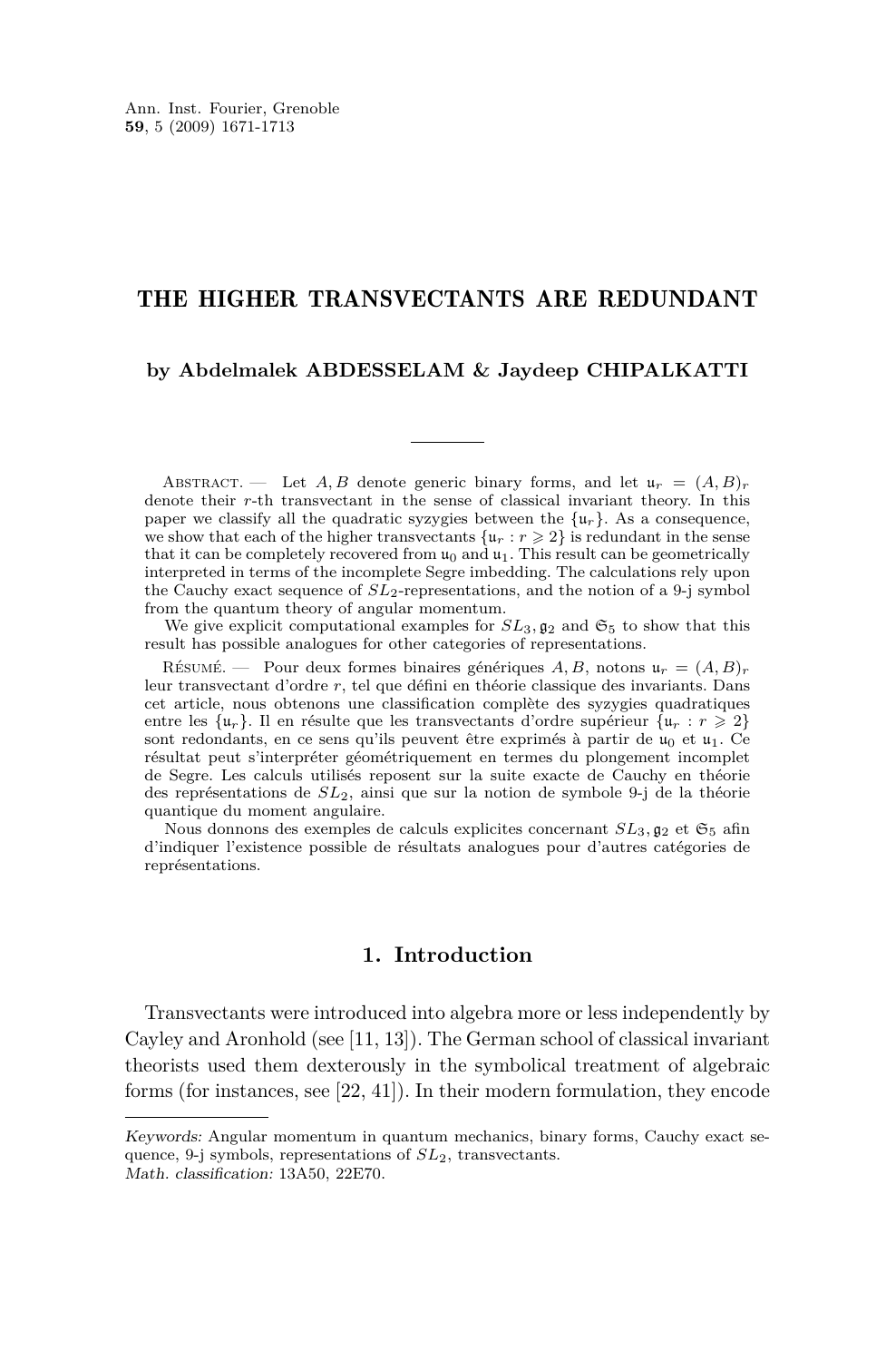<span id="page-2-0"></span>the decomposition of the tensor product of two finite-dimensional *SL*2 representations over a field of characteristic zero.

We begin by giving an elementary definition of transvectants. In [§1.3](#page-3-0)[-1.5](#page-4-0) we describe their reformulation in the language of  $SL<sub>2</sub>$ -representations. An outline of the main results is given in [§1.9](#page-6-0) (on page [1676\)](#page-6-0) after the required notation is available.

We will use [\[20,](#page-42-0) [23\]](#page-42-0) as standard references for classical invariant theory, and in particular the symbolic calculus. Modern accounts of this subject may be found in [\[15,](#page-42-0) [31,](#page-43-0) [35\]](#page-43-0). The reader is referred to [\[19,](#page-42-0) Lecture 6], [\[40,](#page-43-0) Ch. 3] and  $[42, Ch. 4]$  $[42, Ch. 4]$  for the basic theory of  $SL_2$ -representations.

#### **1.1.**

Let

$$
A = \sum_{i=0}^{m} {m \choose i} a_i x_1^{m-i} x_2^i, \quad B = \sum_{i=0}^{n} {n \choose i} b_i x_1^{n-i} x_2^i;
$$

denote binary forms of orders  $m, n$  in the variables  $\mathbf{x} = \{x_1, x_2\}$ . (The coefficients are assumed to be in a field of characteristic zero.) Let *r* denote an integer such that  $0 \leq r \leq \min(m, n)$ . The *r*-th transvectant of *A* and *B* is defined to be the binary form

$$
(1.1) \quad (A,B)_r = \frac{(m-r)!(n-r)!}{m! \, n!} \sum_{i=0}^r (-1)^i \binom{r}{i} \frac{\partial^r A}{\partial x_1^{r-i} \partial x_2^i} \frac{\partial^r B}{\partial x_1^i \partial x_2^{r-i}}
$$

of order  $m+n-2r$ . In particular  $(A, B)_0$  is the product of  $A, B$ , and  $(A, B)_1$ is (up to a multiplicative factor) their Jacobian. By construction,

(1.2) 
$$
(B, A)_r = (-1)^r (A, B)_r.
$$

The process of transvection commutes with a change of variables in the following sense. Let  $g = \begin{pmatrix} \alpha & \beta \\ \gamma & \delta \end{pmatrix}$  denote a matrix of indeterminates. Define

$$
A' = \sum_{i=0}^{m} {m \choose i} a_i (\alpha x_1 + \beta x_2)^{m-i} (\gamma x_1 + \delta x_2)^i,
$$

and similarly for  $B'$  etc. Then we have an identity

$$
(A', B')_r = (\det g)^r [(A, B)_r]'
$$
.

In classical terminology,  $(A, B)_r$  is a joint covariant of  $A, B$ .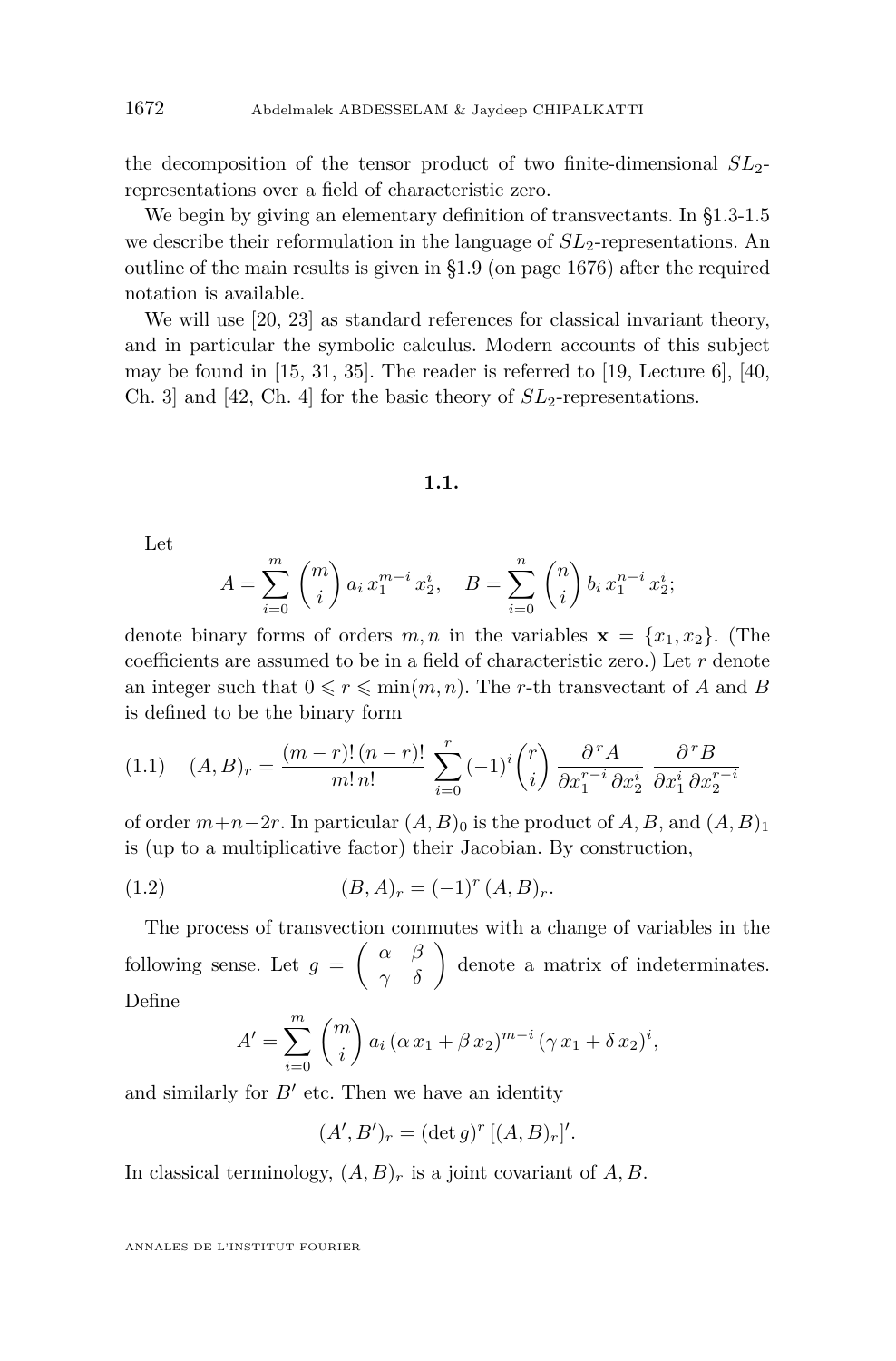#### **1.2.**

<span id="page-3-0"></span>Now let *A, B* denote generic forms of orders *m, n*, that is to say, their coefficients are assumed to be independent indeterminates. Write  $\mu_r =$  $(A, B)<sub>r</sub>$  for the *r*-th transvectant.<sup>(1)</sup> Broadly speaking, the main result of this paper is that the higher transvectants  $\{u_r : r \geq 2\}$  are redundant in the sense that each of them can be recovered from the knowledge of  $\mathfrak{u}_0$  and  $\mathfrak{u}_1$ . We begin with an illustration.

Example 1.1.  $\qquad$  Assume  $m = 5, n = 3$ . Then we have an identity

(1.3) 
$$
\frac{21}{8} (u_0, u_0)_2 + \frac{21}{16} (u_0, u_1)_1 + \frac{315}{256} u_1^2 = u_0 u_2,
$$

which gives a formula for  $u_2$  in terms of  $u_0, u_1$ . (This is an instance of general formulae to be proved below.) Similarly,

(1.4) 
$$
\frac{20}{3} (u_0, u_1)_2 + \frac{20}{9} (u_0, u_2)_1 + \frac{25}{14} u_1 u_2 = u_0 u_3,
$$

which indirectly expresses  $u_3$  in terms of  $u_0, u_1$ . Our result shows the existence of such formulae in general.

THEOREM 1.2. — Assume  $m, n, r \geq 2$ . With notation as above, there exist constants  $c_{i,j} \in \mathbf{Q}$  such that we have an identity

$$
\mathfrak{u}_r = \frac{1}{\mathfrak{u}_0} \sum_{0 \leqslant i \leqslant j < r} c_{i,j} \, (\mathfrak{u}_i, \mathfrak{u}_j)_{r-i-j}.
$$

Since the right hand side depends only on  $\{u_0, \ldots, u_{r-1}\}$ , it follows by induction that  $u_0, u_1$  determine the rest of the higher transvectants. In fact, more generally we will exhibit explicit formulae for all the quadratic syzygies between the  $\{u_i\}$ , of which (1.3) and (1.4) are special cases.

The title of the paper should not be understood to mean that 'higher transvection' is redundant. Notice, for instance, that the formula for  $u_2$ itself involves  $(\mathfrak{u}_0, \mathfrak{u}_0)_2$ .

#### **1.3.** *SL*2**-representations**

Throughout this paper we work over an arbitrary field k of characteristic zero. Let *V* denote a two-dimensional k-vector space with basis  $\mathbf{x} = \{x_1, x_2\}$ . For  $m \geq 0$ , the symmetric power  $S_m = \text{Sym}^m V$  is the space of binary *m*-ics, with an action of the linearly reductive group

<sup>(1)</sup> 'Uberschiebung' in German.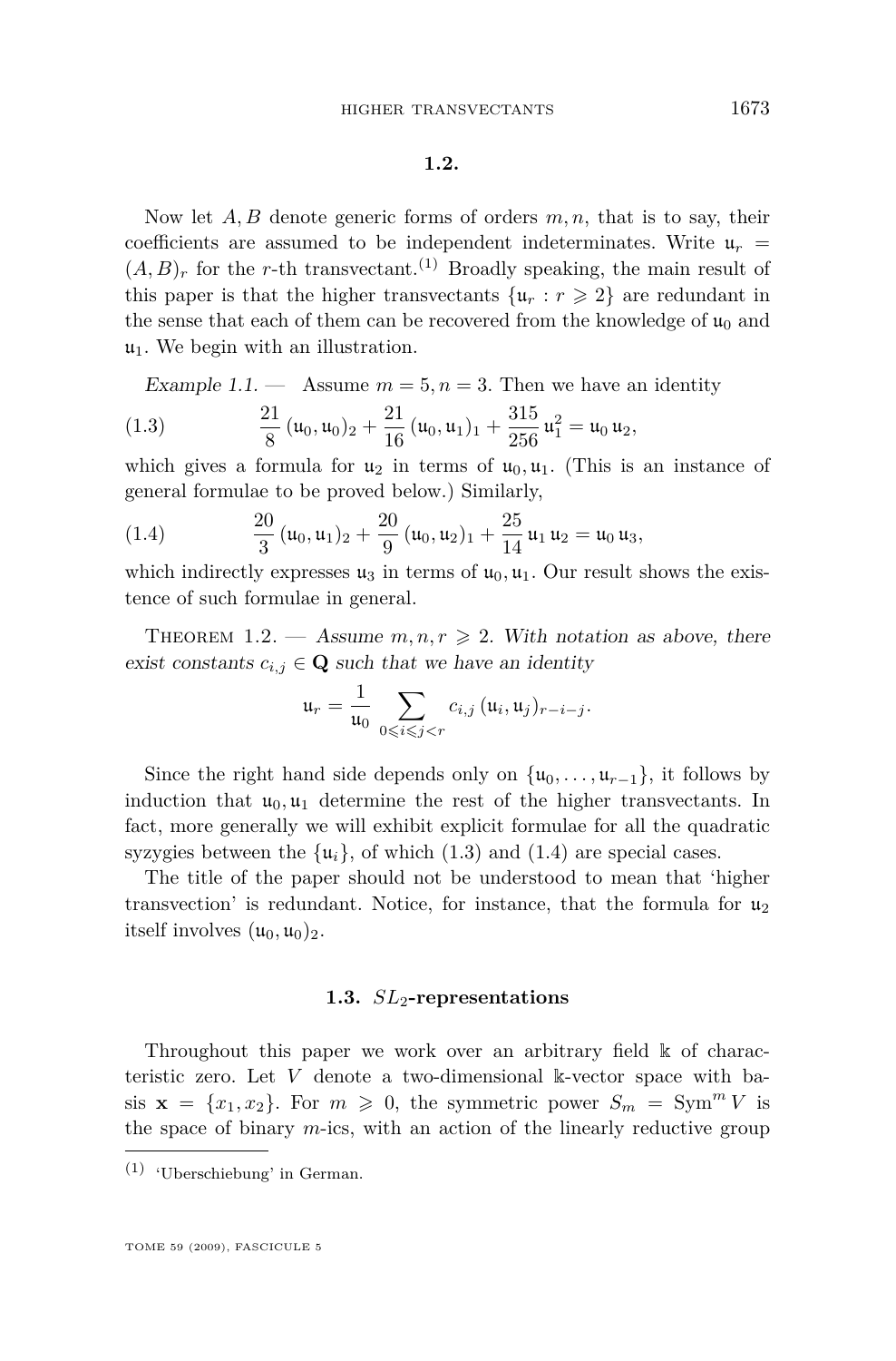<span id="page-4-0"></span> $SL(V) = {\varphi \in \text{End}(V) : \det \varphi = 1}.$  The  ${S_m : m \geq 0}$  are a complete set of irreducible *SL*(*V* )-representations, and any finite-dimensional representation decomposes as a direct sum of irreducibles. By Schur's lemma, if a linear map  $S_m \longrightarrow S_m$  is  $SL(V)$ -equivariant, then it is necessarily a scalar multiplication.

Henceforth, *V* will not be explicitly mentioned if no confusion is likely; for instance,  $S_m(S_n)$  will stand for  $\text{Sym}^m(\text{Sym}^n V)$  etc.

#### **1.4.**

It will be convenient to introduce several pairs of variables

$$
y = (y_1, y_2),
$$
  $z = (z_1, z_2),...$ 

all on equal footing with **x**. Then, for instance, an element of the tensor product  $S_m \otimes S_n$  can be represented as a bihomogeneous form  $F(\mathbf{x}, \mathbf{y})$  of orders *m, n* in **x***,* **y** respectively. Define Cayley's Omega operator

$$
\Omega_{\mathbf{x}\,\mathbf{y}} = \frac{\partial^2}{\partial x_1 \,\partial y_2} - \frac{\partial^2}{\partial x_2 \,\partial y_1},
$$

and the polarisation operator

$$
\mathbf{y}\partial_{\mathbf{x}} = y_1 \frac{\partial}{\partial x_1} + y_2 \frac{\partial}{\partial x_2}
$$

*.*

If  $c_{\mathbf{x}}$  stands for the symbolic linear form  $c_1 x_1 + c_2 x_2$ , then

$$
(\mathbf{y}\partial_{\mathbf{x}})^{\ell}c_{\mathbf{x}}^{m} = \frac{m!}{(m-\ell)!} c_{\mathbf{x}}^{m-\ell} c_{\mathbf{y}}^{\ell}.
$$

The operators  $\Omega_{\mathbf{x}\mathbf{z}}$ ,  $\mathbf{y}\partial_{\mathbf{z}}$  etc. are similarly defined. The symbolic bracket  $(\mathbf{xy})$  stands for  $x_1 y_2 - x_2 y_1$ , and likewise for  $(\mathbf{x}\mathbf{z})$  etc.

# **1.5.**

We have a direct sum decomposition of the tensor product

(1.5) 
$$
S_m \otimes S_n \simeq \bigoplus_{r=0}^{\min(m,n)} S_{m+n-2r},
$$

usually called the Clebsch-Gordan decomposition. Let

$$
\pi_r: S_m \otimes S_n \longrightarrow S_{m+n-2r}
$$

denote the projection map, which acts by the recipe

(1.6) 
$$
F(\mathbf{x}, \mathbf{y}) \xrightarrow{\pi_r} f(m, n; r) \left[ \Omega_{\mathbf{x} \mathbf{y}}^r F(\mathbf{x}, \mathbf{y}) \right]_{\mathbf{y} \to \mathbf{x}};
$$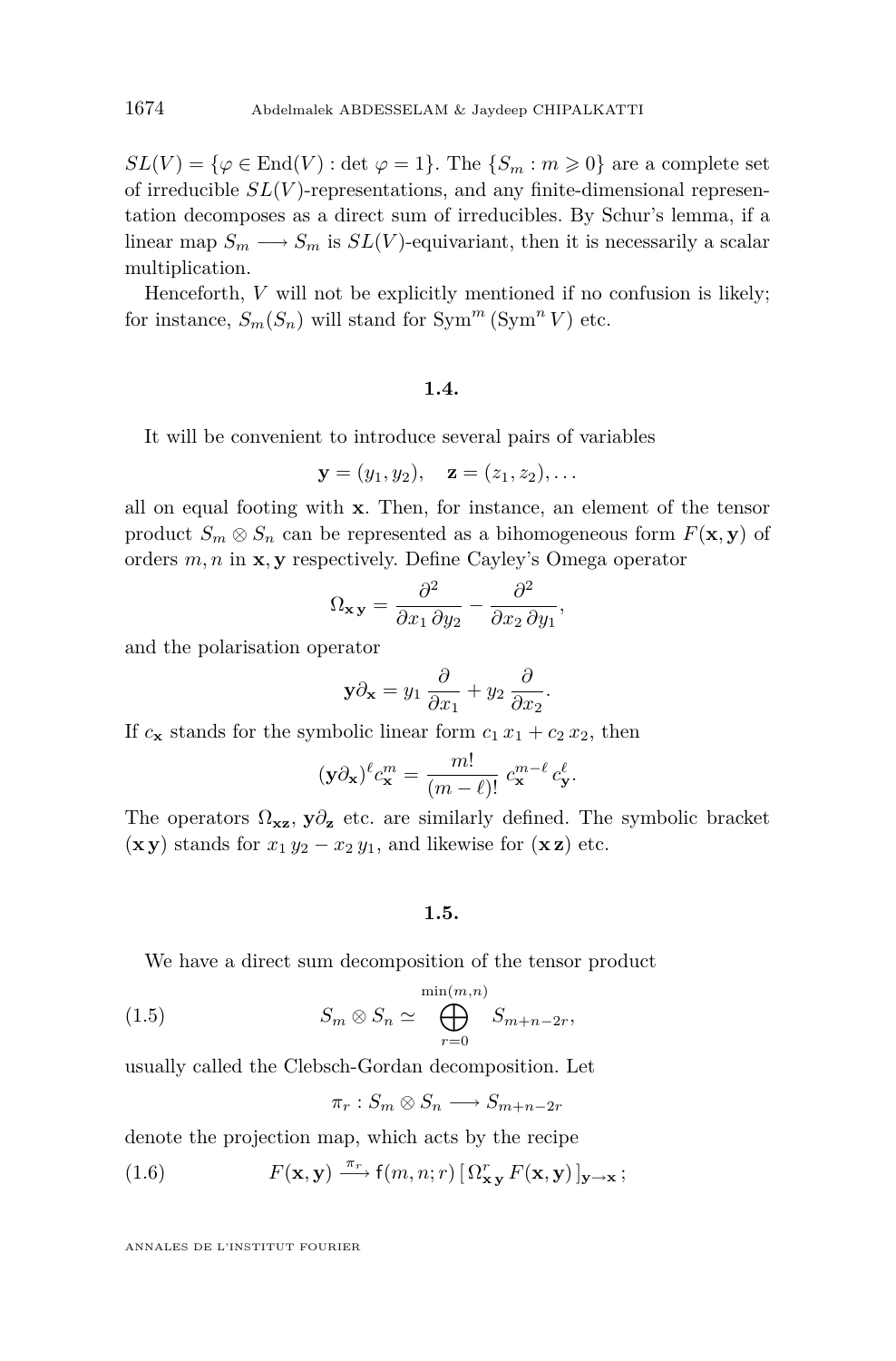<span id="page-5-0"></span>where

$$
f(m, n; r) = \frac{(m - r)! (n - r)!}{m! n!}
$$

*.*

We have written  $y \rightarrow x$  for the substitution of  $x_1, x_2$  for  $y_1, y_2$  respectively, so that the right hand side of [\(1.6\)](#page-4-0) is of order  $m + n - 2r$  in **x** as required.

In particular if  $A(\mathbf{x}) \in S_m$ ,  $B(\mathbf{x}) \in S_n$ , then a straightforward binomial expansion shows that the image  $\pi_r(A(\mathbf{x}) B(\mathbf{y}))$  coincides with the transvectant  $(A, B)_r$  as defined in [\(1.1\)](#page-2-0). In symbols, if  $A = \alpha_x^m, B = \beta_x^n$ , then we have the formula

(1.7) 
$$
(A, B)_r = (\alpha \beta)^r \alpha_{\mathbf{x}}^{m-r} \beta_{\mathbf{x}}^{n-r}.
$$

The initial scaling factor in  $(1.6)$  is so chosen that  $(1.7)$  has the simplest possible form.

## **1.6.**

The map  $\pi_r$  is a split surjection, let  $i_r : S_{m+n-2r} \longrightarrow S_m \otimes S_n$  denote its section. For  $c_{\mathbf{x}}^{m+n-2r} \in S_{m+n-2r}$ , it is given by

$$
c_{\mathbf{x}}^{m+n-2r} \xrightarrow{\iota_r} \mathbf{g}(m,n;r) \left(\mathbf{x}\,\mathbf{y}\right)^r c_{\mathbf{x}}^{m-r} c_{\mathbf{y}}^{n-r},
$$

where

(1.8) 
$$
g(m, n; r) = \frac{\binom{m}{r}\binom{n}{r}}{\binom{m+n-r+1}{r}}.
$$

Define

(1.9) 
$$
h(m, n; r) = f(m, n; r) g(m, n; r) = \frac{(m + n - 2r + 1)!}{(m + n - r + 1)! \, r!}.
$$

Now observe that by the formula on [\[23,](#page-42-0) p. 54],

$$
\left\{\,\Omega^r_{\mathbf{x}\mathbf{y}}\left[({\mathbf{x}\,\mathbf{y}})^r\,c^{m-r}_{\mathbf{x}}\,c^{n-r}_{\mathbf{y}}\right]\right\}_{\mathbf{y}\to\mathbf{x}}=\frac{1}{\mathsf{h}(m,n;r)}\,c^{m+n-2r}_{\mathbf{x}},
$$

which verifies that  $\pi_r \circ \iota_r$  is the identity map on  $S_{m+n-2r}$  (also see [\[17\]](#page-42-0) and [\[30,](#page-43-0) §18.2]).

#### **1.7. Angular momenta**

There is a process analogous to transvection in the quantum theory of angular momentum. In brief, the eigenvectors (of the Casimir element for the Lie algebra  $su_2$  can exist in any of the states *j* labelled by the nonnegative half-integers  $\{0, 1/2, 1, 3/2, \ldots\}$ . The coupling of two states  $j_1, j_2$ produces a finite set of angular momentum states

$$
|j_1-j_2|, |j_1-j_2|+1, |j_1-j_2|+2,\ldots,j_1+j_2.
$$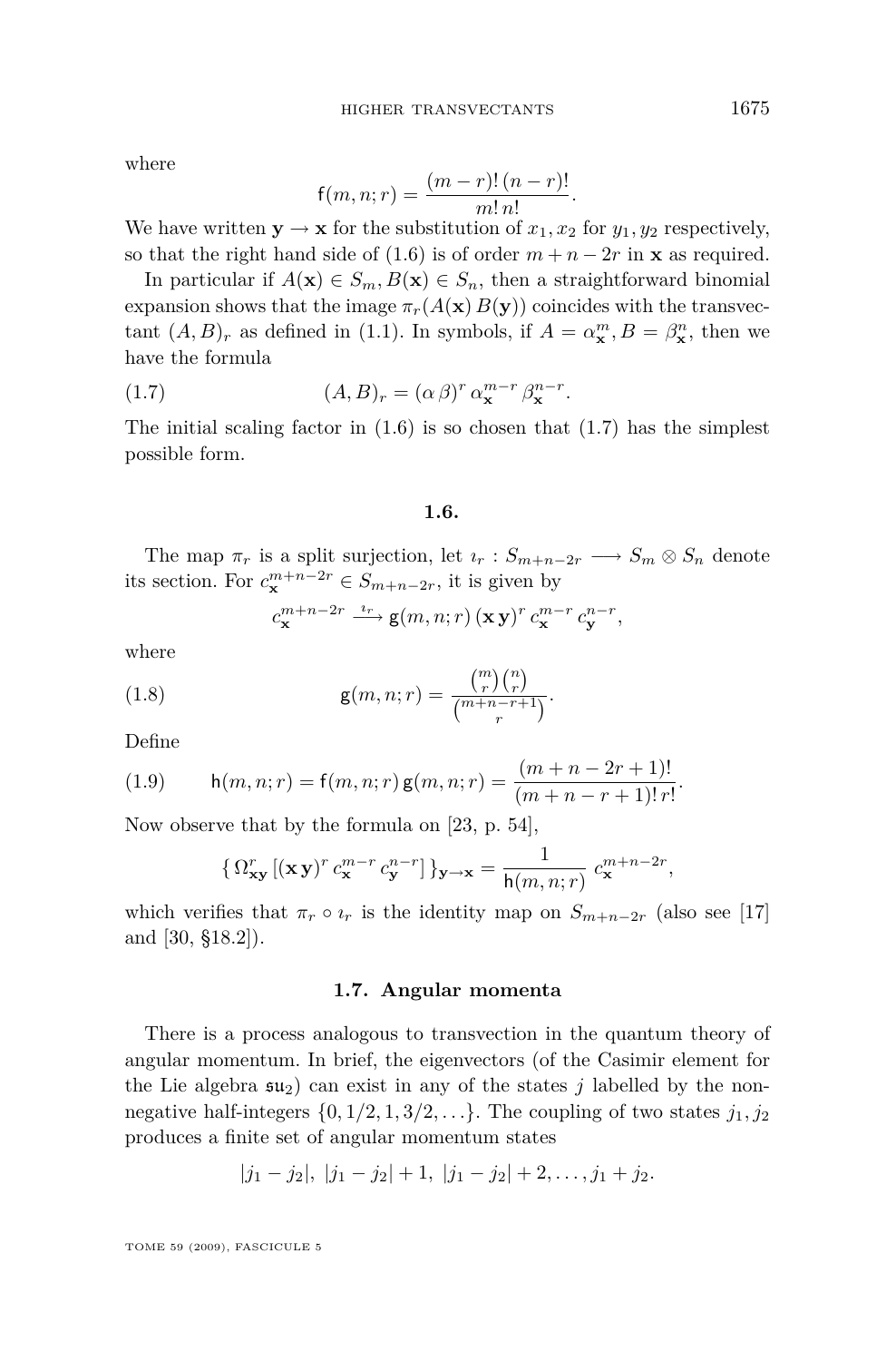If we let  $m = 2 j_1, n = 2 j_2$ , then this reduces to the Clebsch-Gordan decomposition. (The standard account of this theory may be found in [\[6,](#page-42-0) [16\]](#page-42-0).) At a crucial place in our study of transvectant syzygies we will need the concept of 9-j symbol which arises from the possible couplings of four angular momentum states. This is further explained in [§7,](#page-31-0) where an introduction to the relevant notions from the quantum theory of angular momentum will be given.

#### **1.8. Self-duality**

The map  $S_m \otimes S_m \longrightarrow \mathbb{k}$  establishes a canonical isomorphism of  $S_m$  with its dual representation  $S_m^{\vee} = \text{Hom}(S_m, \mathbb{k})$ . It identifies  $A \in S_m$  with the functional

$$
S_m \longrightarrow \mathbb{k}, \quad B \longrightarrow (A, B)_m.
$$

Consequently, every finite-dimensional *SL*2-representation is canonically isomorphic to its own dual.<sup>(2)</sup> We have a canonical trace element in  $S_m \otimes S_m$ which corresponds to the form  $(\mathbf{xy})^m$ .

# **1.9. Results**

We can now state the main results of this paper. Let the  $\{u_i\}$  be as in [§1.2.](#page-3-0) For an integer *r* such that  $2 \le r \le \min(m, n)$ , define a (quadratic) syzygy of weight *r* to be an identity

(1.10) 
$$
\sum \vartheta_{i,j} (\mathfrak{u}_i, \mathfrak{u}_j)_{r-i-j} = 0, \qquad \vartheta_{i,j} \in \mathbf{Q}
$$

where the summation is quantified over all pairs  $(i, j)$  such that

$$
0 \leqslant i \leqslant j, \quad i + j \leqslant r.
$$

Notice that only one summand in (1.10) involves  $\mathfrak{u}_r$ , namely  $\vartheta_{0,r} \mathfrak{u}_0 \mathfrak{u}_r$ .

Let  $\mathbb{K}(m, n; r)$  denote the vector space of weight *r* syzygies. In [§2.3–2.4](#page-9-0) we will show that there is a natural isomorphism of  $\mathbb{K}(m,n;r)$  with the space of equivariant morphisms

Hom<sub>$$
SL(V)
$$</sub>  $(S_{2(m+n-r)}, \wedge^2 S_m \otimes \wedge^2 S_n)$ .

This will imply that  $\mathbb{K}(m, n; r)$  has a basis which is in natural bijection with the set of integral points

$$
\Pi(m, n; r) = \left\{ (a, b) \in \mathbf{N}^2 : a + b \leqslant \frac{r - 2}{2} \right\}.
$$

<span id="page-6-0"></span>

<sup>&</sup>lt;sup>(2)</sup>This is no longer true of  $SL_N$ -representations when  $N > 2$ . In some contexts this self-duality leads to simplification, and in some others to confusion.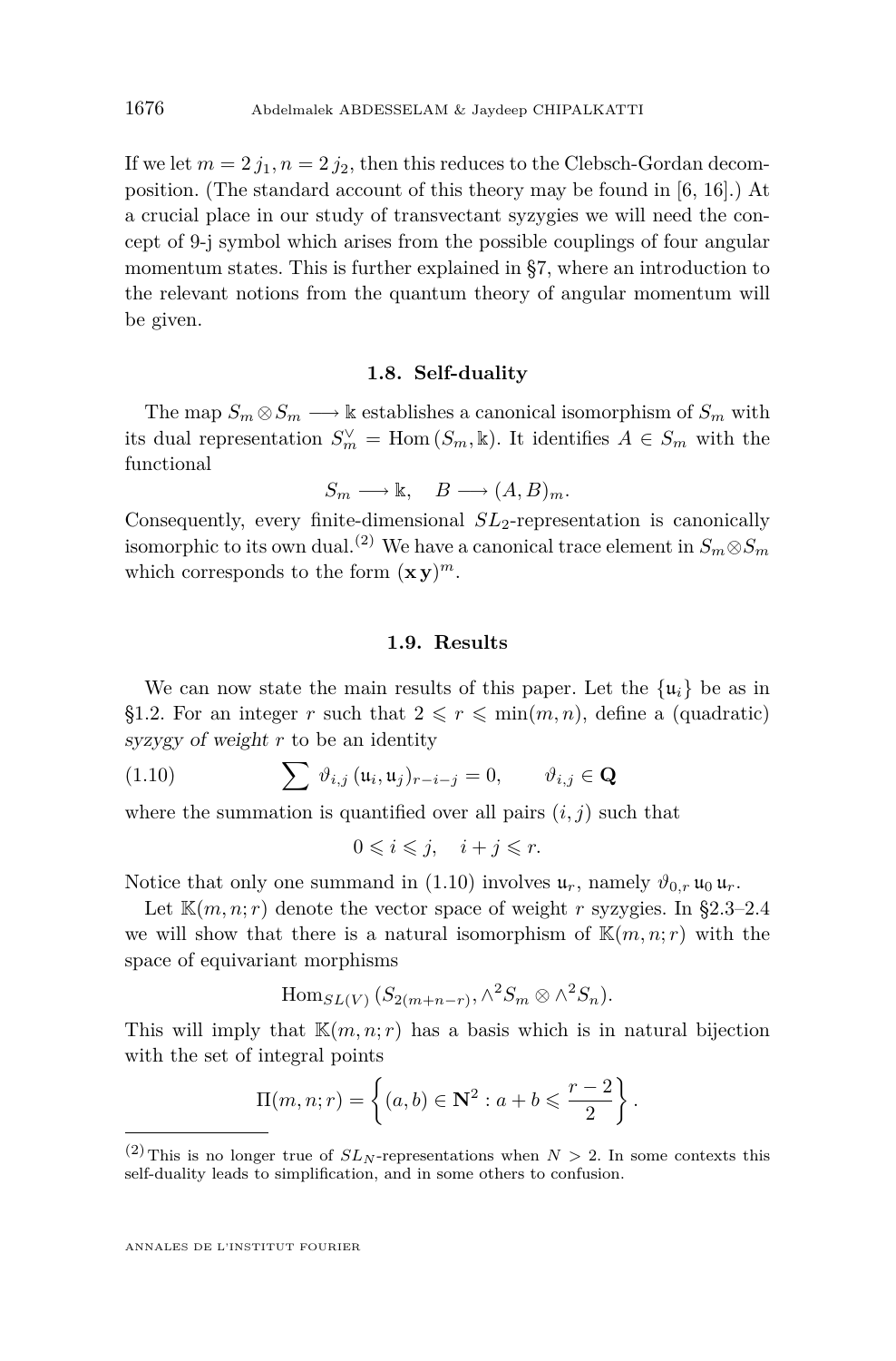<span id="page-7-0"></span>Since  $(a, b) = (0, 0)$  is such as point, there exist nontrivial syzygies of any weight  $r \ge 2$ . For an arbitrary  $p = (a, b) \in \Pi(m, n; r)$ , let  $\vartheta_{i,j}^{(p)}$  denote the corresponding syzygy coefficients.

In [§2.10](#page-12-0) we will give an explicit formula for the rational number  $\vartheta_{i,j}^{(p)}$ . It will follow that if we specialise to  $p = (0,0)$ , then  $\vartheta_{0,r}^{(p)} \neq 0$ . We can then rewrite identity [\(1.10\)](#page-6-0) in the form

$$
\mathfrak{u}_r = \frac{1}{\mathfrak{u}_0} \sum -\frac{\vartheta_{i,j}^{(p)}}{\vartheta_{0,r}^{(p)}} (\mathfrak{u}_i, \mathfrak{u}_j)_{r-i-j},
$$

and thereby complete the proof of Theorem [1.2.](#page-3-0) In Theorem [3.1](#page-17-0) we prove the thematically related result that the morphism

$$
\mathbf{P} S_m \times \mathbf{P} S_n \longrightarrow \mathbf{P} (S_{m+n} \oplus S_{m+n-2})
$$

which sends a pair of forms  $(A, B)$  to  $(A B, (A, B)_1)$ , is an imbedding of algebraic varieties.

Of course it would be of interest to find similar redundancy theorems for other categories of representations. In sections [4,](#page-21-0)[5](#page-24-0) and [6,](#page-27-0) we give one example each of this phenomenon respectively for representations of  $SL_3$ ,  $\mathfrak{g}_2$ and  $\mathfrak{S}_5$ .

#### **2. The Cauchy exact sequence**

In this section we establish the basic set-up which leads to the characterisation of quadratic syzygies between transvectants.

#### **2.1.**

Given any two finite-dimensional vector spaces  $W_1, W_2$ , we have a short exact sequence (see [\[4,](#page-42-0)  $\SIII.1$ ]) of  $GL(W_1) \times GL(W_2)$ -representations

$$
(2.1) \ 0 \longrightarrow \underbrace{\wedge^2 W_1 \otimes \wedge^2 W_2}_{\mathcal{C}} \stackrel{\delta}{\longrightarrow} S_2(W_1 \otimes W_2) \stackrel{\epsilon}{\longrightarrow} S_2(W_1) \otimes S_2(W_2) \longrightarrow 0,
$$

which we may call the Cauchy exact sequence. (The corresponding formula on characters is due to Cauchy – see [\[19,](#page-42-0) Appendix A].)

Let the dot stand for symmetrised tensor product, i.e., we write  $g \cdot h$ instead of  $\frac{1}{2}(g \otimes h + h \otimes g)$ . With this notation,  $\epsilon$  is the 'regrouping' map

$$
(g_1 \otimes g_2) \cdot (h_1 \otimes h_2) \longrightarrow (g_1 \cdot h_1) \otimes (g_2 \cdot h_2),
$$

and  $\delta$  is the map

$$
(g_1 \wedge h_1) \otimes (g_2 \wedge h_2) \longrightarrow (g_1 \otimes g_2) \cdot (h_1 \otimes h_2) - (g_1 \otimes h_2) \cdot (h_1 \otimes g_2).
$$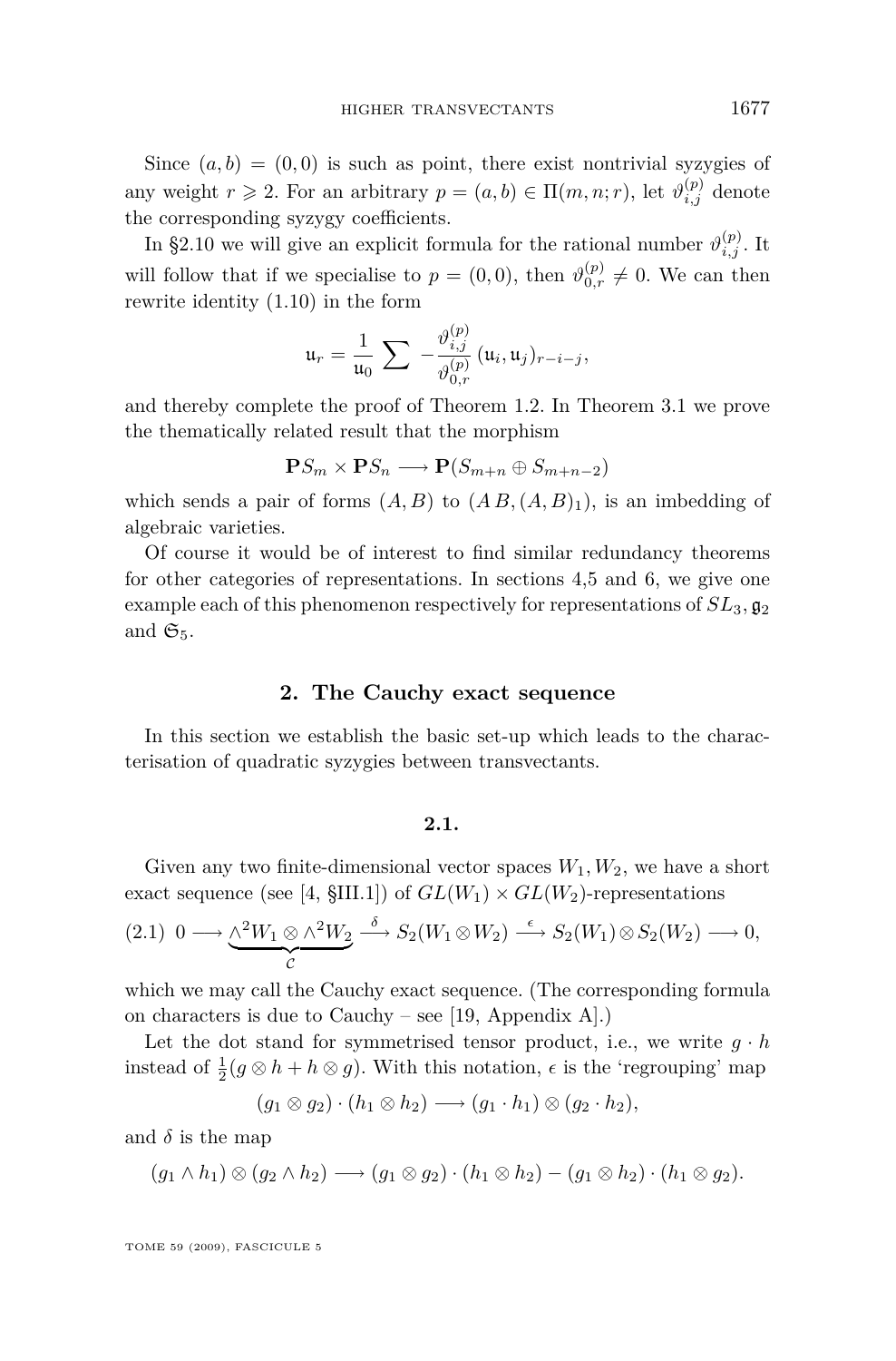The exactness of [\(2.1\)](#page-7-0) is an instance of a general result about Schur functors (see loc. cit.), but it is elementary to check in this case. Indeed, it is immediate that  $\epsilon \circ \delta = 0$ , implying im  $\delta \subseteq \ker \epsilon$ . Now write  $w_i = \dim W_i$ , and observe that the dimensions of the first and the third vector space add up to the second:

$$
\binom{w_1}{2}\binom{w_2}{2} + \binom{w_1+1}{2}\binom{w_2+1}{2} = \binom{w_1\,w_2+1}{2},
$$
  
= ker  $\epsilon$ 

hence im  $\delta = \ker \epsilon$ .

# **2.2.**

Consider the Segre imbedding

$$
\mathbf{P}S_m \times \mathbf{P}S_n \longrightarrow \mathbf{P}(S_m \otimes S_n), \quad [(A, B)] \longrightarrow [A \otimes B]
$$

with image  $X$ , and ideal sheaf  $\mathcal{I}_X$ . Since  $X$  is projectively normal, we have an exact sequence

(2.2) 
$$
0 \longrightarrow H^0(\mathcal{I}_X(2)) \stackrel{g}{\longrightarrow} H^0(\mathcal{O}_P(2)) \stackrel{h}{\longrightarrow} H^0(\mathcal{O}_X(2)) \longrightarrow 0.
$$

Let us introduce a series of generic forms

(2.3) 
$$
A = \sum_{k=0}^{m} {m \choose k} a_k z_1^{m-k} z_2^k, \quad B = \sum_{k=0}^{n} {n \choose k} b_k z_1^{n-k} z_2^k,
$$

of orders *m, n*, and

(2.4) 
$$
U_{\ell} = \sum_{k=0}^{m+n-2\ell} {m+n-2\ell \choose k} q_{k,\ell} z_1^{m+n-2\ell-k} z_2^k,
$$

of orders  $m + n - 2\ell$  for  $0 \leq \ell \leq \min(m, n)$ . (That is to say, the  $\underline{a}, \underline{b}, \underline{q}$  are assumed to be sets of distinct indeterminates.) Consider the polynomial algebras

$$
Q = \mathbb{k} [\{q_{k,\ell}\}], \quad R = \mathbb{k} [a_0, \dots, a_m; b_0, \dots, b_n].
$$

The former is graded by **N**, and the latter by  $N \times N$ . If we write  $U_{\ell} =$  $(A, B)_\ell^{\mathbf{z}}$  (where the transvectant is taken with respect to **z** variables) and equate coefficients in **z**, then each  $q_{k,\ell}$  is given by a polynomial expression in  $a, b$ . This defines a ring morphism  $Q \rightarrow R$ . Now, we have isomorphisms of graded (respectively bigraded) rings

$$
Q \xrightarrow{\sim} \bigoplus_{e \geq 0} S_e([S_m \otimes S_n]^{\vee}),
$$
  

$$
R \xrightarrow{\sim} \bigoplus_{e,e' \geq 0} S_e(S_m^{\vee}) \otimes S_{e'}(S_n^{\vee})
$$

<span id="page-8-0"></span>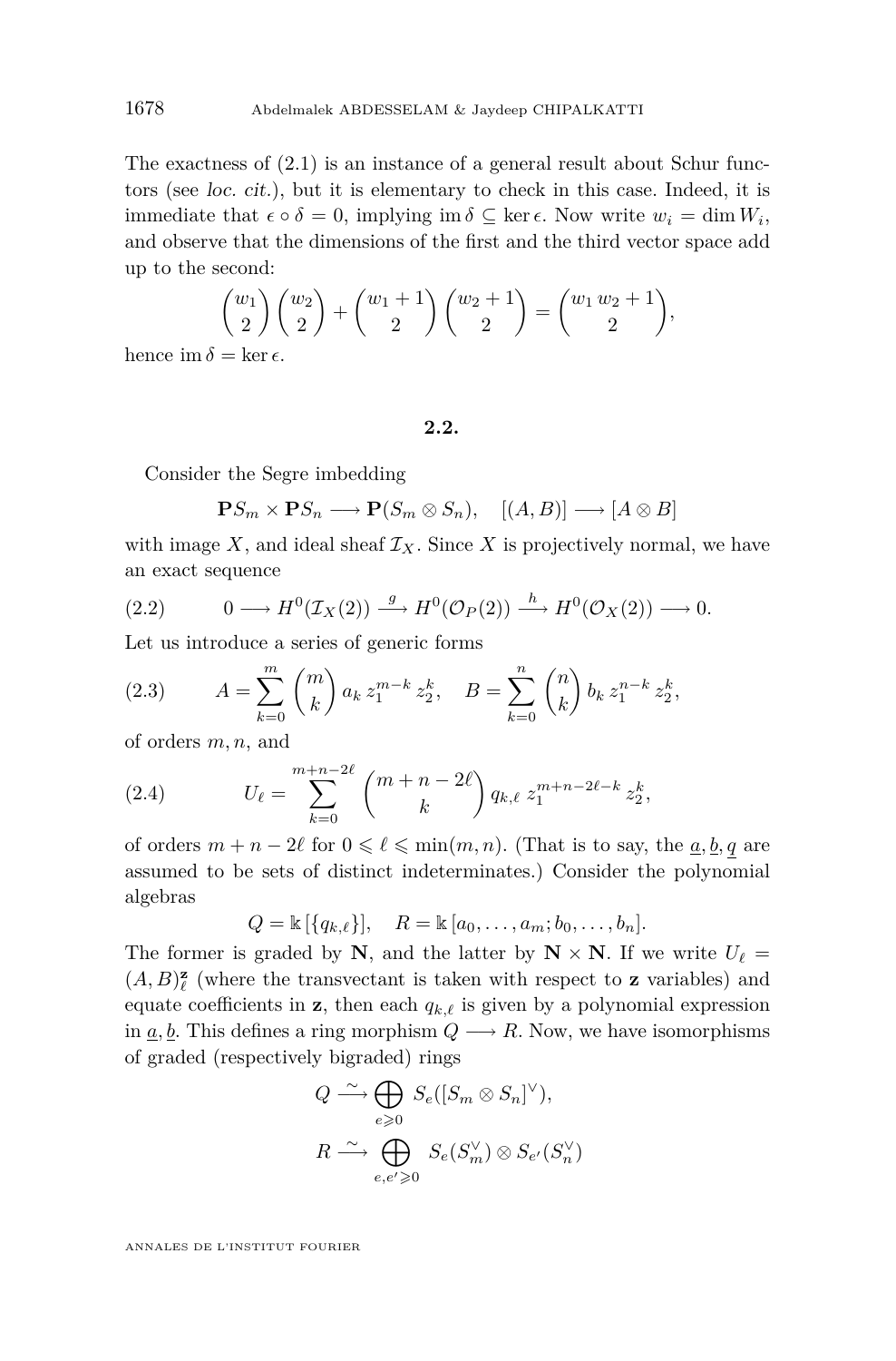<span id="page-9-0"></span>defined as follows: observe that

$$
(-1)^k \times (U_{\ell}, z_2^{m+n-2\ell-k} z_1^k)_{m+n-2\ell}^{\mathbf{z}} = q_{k,\ell},
$$

hence we identify  $q_{k,\ell}$  with the functional in  $[S_m \otimes S_n]^\vee$  which sends the biform  $\alpha_{\mathbf{x}}^m \beta_{\mathbf{y}}^n \in S_m \otimes S_n$  to

$$
(-1)^k \times ((\alpha \beta)^{\ell} \alpha_{\mathbf{z}}^{m-\ell} \beta_{\mathbf{z}}^{n-\ell}, z_2^{m+n-2\ell-k} z_1^k)_{m+n-2\ell}^{\mathbf{z}}.
$$

This extends to give an isomorphism of *Q* with the symmetric algebra on the space  $[S_m \otimes S_n]^\vee$ . The second isomorphism is defined similarly. The induced map  $Q_2 \longrightarrow R_{2,2}$  on vector spaces may be naturally identified with the map  $h$  from  $(2.2)$ .

#### **2.3.**

Consider a formal expression

$$
\Psi = \sum_{i,j} \vartheta_{i,j} \left( U_i, U_j \right)_{r-i-j}^{\mathbf{z}},
$$

where  $\vartheta_{i,j}$  are arbitrary elements in **Q**. We should like to determine whether  $\Psi$  corresponds to a weight *r* syzygy. Now, the datum  $\Psi$  is equivalent to a morphism of *SL*(*V* )-representations

$$
f_{\Psi}: S_{2(m+n-r)} \longrightarrow Q_2, \quad H(\mathbf{z}) \longrightarrow (H(\mathbf{z}), \Psi)_{2(m+n-r)}^{\mathbf{z}}.
$$

This is to be interpreted as follows:  $\Psi$ ,  $H(\mathbf{z})$  are both forms of order  $2(m +$  $n - r$ ) in the **z**-variables. Hence after transvection the right hand side has no **z**-variables remaining, and we get a quadratic expression in the  ${q_{k,\ell}}$ .

Now Ψ represents a bona fide weight *r* syzygy iff the following condition is satisfied: if we substitute  $(A, B)_i$  for  $U_i$ , then  $\Psi$  vanishes. This is equivalent to the requirement that  $h \circ f_{\Psi} = 0$ , i.e.,  $f_{\Psi}$  factor through ker *h*. Hence we have proved the following:

PROPOSITION 2.1. — The vector space  $\mathbb{K}(m, n; r)$  of weight *r* syzygies is naturally isomorphic to  $\text{Hom}_{SL(V)}(S_{2(m+n-r)}, H^0(\mathcal{I}_X(2)))$ .

#### **2.4.**

Now, by specialising [\(2.1\)](#page-7-0) we have the exact sequence

$$
(2.5) \quad 0 \longrightarrow \underbrace{\wedge^2 S_m \otimes \wedge^2 S_n}_{\mathcal{C}} \xrightarrow{\delta} \underbrace{S_2(S_m \otimes S_n)}_{\mathcal{D}} \xrightarrow{\epsilon} \underbrace{S_2(S_m) \otimes S_2(S_n)}_{\mathcal{E}} \longrightarrow 0.
$$

By self-duality (see [§1.8\)](#page-6-0) we can identify  $H^0(\mathbf{P}(S_m \otimes S_n), \mathcal{O}_P(2))$  and  $H^0(\mathcal{O}_X(2))$  respectively with *D* and *E*, inducing an isomorphism of  $H^0(\mathcal{I}_X(2))$  with  $\mathcal{C}$ .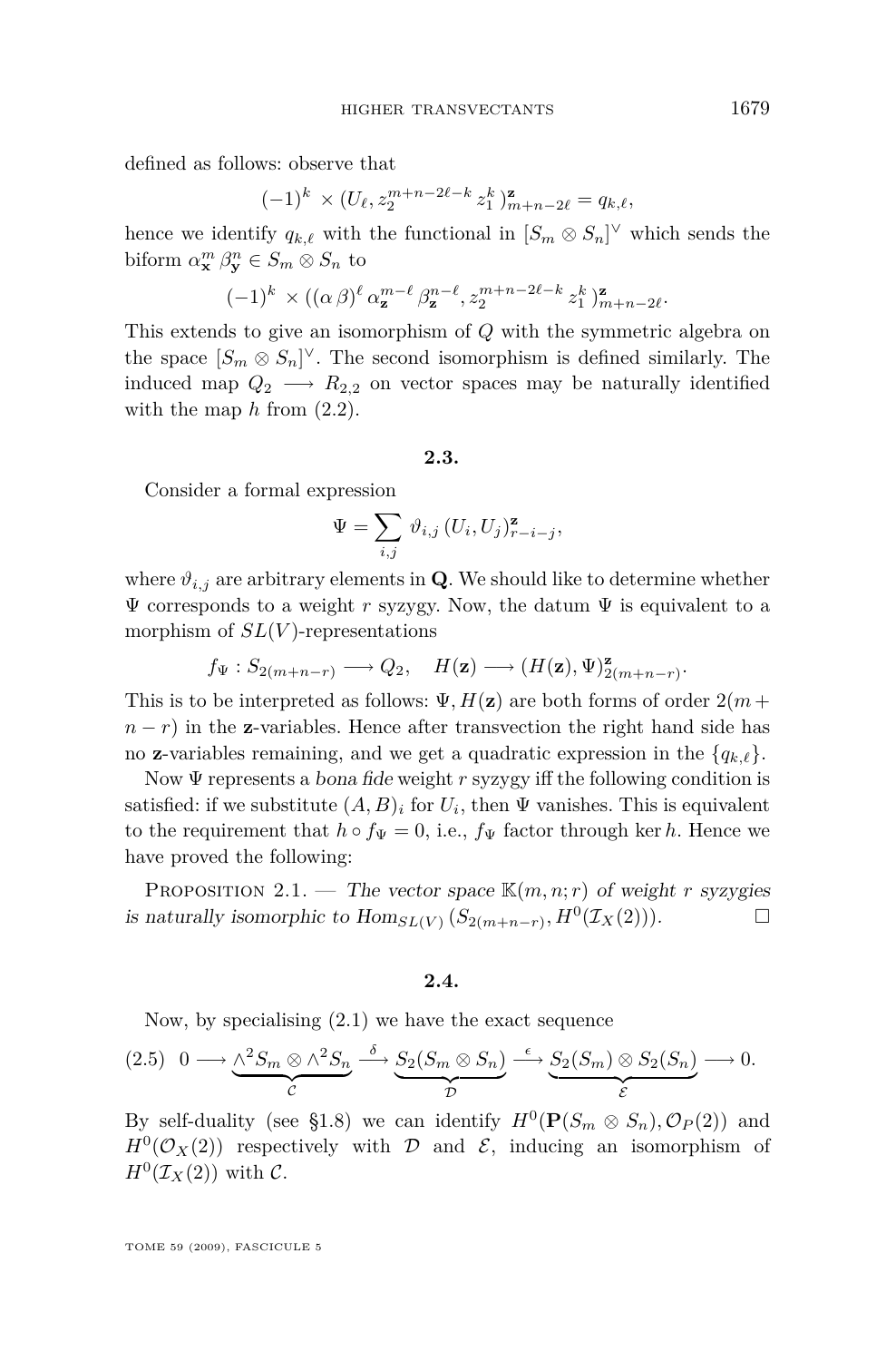#### **2.5.**

<span id="page-10-0"></span>We have isomorphisms

$$
\wedge^2 S_m \simeq S_2(S_{m-1}) \simeq \bigoplus_{a=0}^{\lfloor \frac{m-1}{2} \rfloor} S_{2(m-1)-4a},
$$

and similarly for  $\wedge^2 S_n$ . Hence, for each pair  $p = (a, b)$  in the set

(2.6) 
$$
\Pi(m, n; r) = \{(a, b) \in \mathbb{N}^2 : 2(a + b + 1) \leq r\},\
$$

we have a morphism  $\phi_{a,b}$  defined to be the composite

$$
S_{2(m+n-r)} \xrightarrow{\theta_1} S_{2(m-1)-4a} \otimes S_{2(n-1)-4b} \xrightarrow{\theta_2} S_2(S_{m-1}) \otimes S_2(S_{n-1})
$$

$$
\xrightarrow{\theta_3} \wedge^2 S_m \otimes \wedge^2 S_n.
$$

Here  $\theta_1$  is dual to the  $(r - 2a - 2b - 2)$ -th transvectant map,  $\theta_2$  is dual to the tensor product of 2*a*-th and 2*b*-th transvectant maps, and  $\theta_3$  is an isomorphism.

By construction the  $\{\phi_{a,b} : (a,b) \in \Pi\}$  form a basis of the space of *SL*(*V*)-equivariant morphisms  $S_{2(m+n-r)} \longrightarrow \mathcal{C}$ . Let  $K^{(a,b)}$  denote the corresponding weight *r* syzygy, written as

(2.7) 
$$
\sum \kappa_{i,j} (\mathfrak{u}_i, \mathfrak{u}_j)_{r-i-j} = 0,
$$

where the sum is quantified over pairs  $(i, j)$  such that  $0 \leq i, j \leq r$  and  $i + j \leq r$ . (We have not yet imposed the condition  $i \leq j$ .) In order to extract the coefficient  $\kappa_{i,j}$ , we will construct a sequence of morphisms

$$
S_2(S_m \otimes S_n) \xrightarrow{\eta_1} (S_m \otimes S_n)^{\otimes 2} \xrightarrow{\eta_2} (\bigoplus_i S_{m+n-2i}) \otimes (\bigoplus_j S_{m+n-2j})
$$

$$
\xrightarrow{\eta_3} S_{m+n-2i} \otimes S_{m+n-2j} \xrightarrow{\eta_4} S_{2(m+n-r)},
$$

where  $\eta_1$  is the natural inclusion

$$
v_1 \cdot v_2 \longrightarrow \frac{1}{2}(v_1 \otimes v_2 + v_2 \otimes v_1),
$$

 $\eta_2$  is an isomorphism,  $\eta_3$  is the tensor product of natural projections, and  $\eta_4$  is the  $(r - i - j)$ -th transvection map.

In  $\S 2.6 - 2.7$  $\S 2.6 - 2.7$  below, we will give precise symbolic formulae for these maps. Once this is done, the following proposition is immediate.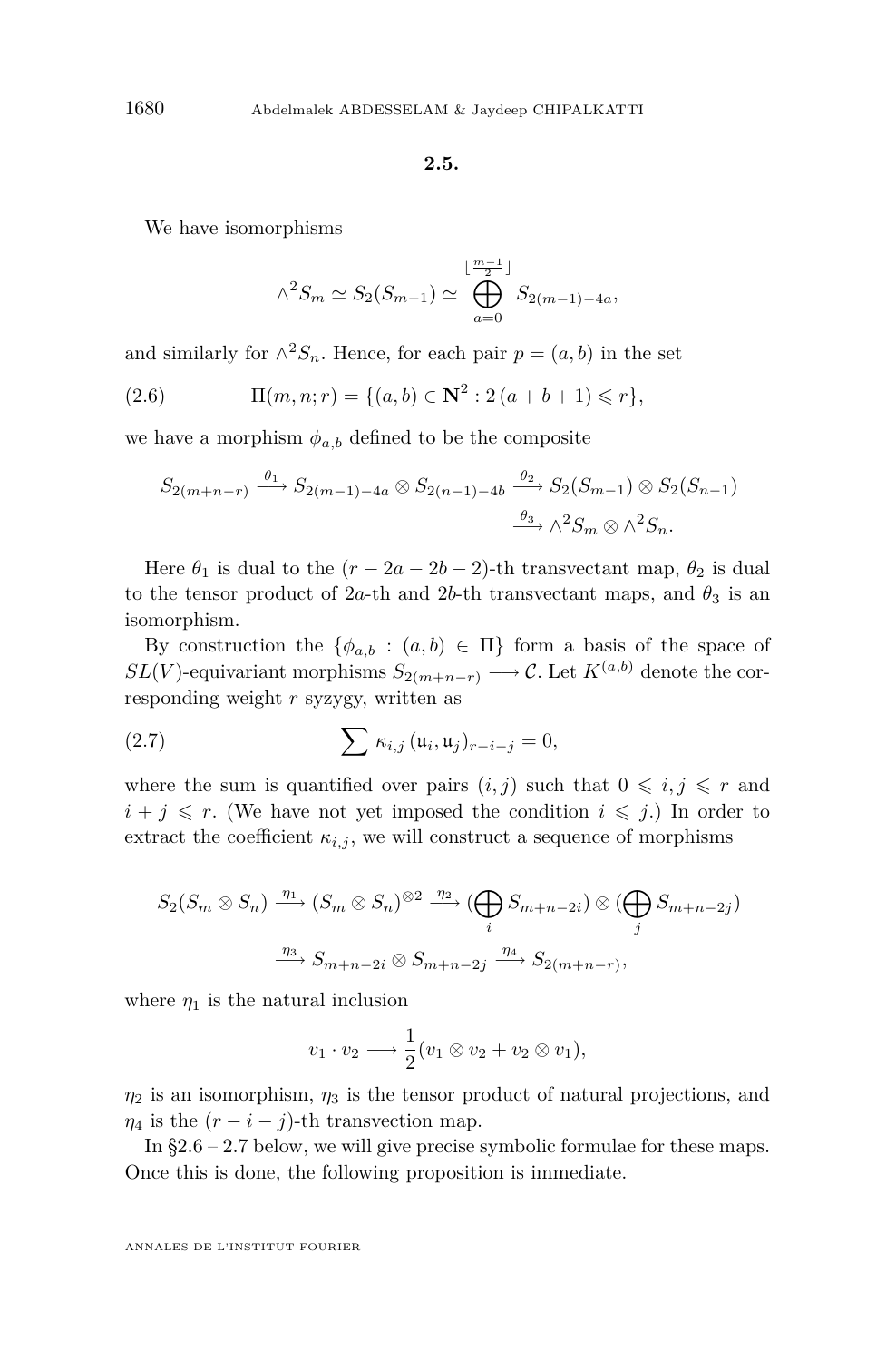<span id="page-11-0"></span>PROPOSITION 2.2. — For any  $p = (a, b) \in \Pi(m, n; r)$ , the endomorphism

$$
\underbrace{\eta_4 \circ \eta_3 \circ \eta_2 \circ \eta_1 \circ \delta \circ \theta_3 \circ \theta_2 \circ \theta_1}_{\xi} : S_{2(m+n-r)} \longrightarrow S_{2(m+n-r)}
$$
\nmultiplication by  $\kappa^{(a,b)}$ 

is the multiplication by  $\kappa_{i,j}^{(a,b)}$ .

**2.6.**

In order to describe  $\theta_1$  we will realise  $S_{2(m+n-r)}$  as the space of order  $2(m + n - r)$  forms in **z**, and  $S_{2m-2-4a} \otimes S_{2n-2-4b}$  as the space of bihomogeneous forms of orders  $(2m - 2 - 4a, 2n - 2 - 4b)$  in **x**, **y** respectively. Then

$$
\theta_1: f(\mathbf{z}) \longrightarrow
$$
  

$$
\frac{(\mathbf{x}\,\mathbf{y})^{r-2a-2b-2}}{(2m+2n-2r)!} \left[ (\mathbf{x}\,\partial_{\mathbf{z}})^{2m-2a+2b-r} (\mathbf{y}\,\partial_{\mathbf{z}})^{2n+2a-2b-r} f(\mathbf{z}) \right].
$$

We realise  $S_2(S_{m-1}) \otimes S_2(S_{n-1})$  as the space of quadrihomogeneous forms of orders  $(m-1, m-1, n-1, n-1)$  respectively in  $\mathbf{p}, \mathbf{q}, \mathbf{u}, \mathbf{v}$ , which are symmetric in the variable pairs **p***,* **q** and **u***,* **v**. Then

$$
\theta_2: g(\mathbf{x}, \mathbf{y}) \longrightarrow \frac{(\mathbf{p}\,\mathbf{q})^{2a} (\mathbf{u}\,\mathbf{v})^{2b}}{(2m - 4a - 2)!(2n - 4b - 2)!} \times \left[ (\mathbf{p}\,\partial_{\mathbf{x}})^{m - 2a - 1} (\mathbf{q}\,\partial_{\mathbf{x}})^{m - 2a - 1} (\mathbf{u}\,\partial_{\mathbf{y}})^{n - 2b - 1} (\mathbf{v}\,\partial_{\mathbf{y}})^{n - 2b - 1} g(\mathbf{x}, \mathbf{y}) \right].
$$

$$
2.7.
$$

Now realise  $S_2(S_m \otimes S_n)$  as the space of forms of orders  $(m, n, m, n)$ respectively in  $\mathbf{p}, \mathbf{u}, \mathbf{q}, \mathbf{v}$  which are symmetric with respect to the simultaneous exchange of variable pairs  $p \leftrightarrow q, u \leftrightarrow v$ . Inside this space, the image of  $\delta$  consists of those forms which are antisymmetric in each of the pairs **p***,* **q** and **u***,* **v**. Then

$$
\delta \circ \theta_3 : h(\mathbf{p}, \mathbf{q}, \mathbf{u}, \mathbf{v}) \longrightarrow (\mathbf{p}, \mathbf{q})(\mathbf{u}, \mathbf{v}) h(\mathbf{p}, \mathbf{q}, \mathbf{u}, \mathbf{v}).
$$

Realising  $S_{m+n-2i} \otimes S_{m+n-2j}$  as biforms in **x***,* **y**, the composite morphism  $\eta_3 \circ \eta_2 \circ \eta_1$  sends  $Q(\mathbf{p}, \mathbf{u}, \mathbf{q}, \mathbf{v})$  to

$$
\mathsf{h}(m,n;i)\,\mathsf{h}(m,n;j)\,[\,\Omega_{\mathbf{p}\mathbf{u}}^i\,\Omega_{\mathbf{q}\mathbf{v}}^j\,Q(\mathbf{p},\mathbf{u},\mathbf{q},\mathbf{v})\,],
$$

followed by the substitutions  $\mathbf{p}, \mathbf{u} \to \mathbf{x}$  and  $\mathbf{q}, \mathbf{v} \to \mathbf{y}$ . The multiplier h is as in [§1.6.](#page-5-0) Finally,

$$
\eta_4:R(\mathbf{x}, \mathbf{y}) \longrightarrow
$$
  
h(m+n-2i, m+n-2j;r-i-j)  $\left[\Omega_{\mathbf{xy}}^{r-i-j} R(\mathbf{x}, \mathbf{y})\right]_{\mathbf{x}, \mathbf{y}\to\mathbf{z}}.$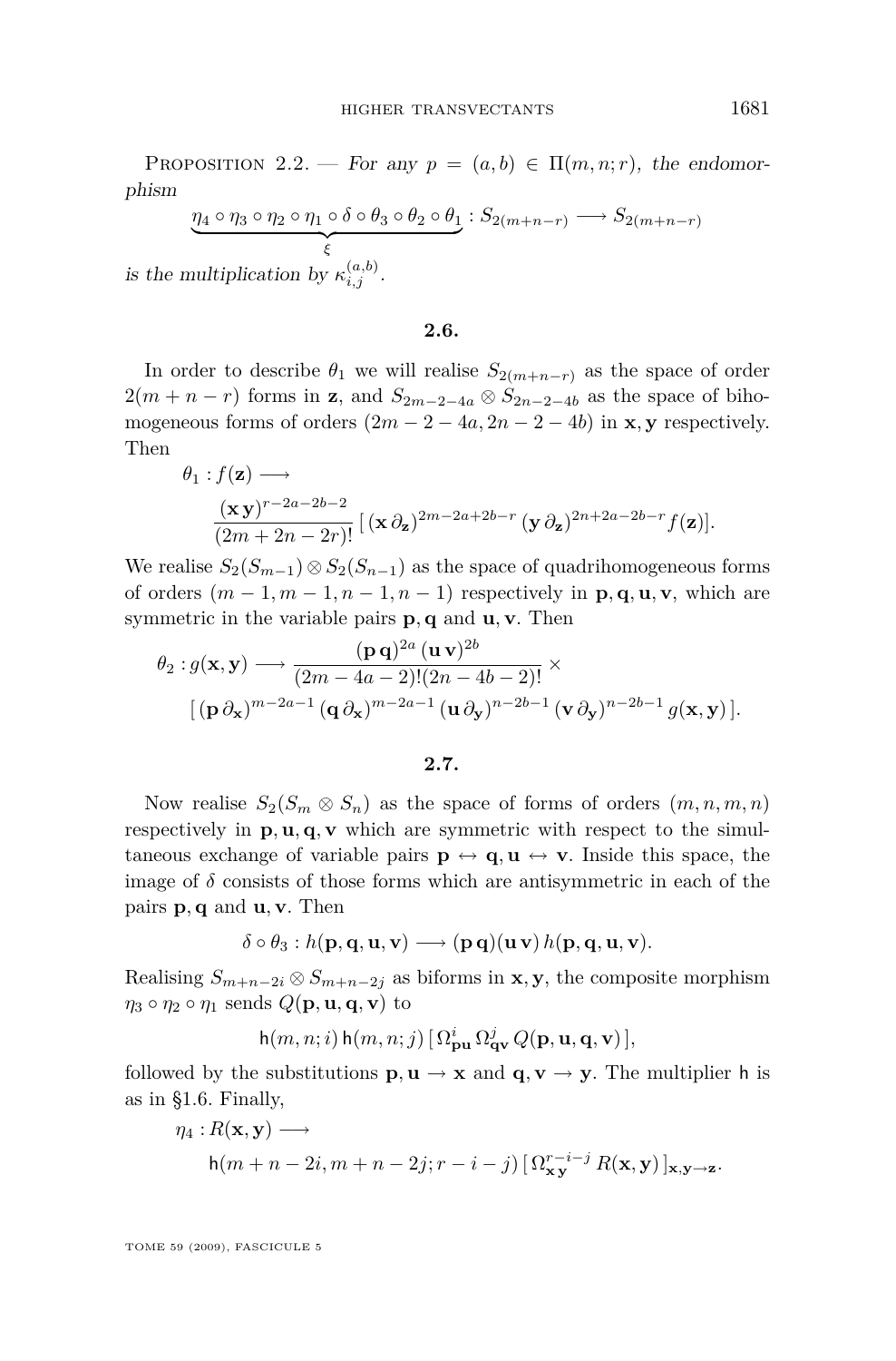#### **2.8.**

The h factors are introduced to ensure that if  $\Psi = (\mathfrak{u}_i, \mathfrak{u}_j)_{r-i-j}$ , then the map (see [§2.3\)](#page-9-0)

$$
\eta_4 \circ \cdots \circ \eta_1 \circ f_{\Psi}: S_{2(m+n-r)} \longrightarrow S_{2(m+n-r)}
$$

is the identity. By contrast, the normalising factors appearing in  $\theta_i$  are not so crucial; their purpose is merely to simplify some intermediate expressions. Their omission would have the harmless effect of multiplying each syzygy coefficient by the same factor.

#### **2.9.**

To recapitulate, for each  $(a, b) \in \Pi(m, n; r)$ , the endomorphism of  $S_{2(m+n-r)}$  defined by the composite

$$
S_{2(m+n-r)} \longrightarrow S_{2m-2-4a} S_{2}(S_{m-1}) \longrightarrow \begin{array}{c} S_{2m-2-4a} S_{2}(S_{m-1}) \longrightarrow \begin{array}{c} \wedge^{2}S_{m} \\ \otimes \\ \wedge^{2}S_{n} \end{array} \\ S_{2n-2-4b} \longrightarrow S_{2}(S_{n-1}) \longrightarrow \begin{array}{c} \wedge^{2}S_{m} \\ \wedge^{2}S_{n} \\ \downarrow \end{array} \\ S_{2(m+n-r)} \longrightarrow S_{m+n-2i} \longrightarrow \begin{array}{c} (\bigoplus_{i} S_{m+n-2i}) \\ \otimes \\ \wedge^{2}S_{m} \end{array} \\ (S_{m} \otimes S_{n}) \longrightarrow S_{2}(S_{m} \otimes S_{n}) \longrightarrow S_{2}(S_{m} \otimes S_{n}) \end{array}
$$

is the multiplication by  $\kappa_{i,j}^{(a,b)}$ .

#### **2.10.**

This reduces the calculation of  $\kappa_{i,j}^{(a,b)}$  to the task of chasing a long succession of symbolically defined morphisms. Here we record only the outcome of this calculation, and defer the proof to [§7.12.](#page-40-0) Define

$$
\mathcal{N}_1 = (m+n-2i+1)! (m+n-2j+1)! (2m-2a)! \times
$$
  
\n
$$
(2a+1)! (m-2a-1)! (n-2b-1)! (2m-r-2a+2b)! \times
$$
  
\n
$$
(2n-r+2a-2b)! (2m+2n-r-2a-2b-1)!,
$$
  
\n
$$
\mathcal{N}_2 = j! (m-i)! (m-j)! (m+n-j+1)! (m+n-r+i-j)! \times
$$
  
\n
$$
(m+n-r-i+j)! (2m+2n-r-i-j+1)! \times
$$

$$
(2m-4a-2)!(2n-4b-2)!
$$
.

<span id="page-12-0"></span>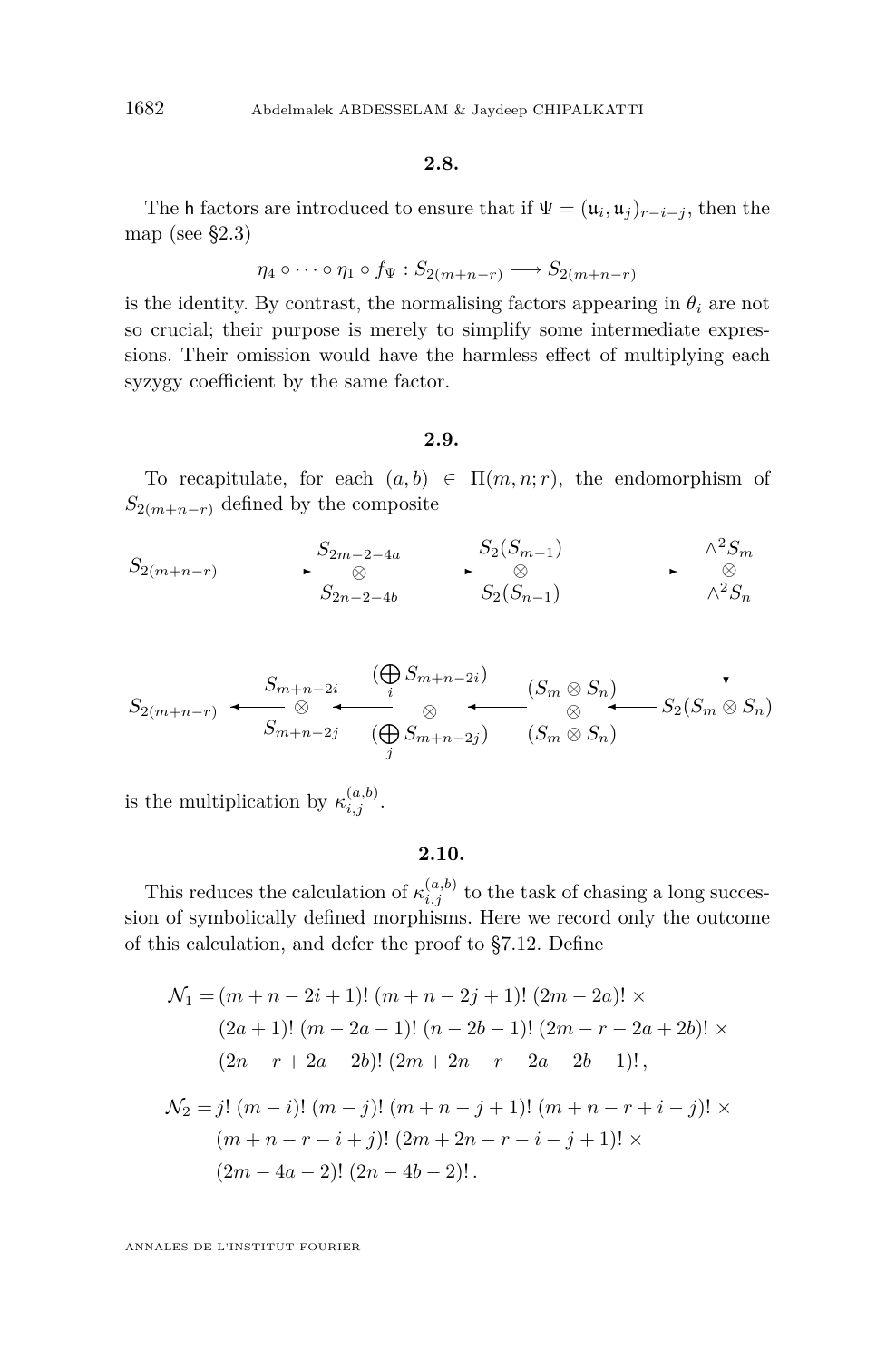<span id="page-13-0"></span>Let  $\Lambda = \Lambda(m, n, r; a, b)$  denote the set of integer triples  $(x, y, z)$  satisfying the inequalities

$$
0 \leq x \leq \min(n - 2b - 1, n - j),
$$
  
\n
$$
\max(0, n - r + 2a + 1 - x) \leq y \leq \min(2a + 1, 2n - r + 2a - 2b),
$$
  
\n
$$
\max(0, r - m - i - x) \leq z \leq \min(n - i, r - i - j, n - i + 2a + 1 - y).
$$
  
\nFor  $(x, y, z) \in \Lambda(m, n, r; a, b)$ , let  
\n
$$
\mathbb{T}_1 = (n - x)!\ (m - j + x)!\ (n - 2b - 1 + x)!\times
$$
  
\n
$$
(m - 2a - 1 + y)!\ (r - 2a - 2b - 2 + y)!\ (m + n - 2i - z)!\times
$$
  
\n
$$
(m + n - r + i - j + z)!\ (n - i + 2a + 1 - y - z)!,
$$
  
\n
$$
\mathbb{T}_2 = x!\, y!\, z!\ (n - j - x)!\ (n - 2b - 1 - x)!\, (2a + 1 - y)!\times
$$
  
\n
$$
(2m - 4a - 1 + y)!\, (2n - r + 2a - 2b - y)!\, (n - i - z)!\, (r - i - j - z)!\times
$$
  
\n
$$
(m + n - i + 1 - z)!\ (m - r + i + x + z)!\,(-n + r - 2a - 1 + x + y)!,
$$

and now define

(2.8) 
$$
\Gamma = (-1)^{n-j} \sum_{(x,y,z) \in \Lambda} (-1)^{x+y+z} \frac{\mathbb{T}_1}{\mathbb{T}_2}.
$$

Then we have the formula

(2.9) 
$$
\kappa_{i,j}^{(p)} = \frac{\mathcal{N}_1}{\mathcal{N}_2} \Gamma.
$$

From the definition of  $\kappa$  (but certainly not from its formula), it is clear that

$$
\kappa_{j,i}^{(p)} = (-1)^{r-i-j} \, \kappa_{i,j}^{(p)}.
$$

Now use the sign rule [\(1.2\)](#page-2-0) to enforce  $i \leq j$ , and let

$$
\vartheta_{i,j}^{(p)} = \begin{cases} 2 \kappa_{i,j}^{(p)} & \text{if } i \neq j, \\ \kappa_{i,j}^{(p)} & \text{if } i = j. \end{cases}
$$

Then one can immediately rewrite [\(2.7\)](#page-10-0) as a syzygy

(2.10) 
$$
\sum_{0 \le i \le j \le r} \vartheta_{i,j}^{(p)} (\mathfrak{u}_i, \mathfrak{u}_j)_{r-i-j} = 0,
$$

for every  $p \in \Pi(m, n; r)$ .

## **2.11.**

The numerical restrictions on  $i, j, a, b$  ensure that only factorials of nonnegative numbers appear in  $\mathcal{N}_1, \mathcal{N}_2$ , in particular the  $\mathcal{N}_i$  are always nonzero. Similarly, each lattice point  $(x, y, z) \in \Lambda$  is such that only factorials of nonnegative integers appear in each  $\mathbb{T}_i$ . The rational number  $\Gamma$  is (up to a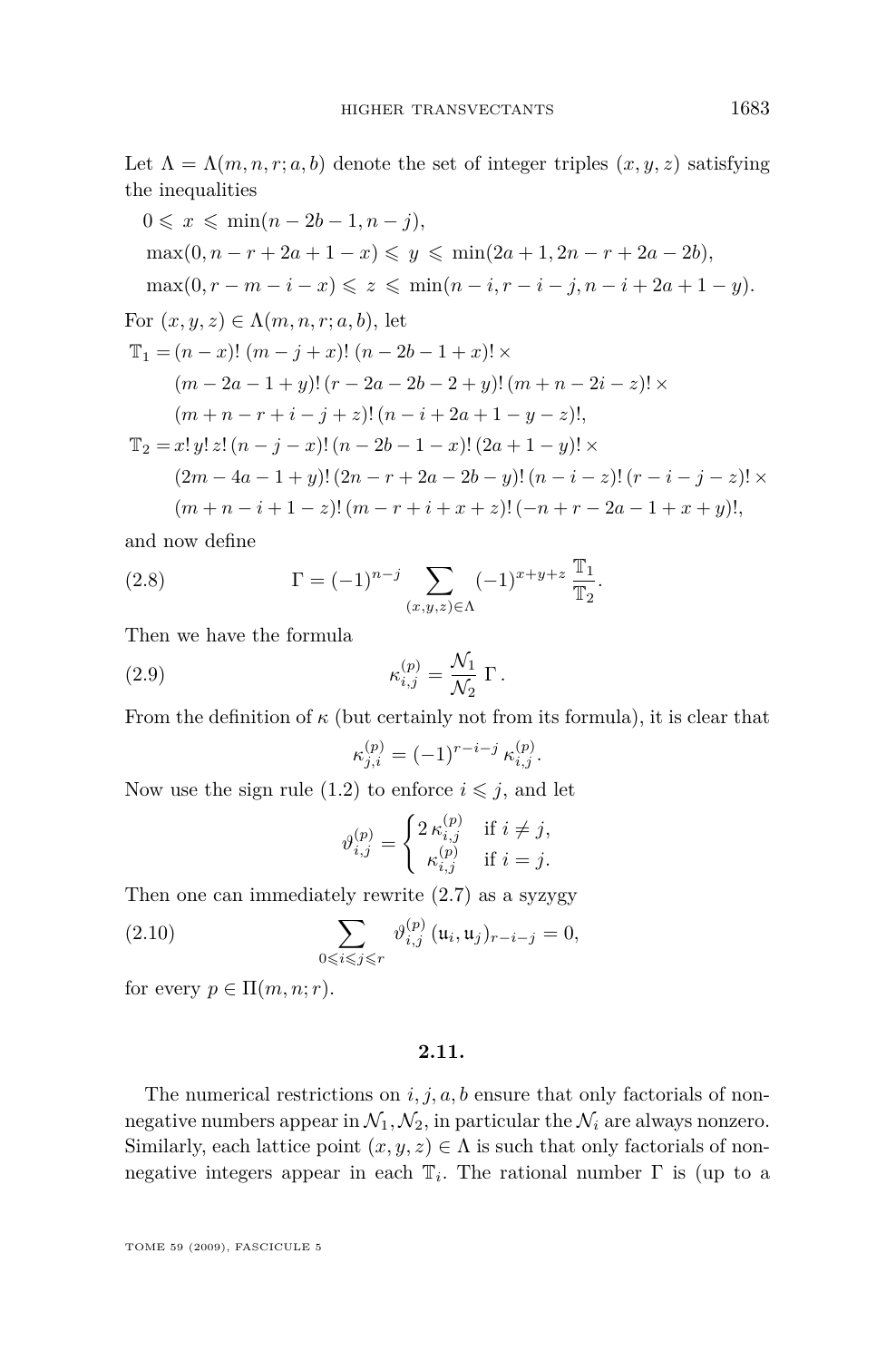factor) a 9-j symbol in the sense of the quantum theory of angular momentum; this will be further explained in [§7.8.](#page-37-0)

If  $(i, j) = (0, r)$  and  $p = (0, 0)$ , then  $\Lambda$  reduces to the single triple  $(x, y, z) = (n - r, 1, 0)$ , which forces  $\Gamma \neq 0$ . As we remarked before, this implies Theorem [1.2.](#page-3-0)

Of course it will often happen that  $\vartheta_{0,r}^{(a,b)} \neq 0$  for values of  $(a,b)$  other than (0,0). E.g., for  $(m, n, r) = (8, 6, 5)$  we have  $\vartheta_{0,5}^{(1,0)} = -2/63$ . Hence, in general  $\mathfrak{u}_r$  can be expressed in terms of  $\mathfrak{u}_0, \ldots, \mathfrak{u}_{r-1}$  in more than one way.

# **2.12.**

It is evident that the formula for the syzygy coefficients is very complicated, hence one would like some reassurance that it is indeed correct. To this end, we programmed it in MAPLE. E.g., let  $(m, n, r) = (7, 5, 4)$ , and choose  $(a, b) = (0, 1)$ . Then it gives the syzygy

$$
(u_0, u_0)_4 + \frac{8}{3} (u_0, u_1)_3 + \frac{54}{55} (u_0, u_2)_2 - \frac{1}{6} (u_0, u_3)_1 - \frac{10}{63} u_0 u_4 -\frac{7}{12} (u_1, u_1)_2 + \frac{63}{55} (u_1, u_2)_1 + \frac{49}{72} u_1 u_3 - \frac{1512}{3025} u_2^2 = 0,
$$

which, as another Maple calculation shows, is indeed true of generic *A* and *B*. The formula has met the test in scores of such cases, in particular we are quite confident that it involves no typographical errors.

#### **2.13. Formulae for**  $u_2, u_3$

For  $r = 2, 3$ , we get  $\Pi(m, n; r) = \{(0, 0)\}\.$  This gives a unique syzygy in either case, leading to the formulae below.

$$
\mathfrak{u}_0 \,\mathfrak{u}_2 = z_1 \, (\mathfrak{u}_0, \mathfrak{u}_0)_2 + z_2 \, \mathfrak{u}_1^2 + z_3 \, (\mathfrak{u}_0, \mathfrak{u}_1)_1,
$$

where

$$
z_1 = \frac{(m-2+n)(m-1+n)}{2(m-1)(n-1)},
$$
  
\n
$$
z_2 = \frac{m n (m-2+n)(m-1+n)}{(m-1)(n-1)(m+n)^2},
$$
  
\n
$$
z_3 = \frac{(m-1+n)(m-2+n)(m-n)}{(m-1)(n-1)(m+n)};
$$

and

$$
\mathfrak{u}_0 \mathfrak{u}_3 = w_1 (\mathfrak{u}_0, \mathfrak{u}_1)_2 + w_2 (\mathfrak{u}_0, \mathfrak{u}_2)_1 + w_3 \mathfrak{u}_1 \mathfrak{u}_2,
$$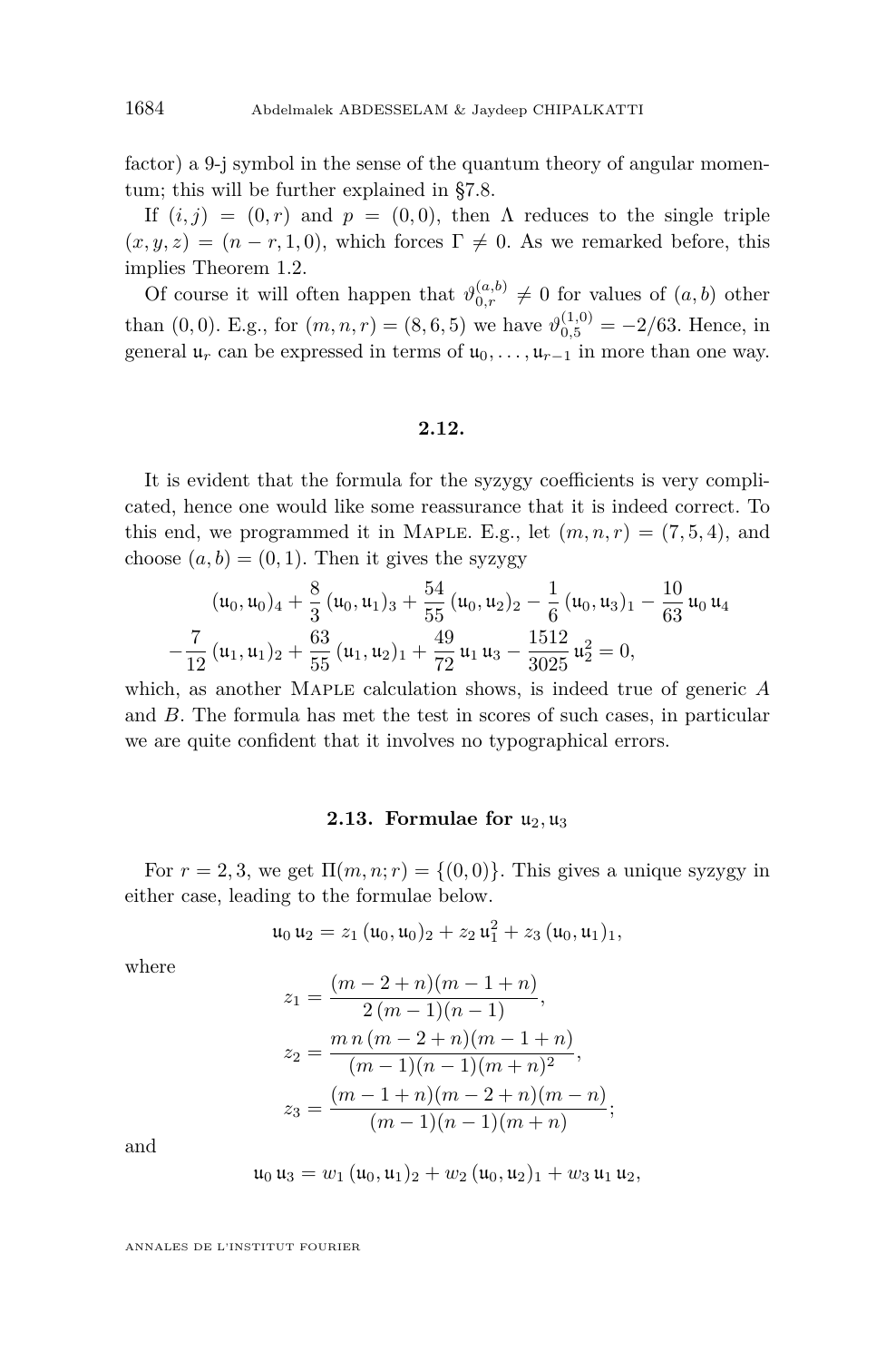where

$$
w_1 = \frac{(m-4+n)(m-3+n)}{(m-2)(n-2)},
$$
  
\n
$$
w_2 = \frac{(m-3+n)(m-4+n)(m-n)}{(m-2)(n-2)(m-2+n)},
$$
  
\n
$$
w_3 = \frac{mn(m-4+n)(m-3+n)}{(m-2)(n-2)(m+n)(m-1+n)}
$$

## **2.14. A closed form syzygy**

For every  $r \geq 2$ , the space  $\mathbb{K}(m, n; r)$  of quadratic syzygies contains a distinguished syzygy whose coefficients admit a particularly simple form. We deduce it in this section, which gives another proof of Theorem [1.2.](#page-3-0) We will use the general formalism of [\[20,](#page-42-0) §3.2.5] for the symbolic computations.

Let the notation be as in the beginning of [§2.7.](#page-11-0) Consider the map

$$
\alpha: S_{2(m+n-r)} \longrightarrow S_2(S_m \otimes S_n)
$$

which sends  $f_{\mathbf{z}}^{2(m+n-r)}$  to the form  $Q(\mathbf{p}, \mathbf{u}, \mathbf{q}, \mathbf{v})$ , given by  $({\bf p}\,{\bf u})^r\,f_{\bf p}^{m-r}\,f_{\bf u}^{n-r}\,f_{\bf q}^m\,f_{\bf v}^n+\,({\bf q}\,{\bf v})^r\,f_{\bf p}^m\,f_{\bf u}^n\,f_{\bf q}^{m-r}\,f_{\bf v}^{n-r}$  $-\left(\mathbf{q}\,\mathbf{u}\right)^{r}f_{\mathbf{p}}^{m}f_{\mathbf{u}}^{n-r}f_{\mathbf{q}}^{m-r}f_{\mathbf{v}}^{n}-\left(\mathbf{p}\,\mathbf{v}\right)^{r}f_{\mathbf{p}}^{m-r}f_{\mathbf{u}}^{n}f_{\mathbf{q}}^{m}f_{\mathbf{v}}^{n-r}.$ 

It is clear that *Q* is invariant under the simultaneous exchanges  $\mathbf{p} \leftrightarrow \mathbf{q}$  and  $\mathbf{u} \leftrightarrow \mathbf{v}$ . Notice that it is antisymmetric in each of the pairs **p**, **q** and **u**, **v**; i.e., it lies in the image of  $\delta$ . Thus we can deduce a syzygy by calculating  $\eta_4 \circ \cdots \circ \eta_1 \circ \alpha$ . Write  $Q = T_1 + T_2 - T_3 - T_4$  (using obvious notation). We should like to assess the effect of  $\eta_3 \circ \eta_2 \circ \eta_1$  on each  $T_k$ .

Now the effect of  $\Omega_{\mathbf{qv}}$  on (say)  $T_3$  can be seen as follows: we extract one each of the **q** and **v** factors, and contract them against each other. E.g., a contraction of a (**qu**) with an  $f_{\mathbf{v}}$  produces an  $f_{\mathbf{u}}$ . The contraction of  $f_{\mathbf{q}}$ with  $f_{\mathbf{v}}$  leads to  $(f f) = 0$ , hence such a choice contributes nothing. After *j* such extractions one sees that  $\Omega_{\mathbf{q}\mathbf{v}}^j \circ T_3$  is a constant multiple of

$$
T_3' = (\mathbf{q} \,\mathbf{u})^{r-j} \, f_{\mathbf{p}}^m \, f_{\mathbf{u}}^{n-r+j} \, f_{\mathbf{q}}^{m-r} \, f_{\mathbf{v}}^{n-j}.
$$

(This constant, which we will not write down explicitly, is obtained by counting all possible choices of such contractions.) By the same argument,  $\Omega_{\mathbf{pu}}^i \circ T_3'$  is a constant multiple of

$$
T_3'' = (\mathbf{q} \,\mathbf{u})^{r-i-j} \, f_{\mathbf{p}}^{m-i} \, f_{\mathbf{u}}^{n-r+j} \, f_{\mathbf{q}}^{m-r+i} \, f_{\mathbf{v}}^{n-j}.
$$

TOME 59 (2009), FASCICULE 5

*.*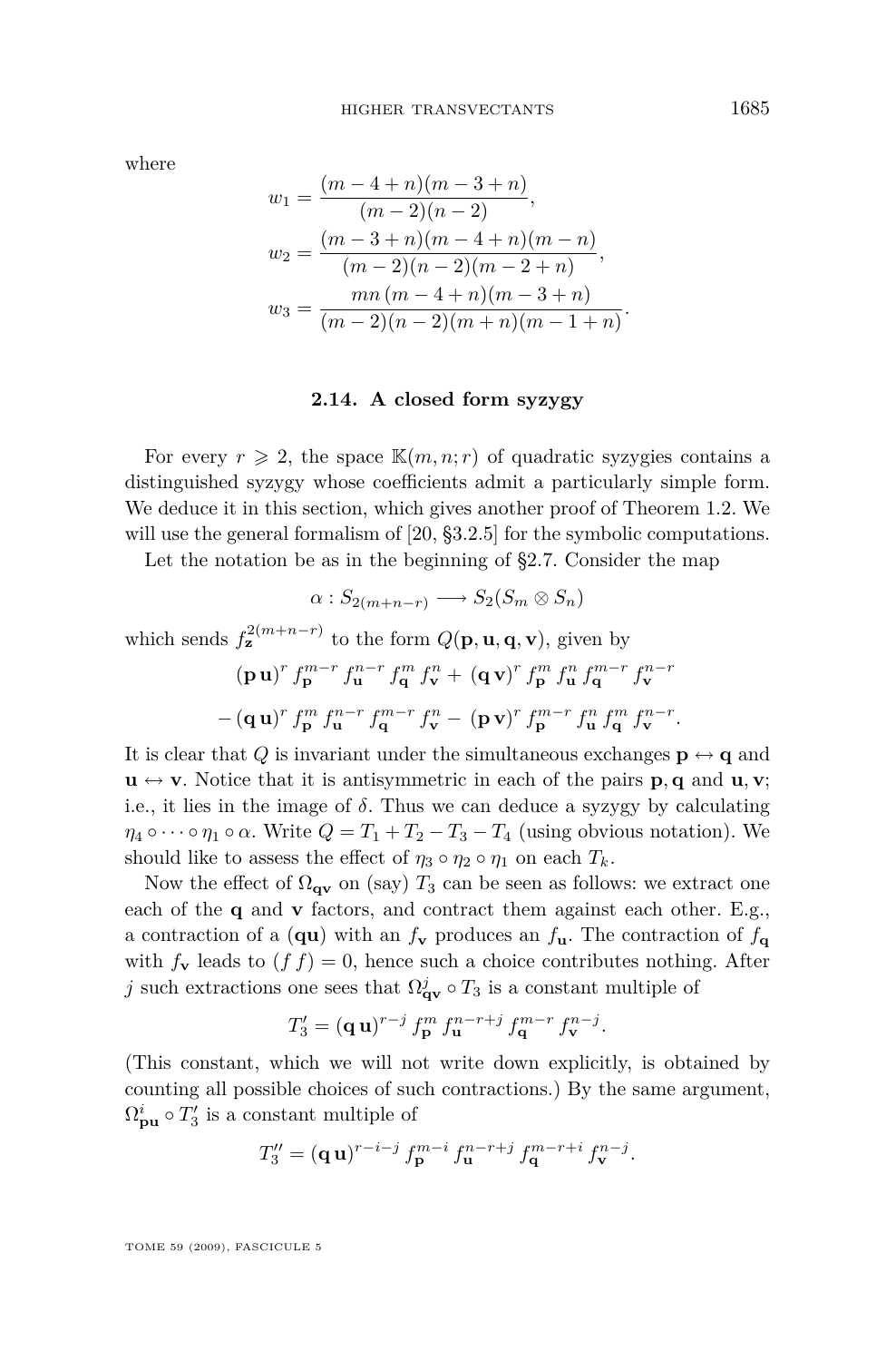After the substitutions  $\mathbf{p}, \mathbf{u} \to \mathbf{x}$  and  $\mathbf{q}, \mathbf{v} \to \mathbf{y}$  into  $T_3''$  we get

$$
(\mathbf{x}\,\mathbf{y})^{r-i-j}\,f^{m+n-r-i+j}_{\mathbf{x}}\,f^{m+n-r+i-j}_{\mathbf{y}}
$$

(up to a sign). A similar analysis applies to  $T_4$ . As to  $T_2$ , notice that if  $j < r$  then at least one bracket factor  $(q v)$  remains after the extractions, hence the expression goes to zero after  $\mathbf{q}, \mathbf{v} \to \mathbf{y}$ . Thus  $T_2$  gives a nonzero contribution only for  $i = 0, j = r$ , and  $T_1$  only for  $i = r, j = 0$ .

Now calculating the coefficients is only a matter of keeping track of the multiplying factors. This is straightforward, hence we omit the details. The resulting expression is as follows:

Define  $\delta_{i,j}$  to be 1 if  $i = j$ , and 0 otherwise; and  $\epsilon_{i,j}$  to be 1 if  $i = j$ , and 2 otherwise. Let

$$
\beta_{i,j} = \frac{m! \, n! \, r! \, (m+n-2i+1)! \, (m+n-2j+1)!}{i! \, j! \, (n-i)! \, (m-j)! \, (r-i-j)! \, (m+n-i+1)! \, (m+n-j+1)!},
$$

and define

(2.11) 
$$
\vartheta_{i,j} = \epsilon_{i,j} \, (\delta_{i,0} \, \delta_{j,r} + \delta_{i,r} \, \delta_{j,0} - \beta_{i,j} - (-1)^{r+i+j} \, \beta_{j,i}).
$$

Then we have a syzygy in the notation of [\(1.10\)](#page-6-0). (As before, we have thoroughly checked this formula in Maple.)

LEMMA 2.3. — The coefficient  $\vartheta_{0,r}$  is nonzero (in fact, strictly positive).

Proof. — We are reduced to proving the inequality

(2.12) 
$$
{m+n-r+1 \choose r} > {m \choose r} + {n \choose r}.
$$

Assume that we have a chest filled with  $(m - r + 1)$  Spanish silver coins,  $(r-1)$  Spanish gold coins and  $(n-r+1)$  French gold coins, altogether making a total of  $(m + n - r + 1)$  coins. Let **S** be the set of subcollections of *r* Spanish coins, and **G** the set of subcollections of *r* gold coins. Then **S**∩**G** =  $\emptyset$ , but every member of **S**∪**G** gives a subcollection of *r* coins from the entire chest. Hence the left hand side of  $(2.12)$  is no smaller than the right hand side.

Now consider a subcollection formed out of (*r −* 2) Spanish gold coins, a single Spanish silver coin, and a single French gold coin. It does not belong either to **S** or **G**, hence the inequality must be strict.  $\square$ 

# **3. The incomplete Segre imbedding**

In this section we give a geometric interpretation to the redundancy result.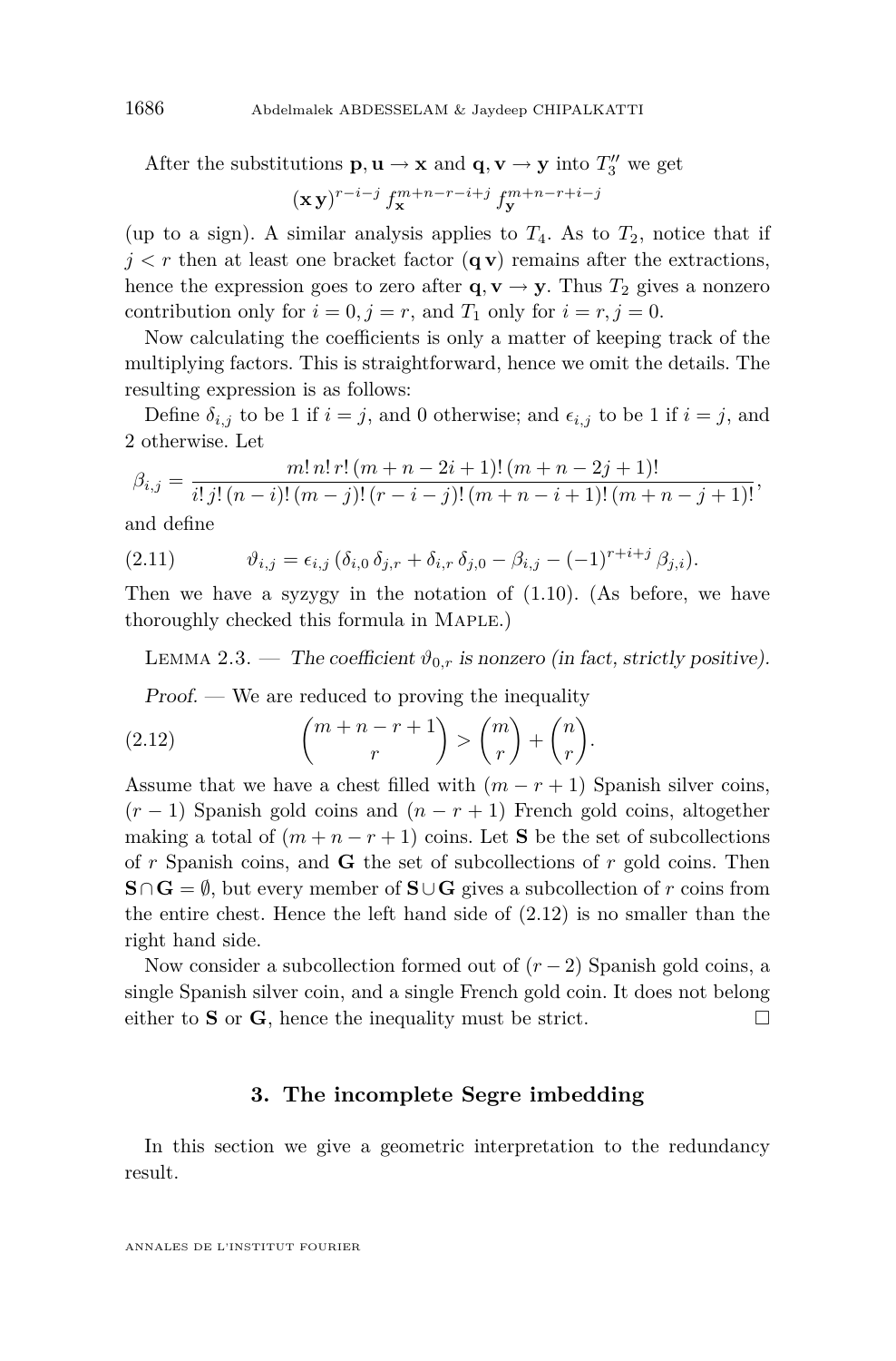#### **3.1.**

<span id="page-17-0"></span>Write  $W = S_{m+n} \oplus S_{m+n-2}$ , and consider the morphism

$$
\sigma: \mathbf{P} S_m \times \mathbf{P} S_n \longrightarrow \mathbf{P} W, \quad (A, B) \longrightarrow [ \mathfrak{u}_0, \mathfrak{u}_1].
$$

THEOREM 3.1. — The morphism  $\sigma$  is an imbedding of algebraic varieties.

Since *W* is a subrepresentation of

$$
S_m \otimes S_n \simeq H^0(\mathbf{P}^m \times \mathbf{P}^n, \mathcal{O}_{\mathbf{P} S_m \times \mathbf{P} S_n}(1,1))
$$

(using the self-duality of [§1.8\)](#page-6-0), the morphism  $\sigma$  is defined by an incomplete linear subseries of  $|\mathcal{O}_{\mathbf{P}^m \times \mathbf{P}^n}(1,1)|$ .

Proof. — By Theorem [1.2,](#page-3-0) the  $\mathfrak{u}_0, \mathfrak{u}_1$  determine all the higher  $\mathfrak{u}_r$ . Hence they determine the pair  $(A, B)$  up to an ambiguity of  $(\eta A, \frac{1}{\eta} B)$  for some constant  $\eta \in \mathbb{R}^*$ . This shows that  $\sigma$  is set-theoretically injective.

By [\[25,](#page-42-0) Ch. II, Prop. 7.3], it suffices to show that the map  $d\sigma$  on tangent spaces is injective. A tangent vector to  $\mathbf{P}S_m \times \mathbf{P}S_n$  at  $(A, B)$  can be represented by a pair of binary forms (*M, N*) of orders *m, n*, considered modulo scalar multiples of *A, B* respectively (cf. [\[24,](#page-42-0) Lecture 16]). Its image via  $d\sigma$ is given by

$$
\lim_{\delta \to 0} \frac{1}{\delta} [\sigma(A + \delta M, B + \delta N) - \sigma(A, B)]
$$
  
=  $(AN + MB, (A, N)_1 + (M, B)_1).$ 

Assume that the image vanishes, then there exists a constant *c* such that

$$
(3.1) \qquad AN + MB = cAB, \quad (A, N)_1 + (M, B)_1 = c(A, B)_1.
$$

Let  $N' = N - cB$ , and  $Q = \gcd(A, B)$ . Then we may write  $A = A'Q, B =$  $B'Q$  where  $A', B'$  are coprime. The first equality in (3.1) leads to  $A'N' =$ *−MB*<sup>*'*</sup>, so we must have  $N' = B'R$  for some *R*, and then  $M = -A'R$ . Hence

$$
(A, N')_1 + (M, B)_1 = (A'Q, B'R)_1 - (A'R, B'Q)_1 = 0.
$$

By the next lemma this implies that  $A'B'(Q, R)_1 = 0$ , i.e.,  $(Q, R)_1 = 0$ . This forces  $R = eQ$  for some constant  $e$  (see [\[21,](#page-42-0) Lemma 2.2]). But then

$$
M = -eA, \quad N = (e+c)B,
$$

proving that  $(M, N)$  was the zero vector. This shows that  $d\sigma$  is injective.  $\Box$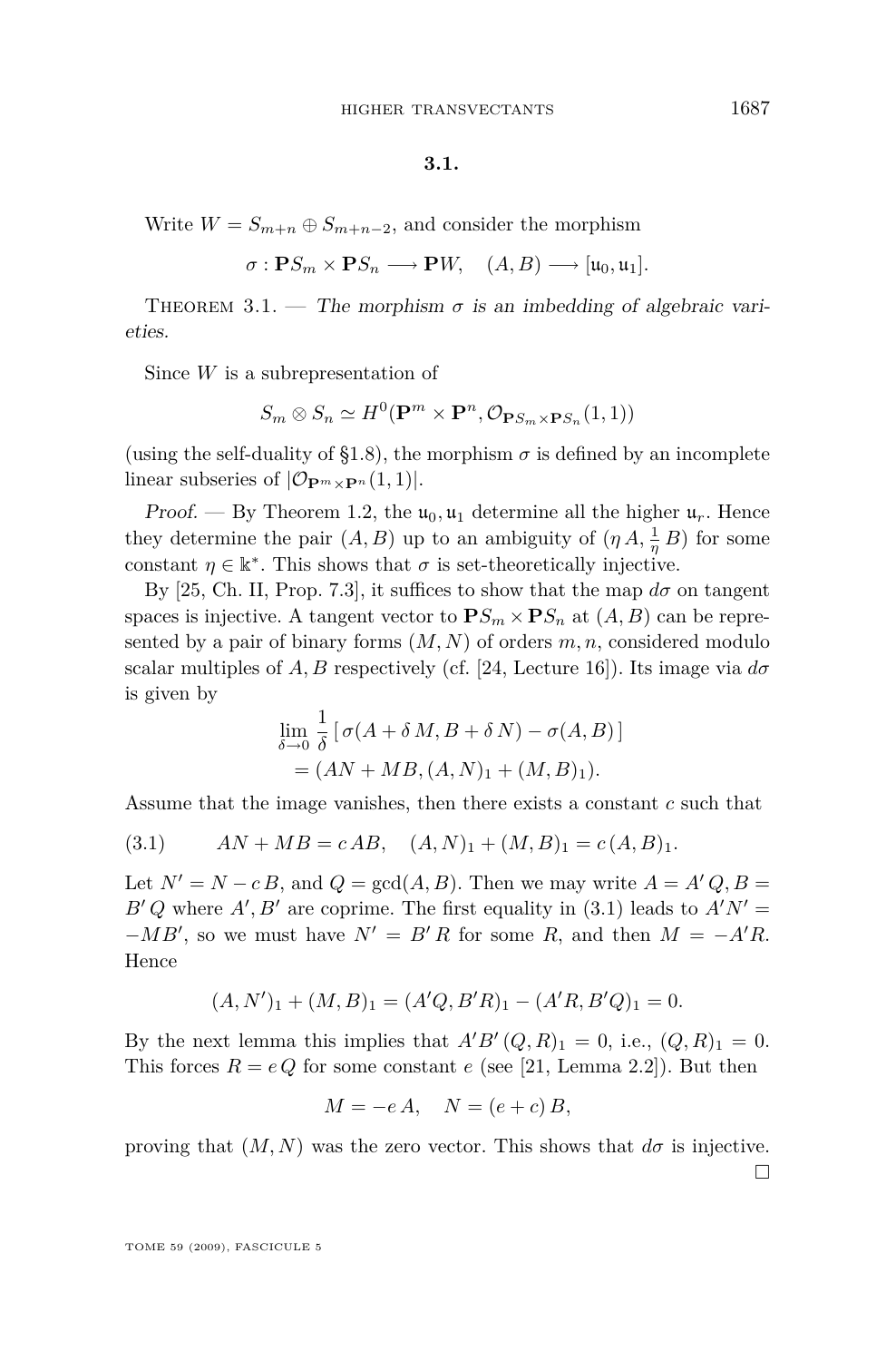Lemma 3.2. — Let *A, B* denote binary forms of orders *m, n*, and *Q, R* of order *s*. Then we have an equality

$$
(AQ, BR)_1 - (AR, BQ)_1 = \frac{s(m+n+2s)}{(m+s)(n+s)} AB (Q, R)_1.
$$

Proof. — Write  $A = a_{\mathbf{x}}^m$ ,  $B = b_{\mathbf{x}}^n$ ,  $Q = q_{\mathbf{x}}^s$ ,  $R = r_{\mathbf{x}}^s$ . A general recipe for calculating transvectants of symbolic products is given in [\[20,](#page-42-0) §3.2.5]. It gives the expression

(3.2) 
$$
(AQ, BR)_1 = \frac{1}{(m+s)(n+s)} a_{\mathbf{x}}^{m-1} b_{\mathbf{x}}^{n-1} q_{\mathbf{x}}^{s-1} r_{\mathbf{x}}^{s-1} \times
$$

$$
\{mn(a b) q_{\mathbf{x}} r_{\mathbf{x}} + ms(a r) b_{\mathbf{x}} q_{\mathbf{x}} + ns(q b) a_{\mathbf{x}} r_{\mathbf{x}} + s^2 (q r) a_{\mathbf{x}} b_{\mathbf{x}}\},
$$

and similarly

(3.3) 
$$
(AR, BQ)_1 = \frac{1}{(m+s)(n+s)} a_{\mathbf{x}}^{m-1} b_{\mathbf{x}}^{n-1} q_{\mathbf{x}}^{s-1} r_{\mathbf{x}}^{s-1} \times
$$

$$
\{mn(a b) q_{\mathbf{x}} r_{\mathbf{x}} + ms(a q) b_{\mathbf{x}} r_{\mathbf{x}} + ns(r b) a_{\mathbf{x}} q_{\mathbf{x}} + s^2(r q) a_{\mathbf{x}} b_{\mathbf{x}}\}.
$$

Use Plücker syzygies to write

 $(a r) b_{\mathbf{x}} q_{\mathbf{x}} = (q r) a_{\mathbf{x}} b_{\mathbf{x}} + (a q) b_{\mathbf{x}} r_{\mathbf{x}}, \quad (q b) a_{\mathbf{x}} r_{\mathbf{x}} = (r b) a_{\mathbf{x}} q_{\mathbf{x}} + (q r) a_{\mathbf{x}} b_{\mathbf{x}}.$ Substitute these into (3.2), and subtract (3.3) from the result. We are left with

$$
(AQ, BR)_1 - (AR, BQ)_1 = \frac{(ms + ns + 2s^2)}{(m + s)(n + s)} (qr) a_{\mathbf{x}}^m b_{\mathbf{x}}^n q_{\mathbf{x}}^{s-1} r_{\mathbf{x}}^{s-1},
$$

which completes the calculation, as well as the proof of the theorem.  $\Box$ 

#### **3.2.**

Theorem [3.1](#page-17-0) implies that any expression in the  $\{u_0, u_1, u_2, \ldots\}$  admits a 'formula' in terms of  $u_0, u_1$ . In order to make this precise, let  $\mathcal E$  denote an arbitrary compound transvectant expression which is homogeneous of degree *e* and isobaric of weight *w*. For instance,

$$
(\mathfrak{u}_1,(\mathfrak{u}_0,\mathfrak{u}_3)_3)_2-3\,\mathfrak{u}_2\,(\mathfrak{u}_0,\mathfrak{u}_5)_2+5\,(\mathfrak{u}_1,\mathfrak{u}_0\,\mathfrak{u}_7)_1
$$

is of degree 3 (since each term involves three  $\mathfrak{u}_r$ ), and isobaric of weight 9 (e.g., in the first term  $1 + 0 + 3 + 3 + 2 = 9$ ).

PROPOSITION  $3.3.$  — With notation as above, there exists an identity of the form

$$
\mathcal{E}(u_0,\ldots,u_r)=\frac{\mathcal{Q}(u_0,u_1)}{u_0^N},
$$

for some positive integer *N*.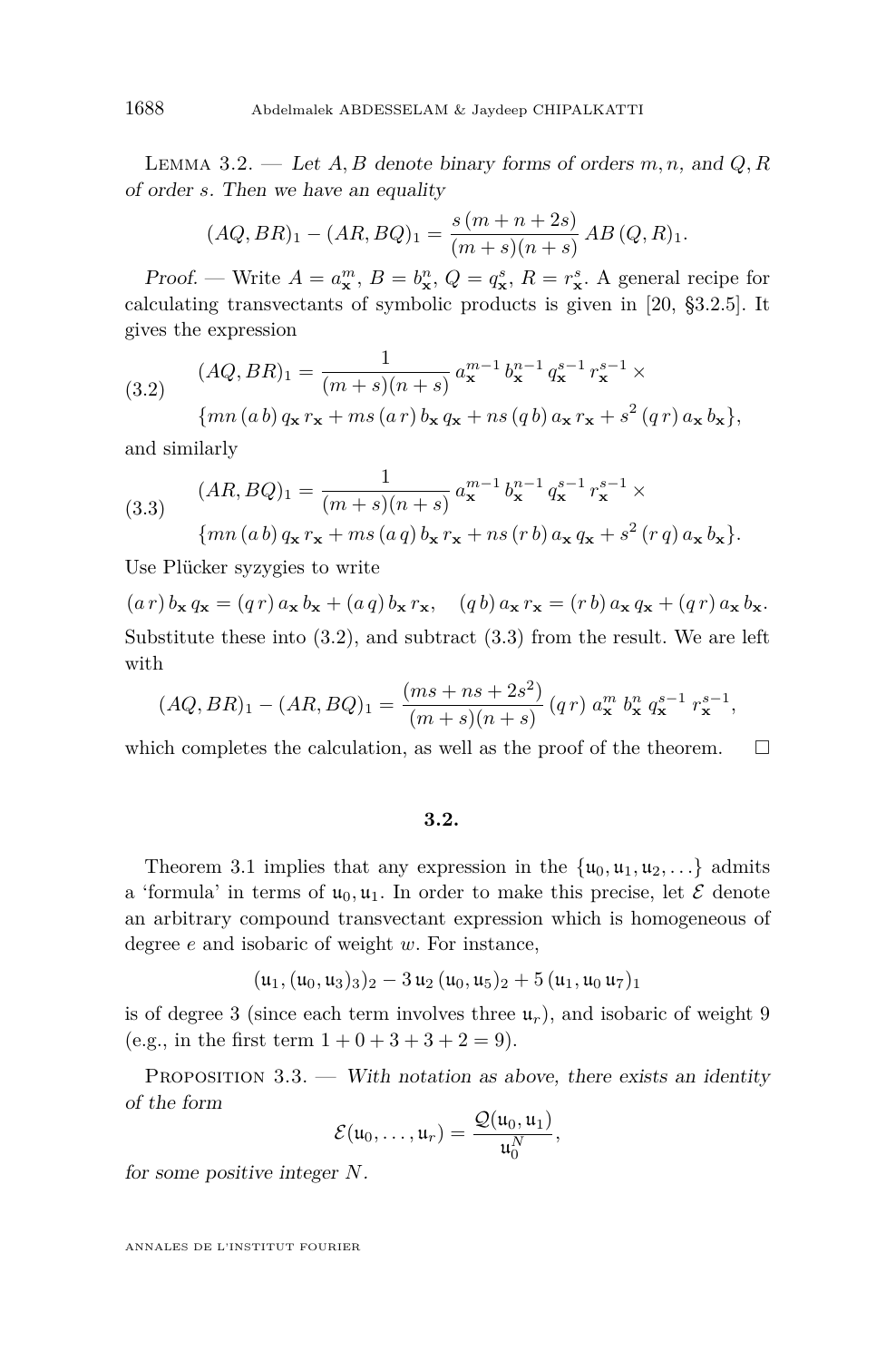<span id="page-19-0"></span>Proof. — Let  $Y = \text{image } \sigma$ . The expression  $\mathcal E$  corresponds to an equivariant morphism

 $\varphi \varepsilon : S_{e(m+n)-2w} \longrightarrow H^0(\mathcal{O}_{PS_m \otimes S_n}(e)) \simeq H^0(\mathcal{O}_Y(e)).$ 

Consider the exact sequence

 $H^0(\mathcal{O}_{PW}(e+N)) \longrightarrow H^0(\mathcal{O}_Y(e+N)) \longrightarrow H^1(\mathcal{I}_Y(e+N)).$ 

Now, to say that  $\mathfrak{u}_0^N \mathcal{E}$  can be rewritten as a compound expression  $\mathcal{Q}(\mathfrak{u}_0, \mathfrak{u}_1)$ is to say that  $\varphi_{\mathfrak{u}_0^N}$   $_{\mathcal{E}}$  can be lifted to a morphism

$$
S_{(e+N)(m+n)-2w} \longrightarrow S_{e+N} \, W \simeq H^0(\mathcal{O}_{PW}(e+N)).
$$

But this can always be arranged by choosing *N* sufficiently large, so that the group  $H^1(\mathcal{I}_Y(e+N))=0.$ 

This is analogous to the result on associated forms (see [\[23,](#page-42-0) §131]). The smallest such *N* is bounded above by the Castelnuovo regularity of  $\mathcal{I}_Y$ (see [\[34,](#page-43-0) Lecture  $6$ ]).

#### **3.3.**

It is a natural problem to find a set of  $SL_2$ -invariant defining equations for the variety  $Y = \text{image}(\sigma)$ . The syzygies calculated above can be used to solve this problem; we illustrate this with an example.

Example 3.4.  $\longrightarrow$  Assume  $m = n = 2$ . In the notation of [§2.4,](#page-9-0) we have  $C = S_2 \otimes S_2 = S_4 \oplus S_2 \oplus S_0$ . The three summands correspond to the three quadratic syzygies

$$
\begin{aligned} \mathfrak{u}_0 \, \mathfrak{u}_2 & = \frac{3}{2} \, \mathfrak{u}_1^2 + 3 \, (\mathfrak{u}_0, \mathfrak{u}_0)_2, \quad \mathfrak{u}_1 \, \mathfrak{u}_2 = -3 \, (\mathfrak{u}_0, \mathfrak{u}_1)_2, \\ \mathfrak{u}_2^2 & = \frac{3}{2} \, (\mathfrak{u}_0, \mathfrak{u}_0)_4 - \frac{3}{2} \, (\mathfrak{u}_1, \mathfrak{u}_1)_2. \end{aligned}
$$

These are the equations of the usual Segre imbedding  $\mathbf{P}S_2 \times \mathbf{P}S_2 \rightarrow \mathbf{P}(S_4 \oplus \mathbf{P}(S_4))$  $S_2 \oplus S_0$  in disguise. Now isolate  $u_2$  from the first equation and substitute into the other two, then we get the following defining equations for *Y* in degrees 3 and 4 respectively:

(3.4)  

$$
\begin{aligned}\n\mathfrak{u}_1 \left[ \mathfrak{u}_1^2 + 2 \left( \mathfrak{u}_0, \mathfrak{u}_0 \right)_2 \right] + 2 \mathfrak{u}_0 \left( \mathfrak{u}_0, \mathfrak{u}_1 \right)_2 = 0, \\
\left[ \mathfrak{u}_1^2 + 2 \left( \mathfrak{u}_0, \mathfrak{u}_0 \right)_2 \right]^2 - \frac{2}{3} \mathfrak{u}_0^2 \left[ \left( \mathfrak{u}_0, \mathfrak{u}_0 \right)_4 - \left( \mathfrak{u}_1, \mathfrak{u}_1 \right)_2 \right] = 0.\n\end{aligned}
$$

However, these equations do not generate the ideal of *Y* . We wrote down the map  $\sigma$  in coördinates, and calculated the ideal  $I_Y$  using Macaulay-2. The outcome shows that  $I_Y$  is generated by 20-dimensional space of equations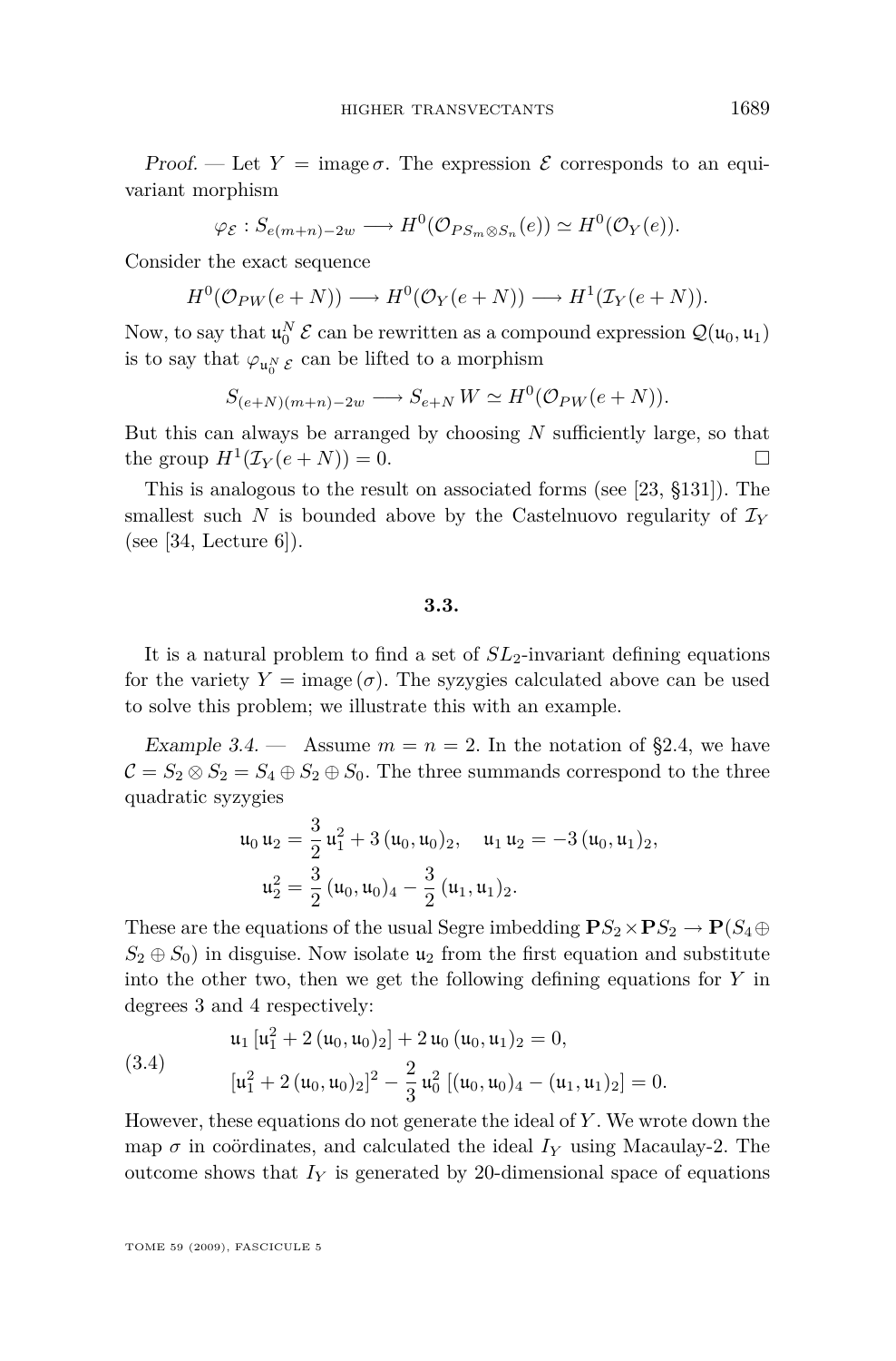in degree 3. By construction, the degree 3 part  $(I_Y)_3$  is a subrepresentation of

$$
S_3(S_4 \oplus S_2) \simeq S_{12} \oplus S_{10} \oplus (S_8)^{\oplus 2} \oplus (S_6)^{\oplus 5} \oplus (S_4)^{\oplus 4} \oplus (S_2)^{\oplus 4} \oplus S_0.
$$

(This was calculated using John Stembridge's 'SF' package for Maple.)

Each irreducible summand of  $(I_Y)_3$  corresponds to a cubic syzygy involving only  $\mathfrak{u}_0, \mathfrak{u}_1$ . By an exhaustive search we found the syzygies

(3.5) 
$$
\begin{aligned} (u_1^2, u_1)_2 + 2\left( (u_0, u_1)_2, u_0 \right)_2 + 2\left( (u_0, u_0)_2, u_1 \right)_2 \\ (u_0, u_1)_1, u_1)_2 \end{aligned} = 0,
$$

in order 2, together with

(3.6) 
$$
\begin{aligned}\n u_1^3 + 9 u_0 (u_0, u_1)_2 - 7 (u_0^2, u_1)_2 \\
 &\quad 3 u_1 (u_0, u_1)_1 + 7 (u_0^2, u_0)_3\n \end{aligned}\n \bigg\} = 0,
$$

in order 6. This corresponds to the *SL*2-isomorphism

$$
(I_Y)_3 \simeq (S_6 \oplus S_2)^{\oplus 2}
$$

*.*

To recapitulate, the equations [\(3.4\)](#page-19-0) define the variety *Y* set-theoretically, whereas (3.5) and (3.6) together generate its ideal.

**Problem 1.** Find similar equations for general *m, n*.

#### **3.4.** The minimal equation for  $u_1$

Assume  $m = n = 2$ . If  $\mathfrak{u}_0$  is given, then  $\mathfrak{u}_1$  may assume  $\binom{4}{2} = 6$  possible values, hence  $\mathfrak{u}_1$  must satisfy a degree 6 univariate polynomial equation whose coefficients are covariants of  $u_0$ . (The argument leading to this conclusion is very similar to [\[12,](#page-42-0) §6.3], hence we will not reproduce it here.) The minimal equation must have the form

(3.7) 
$$
\mathfrak{u}_1^6 + \varphi_{2,4} \mathfrak{u}_1^4 + \varphi_{4,8} \mathfrak{u}_1^2 + \varphi_{6,12} = 0,
$$

where  $\phi_{k,2k}$  is a covariant of  $\mathfrak{u}_0$  of degree *k* and order 2*k*. (Since  $(A, B)_1$  =  $-(B, A)<sub>1</sub>$ , only even powers of  $\mathfrak{u}<sub>1</sub>$  appear in the equation.) The actual terms are easily calculated as in [loc. cit.]. Define the following covariants of  $\mathfrak{u}_0$ (cf. [\[23,](#page-42-0) §89]):

$$
H = (\mathfrak{u}_0, \mathfrak{u}_0)_2, \quad I = (\mathfrak{u}_0, \mathfrak{u}_0)_4, \quad T = (\mathfrak{u}_0, H)_1,
$$

and then

$$
\varphi_{2,4} = 6 H, \quad \varphi_{4,8} = -2 I u_0^2 + 12 H^2, \quad \varphi_{6,12} = -16 T^2.
$$

**Problem 2.** Find the minimal equation of  $u_1$  for any  $m, n$ . It will necessarily be of degree  $\binom{m+n}{m}$ .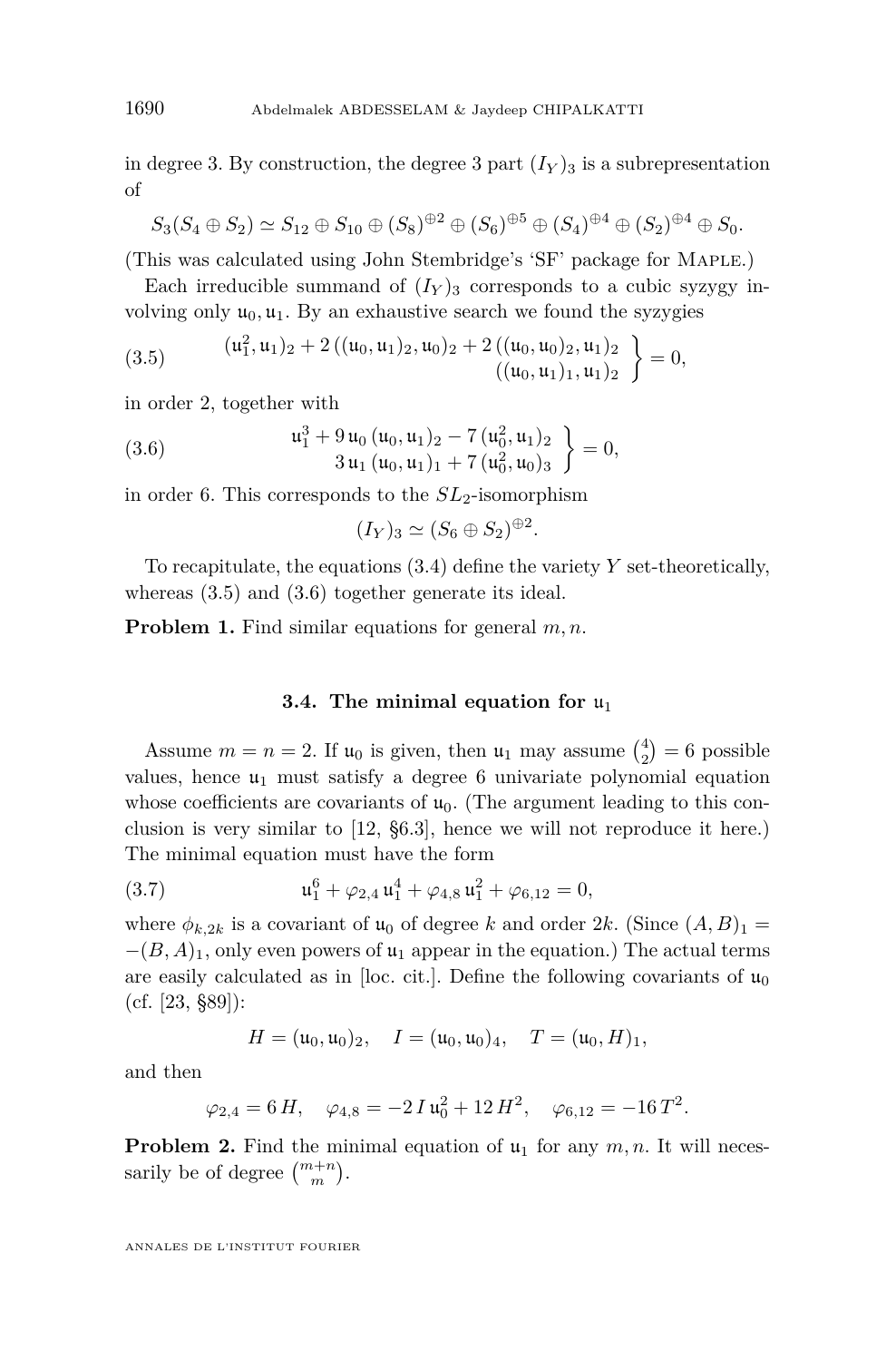# **4.** *SL*3**-representations**

<span id="page-21-0"></span>It would be of interest to know whether there is an analogue of Theo-rem [1.2](#page-3-0) for  $SL_N$ -representations when  $N \geq 3$ . Specifically, let  $\lambda, \mu$  denote two partitions, and  $\mathcal{S}_{\lambda}$ ,  $\mathcal{S}_{\mu}$  the corresponding irreducible representations of  $SL_N$  (see<sup>(3)</sup> [\[4\]](#page-42-0) and [\[18,](#page-42-0) Ch. 8]). There is a decomposition

$$
\mathbb{S}_{\lambda} \otimes \mathbb{S}_{\mu} \simeq \bigoplus_{\nu} (\mathbb{S}_{\nu} \otimes \mathbb{k}^{\langle \lambda, \mu; \nu \rangle}),
$$

quantified over partitions *ν* such that  $|\nu| = |\lambda| + |\mu|$ . The integers  $\langle \lambda, \mu; \nu \rangle$ are usually called Littlewood-Richardson numbers. We have a series of  $SL_N$ -equivariant projection morphisms (described in [\[4,](#page-42-0)  $\S$ IV.2])

$$
\pi_{\nu}^{(w)}:\mathbb{S}_{\lambda}\otimes\mathbb{S}_{\mu}\longrightarrow\mathbb{S}_{\nu},
$$

parametrised by lattice words *w* of content  $\mu$  and shape  $\nu - \lambda$ . (Thus there are exactly  $\langle \lambda, \mu; \nu \rangle$  such words.) Let  $A \in \mathbb{S}_{\lambda}, B \in \mathbb{S}_{\mu}$  denote generic tensors, and write

(4.1) 
$$
\mathfrak{u}^{(w)}_{\nu} = \pi_{\nu}^{(w)}(A, B),
$$

which are the analogues of transvectants in the  $SL_N$ -case. If  $\langle \lambda, \mu; \nu \rangle = 1$ , then *w* may be safely omitted from the notation.

**Problem 3.** Find a subcollection of  $\{\mathfrak{u}_{\nu}^{(w)} : (w, \nu)\}\$  which determines the rest.

We will work out one such example for *SL*3; but first it is necessary to recall some generalities on the (ternary) symbolic method. We will follow the formalism of [\[32,](#page-43-0) p. 334 ff].

# **4.1. The symbolic L-R multiplication**

Assume  $N = 3$ . Let V denote a three-dimensional vector space with basis  $\mathbf{x} = (x_1, x_2, x_3)$ , and  $\mathbf{u} = (u_1, u_2, u_3)$  the dual basis of  $V^*$ . Given  $\lambda = (\lambda_1, \lambda_2)$ , there is a natural split injection (see [\[19,](#page-42-0) §15.5])

$$
\mathbb{S}_{\lambda}V \hookrightarrow \operatorname{Sym}^{\lambda_2}V^* \otimes \operatorname{Sym}^{\lambda_1 - \lambda_2}V.
$$

Hence an element  $A \in \mathbb{S}_{\lambda}$  can be represented as a polynomial of degree  $\lambda_2$ in **u**, and of degree  $\lambda_1 - \lambda_2$  in **x**. In classical terminology, *A* is of degree  $λ_1 − λ_2$  and class  $λ_2$ .

 $(3)$ Note however that the conventions governing Young diagrams in [\[4\]](#page-42-0) and [\[18\]](#page-42-0) are conjugates of each other. We will follow the latter.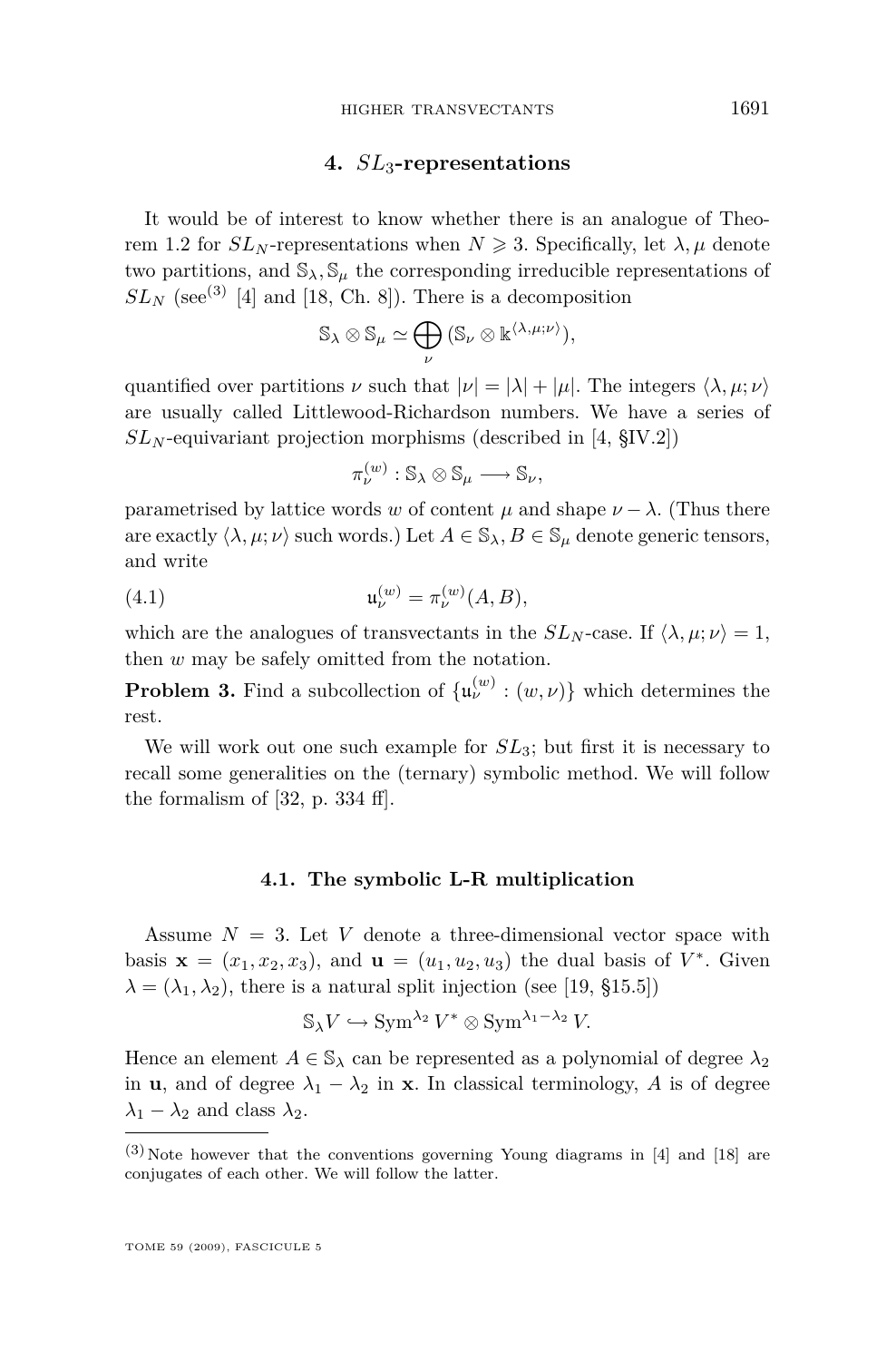Now, for instance, consider the tableau

$$
T = \left(\begin{array}{cccc} a & a & a & a & a \\ b & b & b & \end{array}\right)
$$

on the shape  $\lambda = (5, 3)$ . Reading it columnwise, we get the symbolic expression  $\mathcal{E} = (a b \mathbf{u})^3 a_{\mathbf{x}}^2$ . Here

$$
(a\,b\,\mathbf{u}) = \begin{vmatrix} a_1 & a_2 & a_3 \\ b_1 & b_2 & b_3 \\ u_1 & u_1 & u_2 \end{vmatrix}, \quad a_{\mathbf{x}} = a_1\,x_1 + a_2\,x_2 + a_3\,x_3,
$$

with similar notation to follow.

Given an arbitrary  $A(\mathbf{x}, \mathbf{u}) \in \mathbb{S}_{(5,3)}$ , construct a differential operator  $\widetilde{A}$ by replacing each  $x_i$  by  $\frac{\partial}{\partial a_i}$ , and  $u_1, u_2, u_3$  by

$$
\frac{\partial^2}{\partial a_2 \partial b_3} - \frac{\partial^2}{\partial b_2 \partial a_3}, \quad \frac{\partial^2}{\partial a_3 \partial b_1} - \frac{\partial^2}{\partial b_3 \partial a_1}, \quad \frac{\partial^2}{\partial a_1 \partial b_2} - \frac{\partial^2}{\partial b_1 \partial a_2}
$$

respectively. Then we have an identity

$$
A(\mathbf{x}, \mathbf{u}) = \frac{3}{6! \, 3!} \, (\widetilde{A} \circ \mathcal{E}).
$$

In this sense,  $\mathcal E$  represents a 'generic' form of degree 2 and class 3. The general result is as follows:

LEMMA 4.1. — Let  $\lambda = (\lambda_1, \lambda_2)$ , and  $\mathcal{E} = (a b \mathbf{u})^{\lambda_2} a_{\mathbf{x}}^{\lambda_1 - \lambda_2}$ . Then for any polynomial  $A(\mathbf{x}, \mathbf{u}) \in \mathbb{S}_{\lambda}$ , we have an identity

$$
A(\mathbf{x}, \mathbf{u}) = \frac{\lambda_1 - \lambda_2 + 1}{(\lambda_1 + 1)!\lambda_2!} (\widetilde{A} \circ \mathcal{E}).
$$

Hence, every tensor *A* can be represented by the corresponding differential operator  $A$ . We will omit the proof of the lemma, since we will make no use of this scaling factor. In general, an element of  $\mathcal{S}_{\lambda}$  may be described by several polynomials  $A(\mathbf{x}, \mathbf{u})$ , because of the identical relation  $x_1 u_1 + x_2 u_2 + x_3 u_3 = 0$ . For instance,  $A = x_1 u_1 + 2 x_2 u_2$  and  $A' = x_2 u_2 - x_3 u_3$  represent the same element of  $\mathbb{S}_{(2,1)}$ . This leads to no complications however, since  $\ddot{A} = \ddot{A}'$ .

#### **4.2.**

Continuing the example above, let  $\mathcal{E}' = (c \, d \mathbf{u}) c_{\mathbf{x}}^2$  corresponding to  $T' =$  *c c c d* . Given  $B(\mathbf{x}, \mathbf{u}) \in \mathbb{S}_{(3,1)}$ , define  $\widetilde{B}$  by replacing  $x_i$  by  $\frac{\partial}{\partial c_i}$  etc.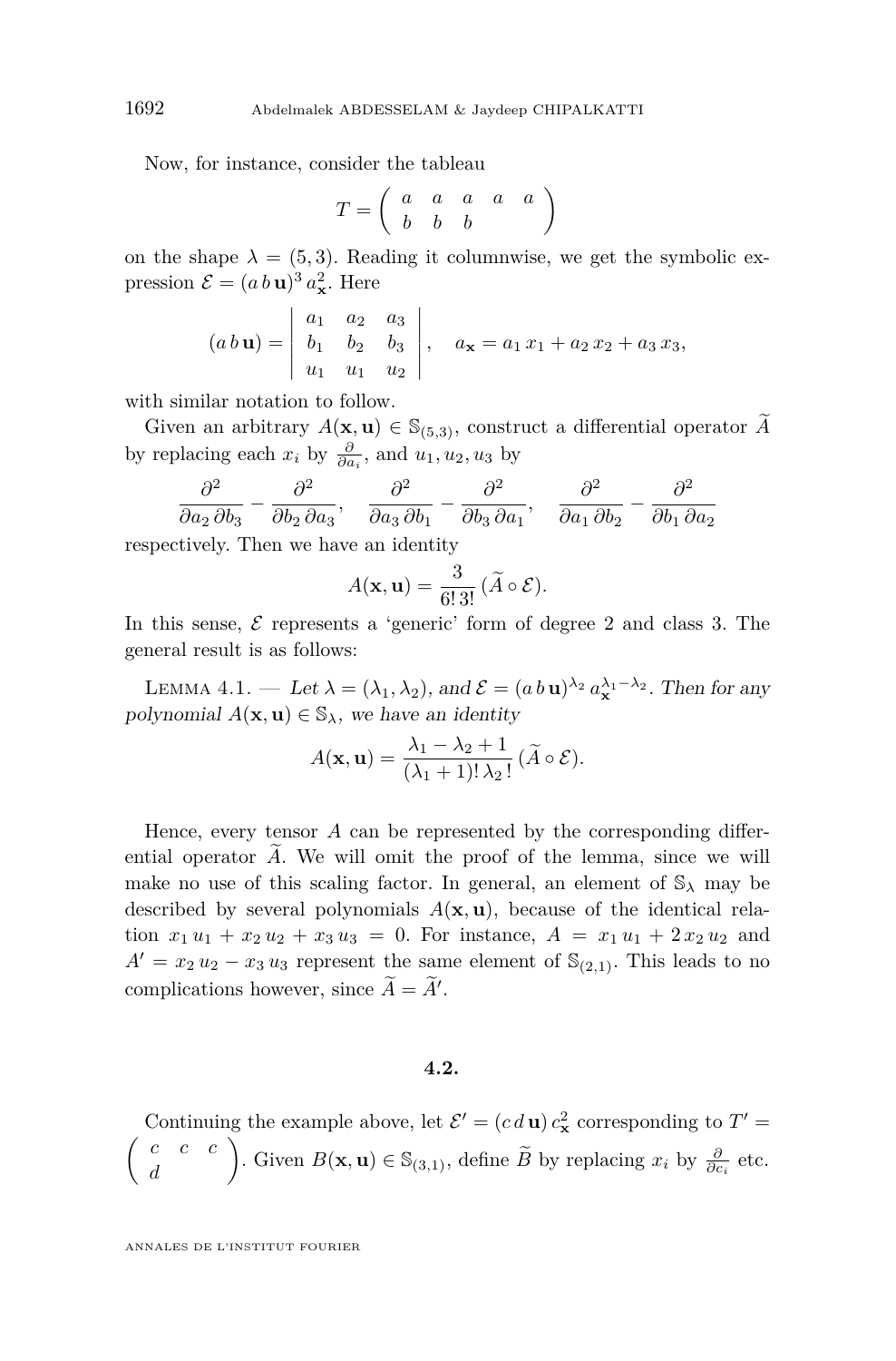The L-R number  $\langle (5,3), (3,1); (5,4) \rangle = 2$ , i.e., there are two linearly independent maps

$$
\pi_{(5,4)}^{(z_i)} : \mathbb{S}_{(5,3)} \otimes \mathbb{S}_{(3,1)} \longrightarrow \mathbb{S}_{(5,4)}, \quad i = 1,2.
$$

They can be explicitly written down as follows: one can use the L-R procedure to unload the entries of  $T'$  and attach them to  $T$  (see [\[19,](#page-42-0) Appendix A]); this leads to two possible tableaux

$$
\left(\begin{array}{cccccc} a & a & a & a & c \\ b & b & b & c & c \\ d & & & & \end{array}\right), \quad \left(\begin{array}{cccccc} a & a & a & a & a & c \\ b & b & b & c & d & \\ c & & & & \end{array}\right)
$$

on the shape  $(6, 5, 1)$ . (Notice that  $\mathcal{S}_{(6,5,1)} \simeq \mathcal{S}_{(5,4)}$  for  $SL_3$ .) If we read the newly added entries from top to bottom and right to left, then we get the corresponding lattice words  $z_1 = c \, c \, c \, d$ ,  $z_2 = c \, d \, c \, c$ . Form the symbolic expressions

$$
Q_1 = (a b d) (a b u)^2 (a c u)^2 c_x, \quad Q_2 = (a b c) (a b u)^2 (a c u) (a d u) c_x,
$$

and now the required maps are given by

$$
\pi_{(5,4)}^{(z_i)} = \widetilde{A}\,\widetilde{B} \circ \mathcal{Q}_i, \quad i = 1,2.
$$

Example  $4.2.$  — Consider the following decomposition<sup>(4)</sup> of representations of  $SL<sub>3</sub>$ :

$$
\mathbb{S}_{(2,1)}\otimes \mathbb{S}_{(2,1)}\simeq \underbrace{\mathbb{S}_{(4,2)}\oplus \mathbb{S}_{(3)}\oplus \mathbb{S}_{(3,3)}\oplus (\mathbb{S}_{(2,1)}\otimes \Bbbk^2)\oplus \mathbb{S}_{(0)}}_{\mathbf{E}},
$$

with  $\mathfrak{u}_{(4,2)}$  etc. as in [\(4.1\)](#page-21-0). The point of the example is to show that  $\mathfrak{u}_{(0)}$  is redundant, i.e., it can be recovered from the rest of the factors. For instance, the map  $\mathbb{S}_{(2,1)} \otimes \mathbb{S}_{(2,1)} \longrightarrow \mathbb{S}_{(3)}$  takes  $A \otimes B$  to

$$
\mathfrak{u}_{(3)} = \widetilde{A} \,\widetilde{B} \circ (a\,b\,d) \, a_{\mathbf{x}} \, c_{\mathbf{x}}^2.
$$

Henceforth the operators  $\widetilde{A}$ ,  $\widetilde{B}$  will be understood, and we will avoid writing them explicitly. Thus,

$$
\mathfrak{u}_{(4,2)} = (a b \mathbf{u}) (a d \mathbf{u}) c_{\mathbf{x}}^2, \quad \mathfrak{u}_{(3,3)} = (a b \mathbf{u}) (a c \mathbf{u}) (c d \mathbf{u}),
$$
  

$$
\mathfrak{u}_{(0)} = (a b c) (a c d),
$$

and

$$
\mathfrak{u}_{(2,1)}^{(w_1)} = (a\,b\,d)\,(a\,c\,\mathbf{u})\,c_{\mathbf{x}},\quad \mathfrak{u}_{(2,1)}^{(w_2)} = (a\,b\,c)\,(a\,d\,\mathbf{u})\,c_{\mathbf{x}}
$$

 $(4)$  Throughout this example, all the calculations involving inner and outer plethysms were carried out using the 'SF' (Symmetric Functions) package for Maple, written by John Stembridge.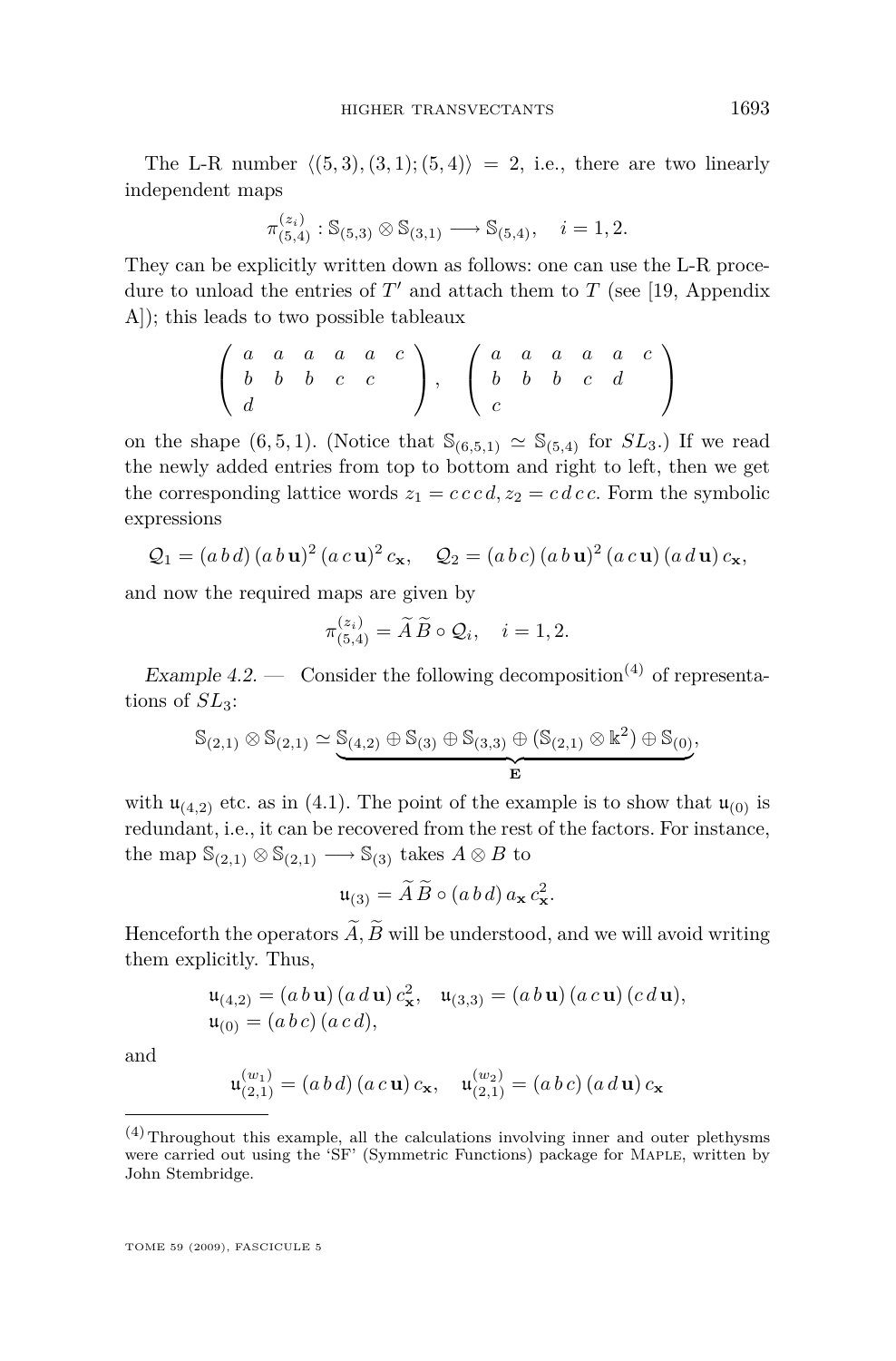<span id="page-24-0"></span>corresponding to the words  $w_1 = c c d$  and  $w_2 = c d c$ . As in the binary case, the quadratic syzygies between the  $\mathfrak{u}_{\nu}$  correspond to the summands of

$$
\mathcal{C} = \wedge^2 \mathbb{S}_{(2,1)} \otimes \wedge^2 \mathbb{S}_{(2,1)}.
$$

Using SF we find that there are 9 copies of the module  $\mathcal{S}_{(4,2)}$  inside  $\mathcal{C}$ , and hence a 9-dimensional space of syzygies of degree 2 and order 2.

Now, in order to build quadratic syzygies, we need to write down all possible maps  $\mathbb{S}_2(\mathbf{E}) \longrightarrow \mathbb{S}_{(4,2)}$ ; which is of course done similarly. E.g., there is (up to constant) a unique map  $\mathbb{S}_{(4,2)} \otimes \mathbb{S}_{(3)} \longrightarrow \mathbb{S}_{(4,2)}$  given by

$$
(a\,b\,\mathbf{u})^2\,a_\mathbf{x}^2 \otimes c_\mathbf{x}^3 \longrightarrow (a\,b\,c)\,(a\,b\,\mathbf{u})(a\,c\,\mathbf{u})\,a_\mathbf{x}\,c_\mathbf{x},\text{ etc.}
$$

Using SF again, one sees that the space  $\text{Hom}_{SL_3}(\mathbb{S}_2(\mathbf{E}), \mathbb{S}_{(4,2)})$  is 19-dimensional. We wrote down all the maps explicitly, and found a 9-dimensional subspace of syzygies by solving a system of linear equations. (This was done in Maple.) One conveniently chosen syzygy is the following:

$$
\begin{split} &\mathfrak{u}_{(4,2)}\,\mathfrak{u}_{(0)} = \frac{3}{12800}\,\pi^{(z_1)}(\mathfrak{u}_{(4,2)},\mathfrak{u}_{(4,2)}) + \frac{3}{1280}\,\pi^{(z_2)}(\mathfrak{u}_{(4,2)},\mathfrak{u}_{(4,2)}) \\ &- \frac{5}{448}\,\pi(\mathfrak{u}_{(4,2)},\mathfrak{u}_{(3)}) - \frac{1}{1344}\,\pi(\mathfrak{u}_{(4,2)},\mathfrak{u}_{(3,3)}) + \frac{1}{80}\,\pi^{(z_3)}(\mathfrak{u}_{(4,2)},\mathfrak{u}_{(2,1)}^{(w_1)}) \\ &- \frac{11}{400}\,\pi^{(z_4)}(\mathfrak{u}_{(4,2)},\mathfrak{u}_{(2,1)}^{(w_1)}) - \frac{17}{280}\,\pi^{(z_3)}(\mathfrak{u}_{(4,2)},\mathfrak{u}_{(2,1)}^{(w_2)}) - \frac{11}{175}\,\pi^{(z_4)}(\mathfrak{u}_{(4,2)},\mathfrak{u}_{(2,1)}^{(w_2)}) \\ &+ \frac{1}{11520}\,\pi(\mathfrak{u}_{(3,3)},\mathfrak{u}_{(3,3)}) - \frac{1}{96}\,\pi(\mathfrak{u}_{(3,3)},\mathfrak{u}_{(3,2,1)}^{(w_1)}), \end{split}
$$

where  $z_1 = c \, c \, c \, c \, d \, d$ ,  $z_2 = c \, c \, d \, c \, d \, c$ ,  $z_3 = c \, c \, d$ ,  $z_4 = c \, d \, c$ .

Throughout, we have written  $\pi$  for  $\pi_{(4,2)}$  and omitted the lattice word from the notation whenever it is uniquely determined. This establishes the claim that  $\mathfrak{u}_{(0)}$  can be recovered from the rest of the transvectants.

#### **5.** The standard representation of  $q_2$

In this section we will give a similar example for the exceptional Lie algebra  $g_2$ . A very readable account of its representation theory may be found in [\[19,](#page-42-0) Lecture 22] (also see [\[26\]](#page-42-0)).

## **5.1.**

In conventional notation the two simple roots of  $\mathfrak{g}_2$  can be identified with the vectors *√*

$$
\alpha_1 = (1,0), \ \alpha_2 = \left(-\frac{3}{2}, \frac{\sqrt{3}}{2}\right) \in \mathbb{R}^2.
$$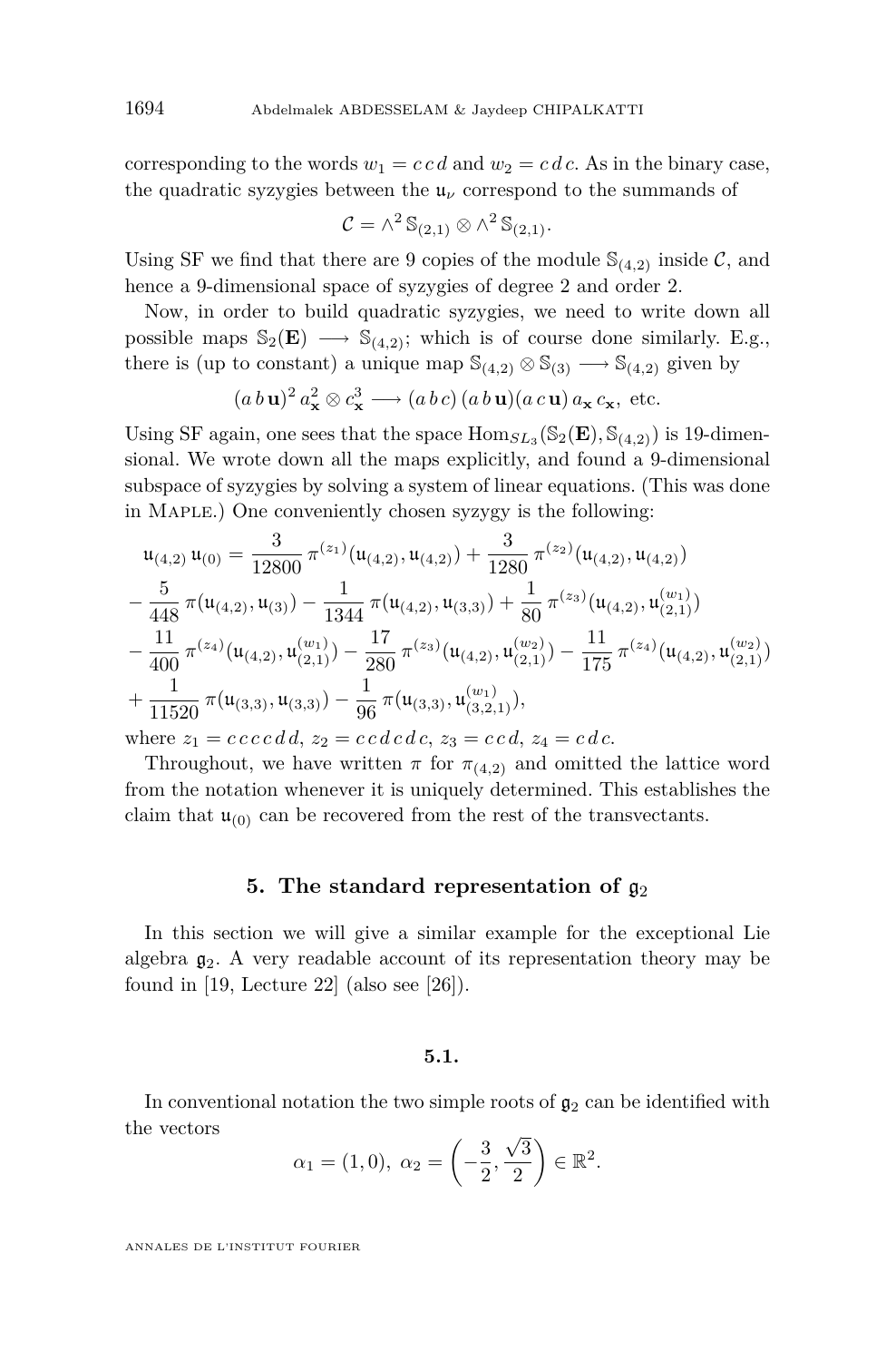<span id="page-25-0"></span>The two fundamental weights  $\omega_1 = (\frac{1}{2}, \frac{\sqrt{3}}{2}), \omega_2 = (0,$ *√* 3), define the closed Weyl chamber

$$
\mathcal{W}^+ = \{a\,\omega_1 + b\,\omega_2 : a, b \geqslant 0\}.
$$

For integers  $a, b \geq 0$ , let  $\Gamma_{a,b}$  denote the irreducible  $\mathfrak{g}_2$ -representation with highest weight  $a\omega_1 + b\omega_2$ . The 7-dimensional representation  $\Gamma_{1,0}$  is called the standard representation of  $g_2$ . We have a decomposition

$$
\Gamma_{1,0}\otimes\Gamma_{1,0}\simeq\Gamma_{2,0}\oplus\Gamma_{1,0}\oplus\Gamma_{0,1}\oplus\Gamma_{0,0},
$$

with projection maps  $\pi_{i,j}: \Gamma_{1,0} \otimes \Gamma_{1,0} \longrightarrow \Gamma_{i,j}$ . Let  $A, B \in \Gamma_{1,0}$ , and write

 $T_{ij} = \pi_{i,j} (A \otimes B)$ .

By the Weyl character formula (see [\[19,](#page-42-0) Prop. 24.48]), there is one copy of  $\Gamma_{2,0}$  inside  $\Gamma_{0,1} \otimes \Gamma_{0,1}$ , and two copies of  $\Gamma_{2,0}$  inside  $\Gamma_{2,0} \otimes \Gamma_{2,0}$ . Let

$$
\xi_1 : \Gamma_{0,1} \otimes \Gamma_{0,1} \longrightarrow \Gamma_{2,0},
$$
  

$$
\xi_p, \xi_q : \Gamma_{2,0} \otimes \Gamma_{2,0} \longrightarrow \Gamma_{2,0},
$$

denote the corresponding projections. (The precise normalisations for these maps will be specified later.)

THEOREM  $5.1.$  — With notation as above, there are identities

$$
-T_{20}T_{00} = \frac{7}{64}\pi_{2,0}(T_{10},T_{10}) + \frac{1}{4}\xi_p(T_{20},T_{20}) + \frac{1}{2}\xi_q(T_{20},T_{20}),
$$

and

$$
-T_{20}T_{00}=\frac{7}{768}\xi_1(T_{01},T_{01})-\frac{1}{16}\xi_p(T_{20},T_{20})+\frac{1}{64}\xi_q(T_{20},T_{20}).
$$

Consequently,  $T_{00}$  can be recovered from either of the pairs

$$
{T_{20}, T_{10}}, \quad {T_{20}, T_{01}}.
$$

#### **5.2.**

We will outline the computations which went into deducing these identities. Let *V* denote a three-dimensional vector space, and write  $\mathbb{S}_{\lambda}$  for  $\mathbb{S}_{\lambda}V$ as in [§4.1.](#page-21-0) Then we can make an identification of  $\mathfrak{g}_2$  with

(5.1) 
$$
S_{(2,1)} \oplus S_{(1,0)} \oplus S_{(1,1)},
$$

with  $\mathfrak{sl}_3 \simeq \mathbb{S}_{2,1}$  as a Lie subalgebra. Since every  $\mathfrak{g}_2$ -representation is a fortiori an  $\mathfrak{sl}_3$ -representation, the ternary symbolic calculus is available to us. Notice that any  $g_2$ -representation *W* is naturally  $\mathbb{Z}_3$ -graded: given any  $\mathfrak{sl}_3$ -summand  $S_{(m,n)} \subseteq W$ , the degree of an element in  $\mathbb{S}_{(m,n)}$  is  $m +$ *n* (mod 3).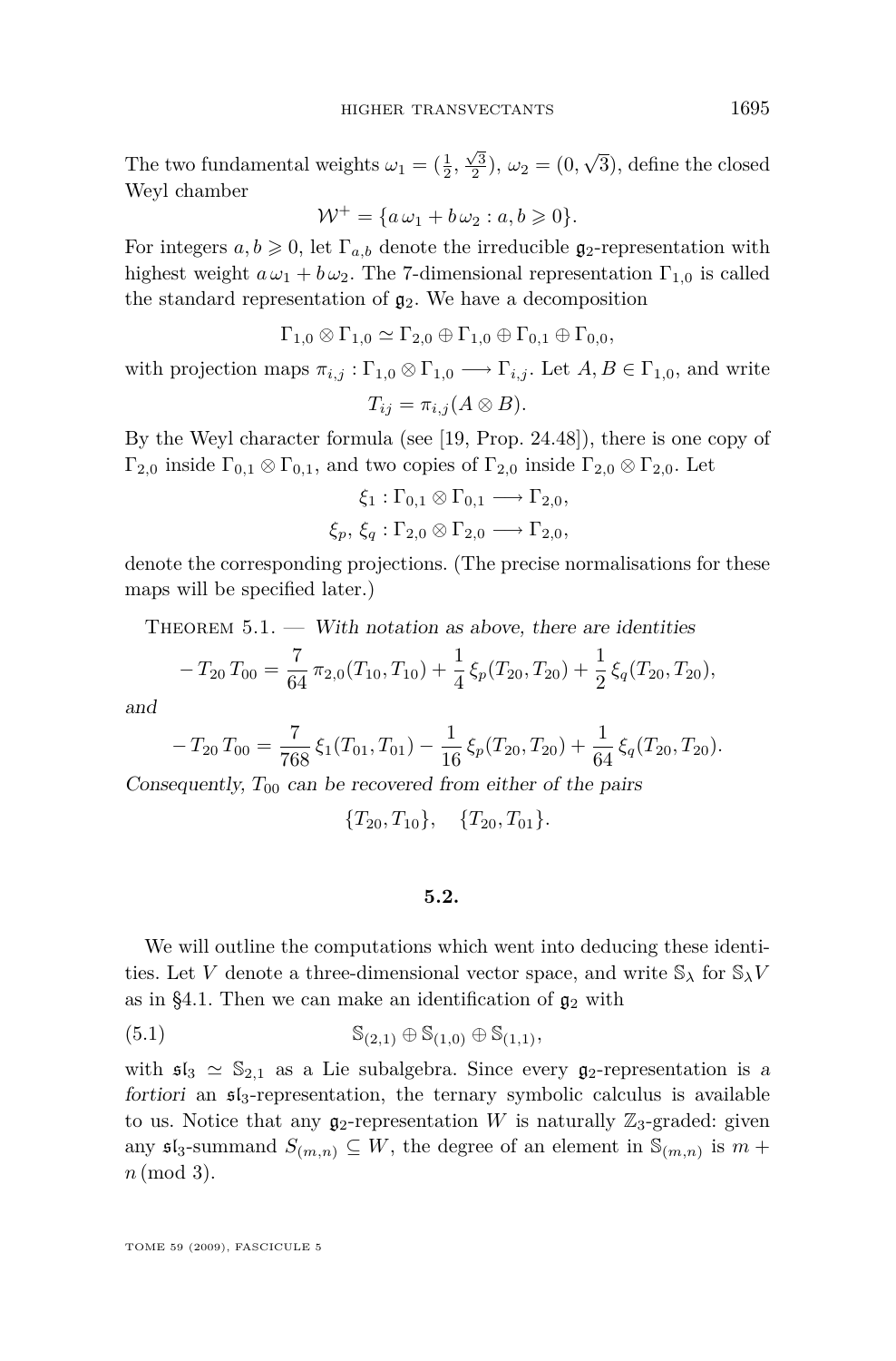In symbolic terms, the Lie bracket on  $g_2$  can be explicitly written down as follows: let  $X = (A, v, \alpha), Y = (B, w, \beta) \in \mathfrak{g}_2$  in the notation of [\(5.1\)](#page-25-0), i.e.,  $A \in \mathbb{S}_{(2,1)}$  etc. Then  $[X, Y] = (C, z, \gamma)$ , where

$$
C = \widetilde{A} \widetilde{B} \circ (a b c)(a d \mathbf{u}) c_{\mathbf{x}} + (\widetilde{v} \widetilde{\beta} - \widetilde{w} \widetilde{\alpha}) \circ (a d \mathbf{u}) c_{\mathbf{x}},
$$
  
\n
$$
z = (\widetilde{A} \widetilde{w} - \widetilde{B} \widetilde{v}) \circ (a b c) a_{\mathbf{x}} - 2 \widetilde{\alpha} \widetilde{\beta} \circ (a b d) c_{\mathbf{x}},
$$
  
\n
$$
\gamma = (\widetilde{B} \widetilde{\alpha} - \widetilde{A} \widetilde{\beta}) \circ (a b d)(a c \mathbf{u}) + \widetilde{v} \widetilde{w} \circ (a c \mathbf{u}).
$$

In each term, say in  $\widetilde{B} \widetilde{\alpha} \circ (a b d) (a c u)$ , there is a pair of operators acting on a symbolic expression. Our convention is that the operator on the left  $(i.e., B)$  is obtained by the substitutions

$$
x_i \rightarrow \frac{\partial}{\partial a_i}
$$
,  $u_1 \rightarrow \frac{\partial^2}{\partial a_2 \partial b_3} - \frac{\partial^2}{\partial b_2 \partial a_3}$ , etc.

and the one on the right (i.e.,  $\tilde{\alpha}$ ) is obtained by

$$
x_i \rightarrow \frac{\partial}{\partial c_i}
$$
,  $u_1 \rightarrow \frac{\partial^2}{\partial c_2 \partial d_3} - \frac{\partial^2}{\partial d_2 \partial c_3}$ , etc.

#### **5.3.**

There are  $\mathbb{Z}_3$ -graded isomorphisms

$$
\begin{aligned} \text{(5.2)} \qquad \qquad & \Gamma_{1,0} \simeq \mathbf{Q} \oplus \mathbb{S}_{(1,0)} \oplus \mathbb{S}_{(1,1)}, \\ & \Gamma_{2,0} \simeq (\mathbf{Q} \oplus \mathbb{S}_{(2,1)}) \oplus (\mathbb{S}_{(1,0)} \oplus \mathbb{S}_{(2,2)}) \oplus (\mathbb{S}_{(2,0)} \oplus \mathbb{S}_{(1,1)}), \end{aligned}
$$

and  $\Gamma_{0,1} \simeq \mathfrak{g}_2$  is the adjoint representation. We have calculated symbolic descriptions for all the  $g_2$ -actions, as well as all the morphisms involved. These descriptions are too laborious to be written down here in their entirety, but an example should suffice to convey the idea. Let

$$
X = (A, v, \alpha) \in \mathfrak{g}_2
$$
, and  $\Psi = (p, B; w, Q; E, \beta) \in \Gamma_{2,0}$ .

The notation follows [\(5.1\)](#page-25-0) and (5.2); thus  $A \in \mathbb{S}_{(2,1)}$  and  $w \in \mathbb{S}_{(1,0)}$  etc. Let  $\varphi_X(\Psi) = \Psi' = (p', B'; w', Q'; E', \beta')$  denote the image of  $\Psi$  under the action of *X*. Then, we have formulae

(5.3)  
\n
$$
w' = \widetilde{A} \widetilde{w} \circ (a b c) a_{x} + 7 p v + \widetilde{v} \widetilde{B} \circ (a c d) c_{x} +
$$
\n
$$
\frac{1}{2} \widetilde{\alpha} \widetilde{E} \circ (a b c) c_{x} - 2 \widetilde{\alpha} \widetilde{\beta} \circ (a b d) c_{x},
$$
\n
$$
p' = \frac{2}{3} \widetilde{v} \widetilde{\beta} \circ (a c d) + \frac{1}{3} \widetilde{\alpha} \widetilde{w} \circ (a b c),
$$

with similar expressions for other factors.

<span id="page-26-0"></span>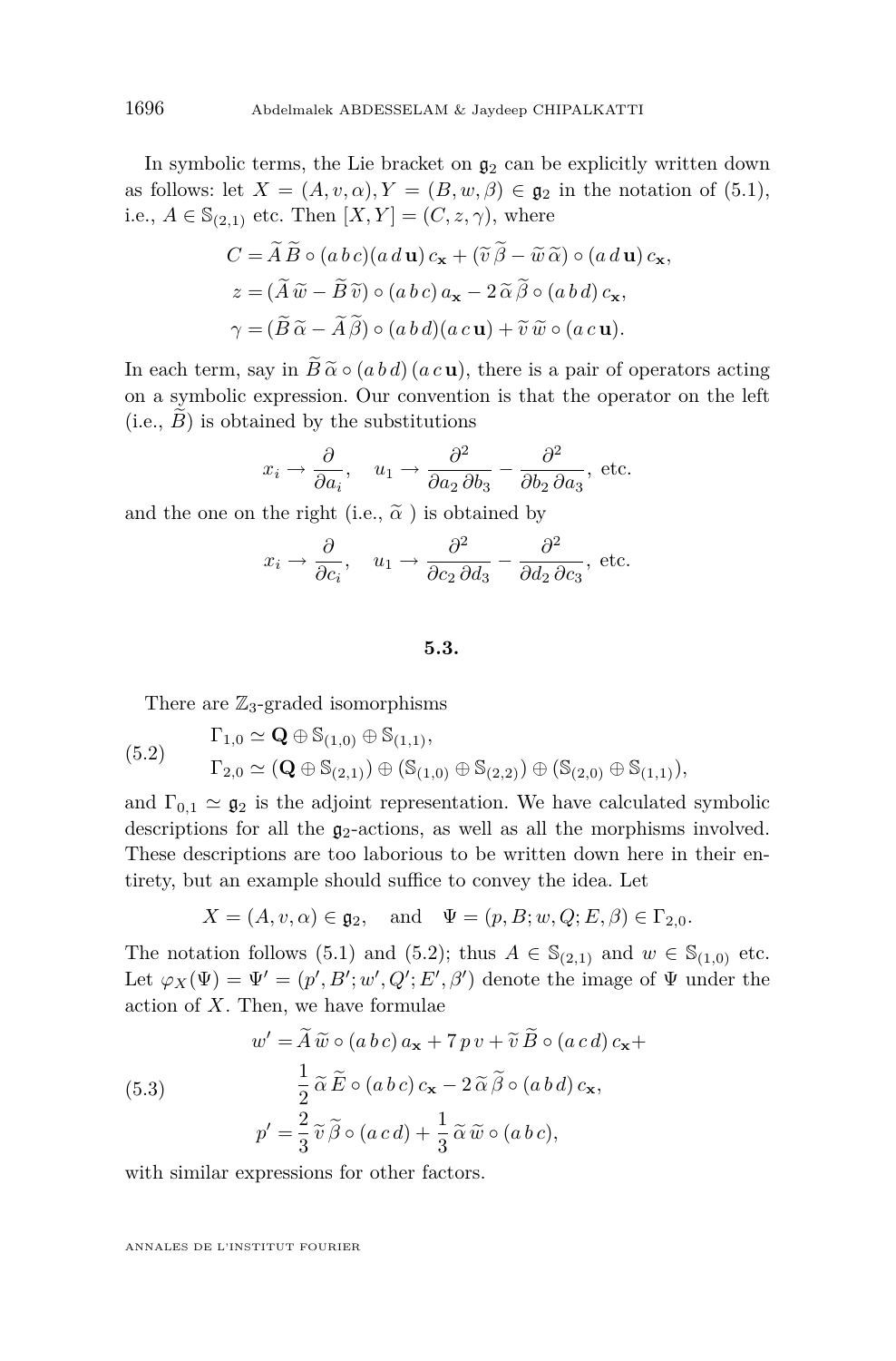<span id="page-27-0"></span>Formulae [\(5.3\)](#page-26-0) (and others like it) are obtained as follows. The Lie algebra action induces a map of  $\mathfrak{sl}_3$ -representations  $\mathfrak{g}_2 \otimes \Gamma_{2,0} \longrightarrow \Gamma_{2,0}$ . Now,  $\mathfrak{g}_2 \otimes \Gamma_{2,0}$  contains three copies of the trivial representation, coming from the summands  $\mathbb{S}_{(2,1)} \otimes \mathbb{S}_{(2,1)}$ ,  $\mathbb{S}_{(1,0)} \otimes \mathbb{S}_{(1,1)}$ , and  $\mathbb{S}_{(1,1)} \otimes \mathbb{S}_{(1,0)}$ . This shows the existence of a formula of the type

$$
p' = e_1 \widetilde{A} \widetilde{B} \circ (a b c)(a c d) + e_2 \widetilde{v} \widetilde{\beta} \circ (a c d) + e_3 \widetilde{\alpha} \widetilde{w} \circ (a b c),
$$

for some rational constants  $e_i$ . Now write similar formulae for  $B'$ ,  $w'$  etc. with indeterminate coefficients  $e_i$ . We must have an identity

$$
\varphi_X \circ \varphi_Y(\Psi) - \varphi_Y \circ \varphi_X(\Psi) = \varphi_{[X,Y]}(\Psi),
$$

which translates into a system of homogeneous quadratic equations in the  $e_i$ . Up to a constant, this system has a unique solution which fixes the action. (Throughout we have used Maple for all such computations.) Some of the  $e_i$  may be zero, for instance  $e_1$  is.

The same method was used to deduce symbolic formulae expressing the projections  $\pi_{i,j}$  and  $\xi$ . We have fixed the following normalisations, which determine the projections uniquely:

$$
\pi_{2,0} (1 \otimes 1) = 1, \qquad \pi_{1,0} (x_1 \otimes u_1) = 2, \n\pi_{0,1} (x_1 \otimes u_1) = x_1 u_1, \quad \pi_{0,0} (1 \otimes 1) = 1,
$$

and

$$
\xi_p(x_1 u_1 \otimes x_2) = x_2, \qquad \xi_1(x_1 \otimes u_1) = -4 + \frac{7}{2} x_1 u_1, \xi_q(x_1 u_1 \otimes x_2) = u_1 u_2.
$$

Finally, notice that the module

$$
(\wedge^2 \Gamma_{1,0}) \otimes (\wedge^2 \Gamma_{1,0}) = (\Gamma_{1,0} \oplus \Gamma_{0,1}) \otimes (\Gamma_{1,0} \oplus \Gamma_{0,1})
$$

classifies the quadratic syzygies between the  $T_{ij}$ . It is seen to contain four copies of  $\Gamma_{2,0}$ , and two of the syzygies are those given in Theorem [5.1.](#page-25-0)

# **6.** The standard representation of  $\mathfrak{S}_d$

In this section we will give a similar example coming from the standard representation of the permutation group  $\mathfrak{S}_5$ . We conjecture that there is a similar general result to be found for all higher  $\mathfrak{S}_d$ .

Recall that the irreducible representations of  $\mathfrak{S}_d$  are in bijection with the partitions  $\lambda \vdash d$  (see [\[18,](#page-42-0) Ch. 7], [\[19,](#page-42-0) Lecture 4]). The corresponding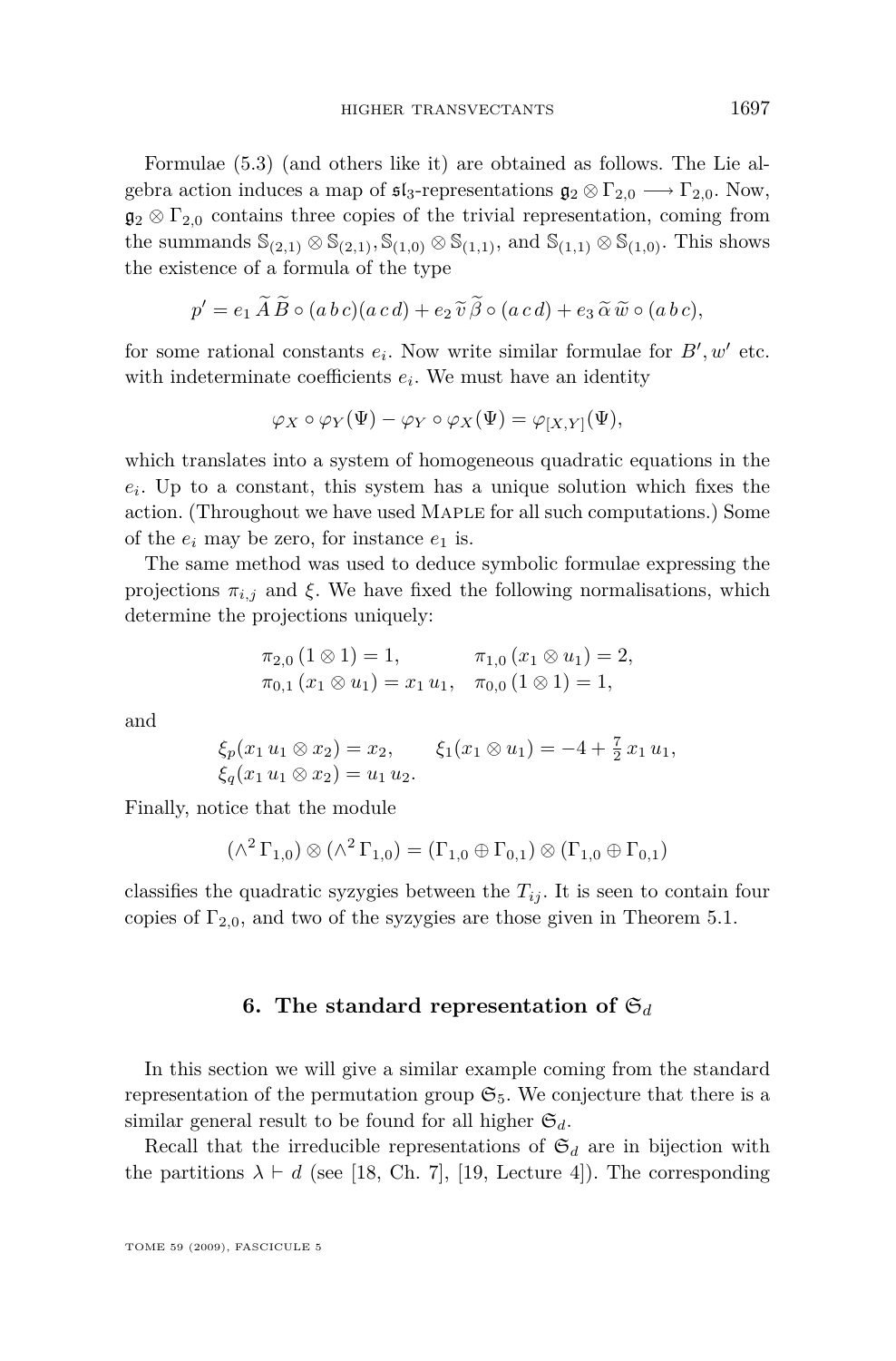representation  $V_{\lambda}$  has a basis of standard tableaux on shape  $\lambda$  comprising all the numbers from 1 to *d*. For instance, the tableaux

|  |  |  |  |  |  |  |  |  | $\left[\begin{array}{ccc}1&2&3\\4&5\end{array}\right],\, \left[\begin{array}{ccc}1&2&4\\3&5\end{array}\right],\, \left[\begin{array}{ccc}1&2&5\\3&4\end{array}\right],\, \left[\begin{array}{ccc}1&3&4\\2&5\end{array}\right],\, \left[\begin{array}{ccc}1&3&5\\2&4\end{array}\right]$ |
|--|--|--|--|--|--|--|--|--|----------------------------------------------------------------------------------------------------------------------------------------------------------------------------------------------------------------------------------------------------------------------------------------|

form a basis of  $V_{(3,2)}$ . Usually  $V_{(d-1,1)}$  is called the standard representation of  $\mathfrak{S}_d$ .

#### **6.1.**

The tensor product  $V_\lambda \otimes V_\mu$  decomposes into a direct sum of irreducibles; let  $\lambda \circ \mu \circ \nu$  denote the multiplicity of  $V_{\nu}$  in this decomposition. This symbol is invariant under all permutations of the letters, i.e.,

$$
\lambda \circ \mu \circ \nu = \mu \circ \lambda \circ \nu = \mu \circ \nu \circ \lambda.
$$

If  $\lambda \circ \mu \circ \nu = 1$ , then a matrix M which describes the projection morphism  $V_{\lambda} \otimes V_{\mu} \to V_{\nu}$  can be calculated as follows: given an element  $\alpha \in \mathfrak{S}_d$  we have a commutative diagram

$$
V_{\lambda} \otimes V_{\mu} \xrightarrow{M} V_{\nu}
$$

$$
Q_{\lambda}^{(\alpha)} * Q_{\mu}^{(\alpha)} \downarrow \qquad \qquad \downarrow Q_{\nu}^{(\alpha)}
$$

$$
V_{\lambda} \otimes V_{\mu} \xrightarrow{M} V_{\nu}
$$

where e.g.,  $Q_{\nu}^{(\alpha)}$  is the matrix describing the action of  $\alpha$  on  $V_{\nu}$  and  $*$ denotes the Kronecker product of matrices. Once the *Q*-matrices are known, the equality  $MQ_{\nu}^{(\alpha)} = (Q_{\lambda}^{(\alpha)} \otimes Q_{\mu}^{(\alpha)}) M$  gives a system of homogeneous linear equations in the entries of the unknown matrix *M*. Then *M* can be determined (up to a multiplicative scalar) from the combined system of the cycles  $\alpha = (1, 2), (1, 2, 3, \ldots, d).$ 

For instance, the projection morphism  $V_{(3,1)} \otimes V_{(2,2)} \longrightarrow V_{(2,1,1)}$  is given by the matrix

$$
M = \begin{bmatrix} 1 & -1 & 2 \\ 2 & 1 & 1 \\ -2 & 1 & 1 \\ -1 & 2 & -1 \\ -1 & 2 & 1 \\ 1 & 1 & 2 \end{bmatrix}.
$$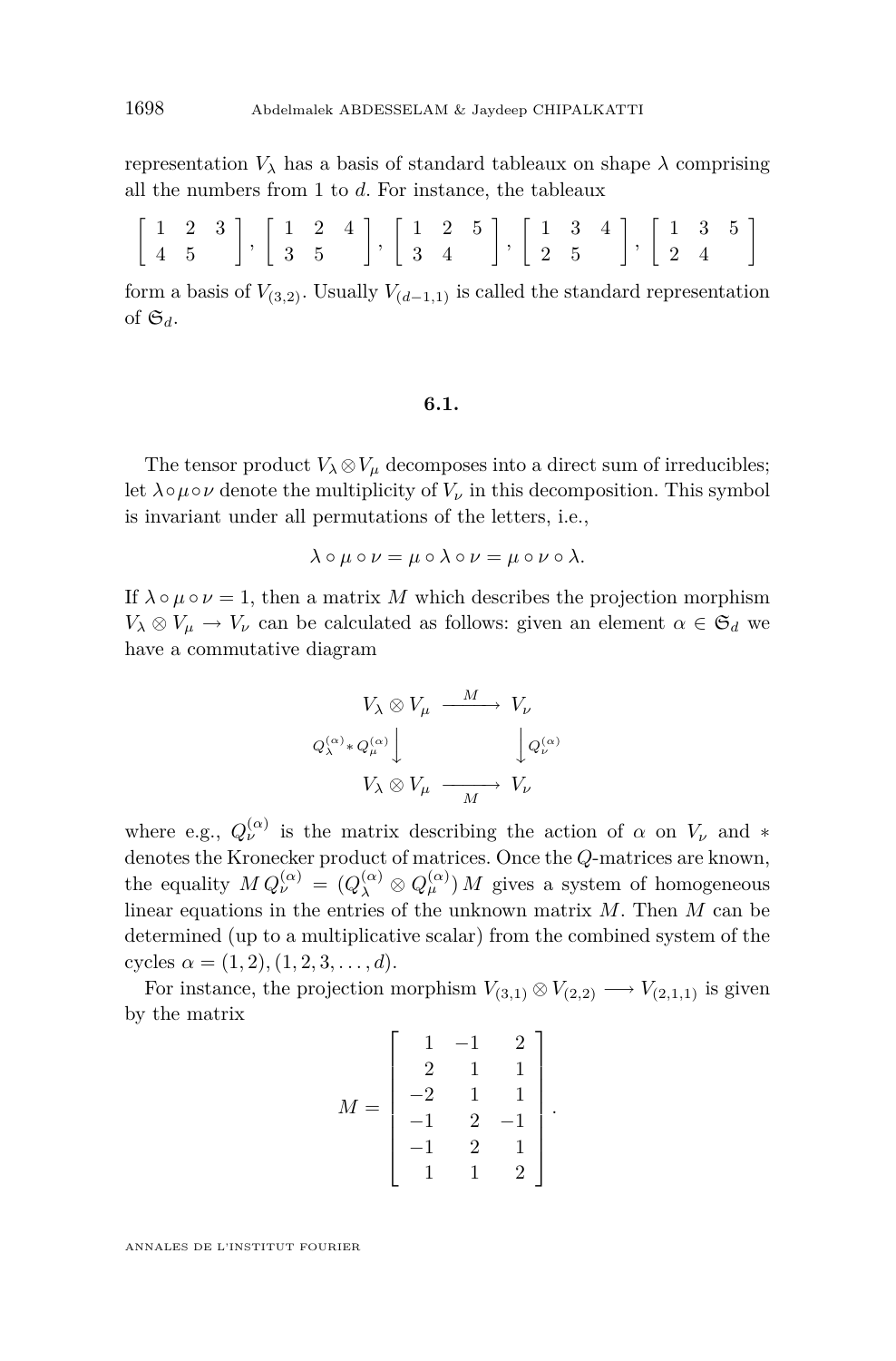This is interpreted as follows: given the tableaux bases

$$
A_1 = \begin{bmatrix} 1 & 2 & 3 \\ 4 & 2 & 3 \end{bmatrix}, A_2 = \begin{bmatrix} 1 & 2 & 4 \\ 3 & 2 & 4 \end{bmatrix}, A_3 = \begin{bmatrix} 1 & 3 & 4 \\ 2 & 2 & 2 \end{bmatrix},
$$
  
\n
$$
B_1 = \begin{bmatrix} 1 & 2 \\ 3 & 4 \end{bmatrix}, B_2 = \begin{bmatrix} 1 & 3 \\ 2 & 4 \end{bmatrix},
$$
  
\n
$$
C_1 = \begin{bmatrix} 1 & 2 \\ 3 & 2 \\ 4 & 2 \end{bmatrix}, C_2 = \begin{bmatrix} 1 & 3 \\ 2 & 2 \\ 4 & 2 \end{bmatrix}, C_3 = \begin{bmatrix} 1 & 4 \\ 2 & 2 \\ 3 & 2 \end{bmatrix},
$$

the rows of *M* sequentially describe the images of

 $A_1 \otimes B_1$ ,  $A_1 \otimes B_2$ ,  $A_2 \otimes B_1$ ,  $A_2 \otimes B_2$ ,  $A_3 \otimes B_1$ ,  $A_3 \otimes B_2$ . E.g.,  $A_2 \otimes B_1$  →  $-2 C_1 + C_2 + C_3$ .

# **6.2.**

Henceforth assume  $d \ge 5$ . The symmetric square of  $V_{(d-1,1)}$  has the decomposition

$$
S_2 V_{(d-1,1)} = V_{(d-1,1)} \oplus V_{(d-2,2)} \oplus V_{(d)},
$$

with the associated projection morphisms  $\pi_1, \pi_2, \pi_3$  onto the respective factors. Write  $z_i = \pi_i(u \otimes v)$  for  $u, v \in V_{(d-1,1)}$ . Since  $V_{(d)}$  is the onedimensional representation with basis  $[1 2 \cdots d]$ , one can identify  $z_3$  with a constant. Since  $(d-1, 1) \circ (d-2, 2) \circ (d-1, 1) = 1$ , the projection

$$
\eta_1: V_{(d-1,1)} \otimes V_{(d-2,2)} \longrightarrow V_{(d-1,1)}
$$

is defined.

There is an isomorphism  $\wedge^2 V_{(d-1,1)} = V_{(d-2,1,1)}$ , and hence an exact sequence (see [§2.1\)](#page-7-0)

$$
0 \to V_{(d-2,1,1)} \otimes V_{(d-2,1,1)} \to S_2 \left[ V_{(d-1,1)} \otimes V_{(d-1,1)} \right] \to S_2 V_{(d-1,1)} \otimes S_2 V_{(d-1,1)} \to 0.
$$

#### **6.3.**

Now let  $d = 5$ . A simple calculation with the character table shows that  $(3, 2) \circ (3, 2) \circ (4, 1) = 1$ , let  $\eta_2 : V_{(3,2)} \otimes V_{(3,2)} \to V_{(4,1)}$  denote the corresponding projection. Moreover, there is precisely one copy of  $V_{(4,1)}$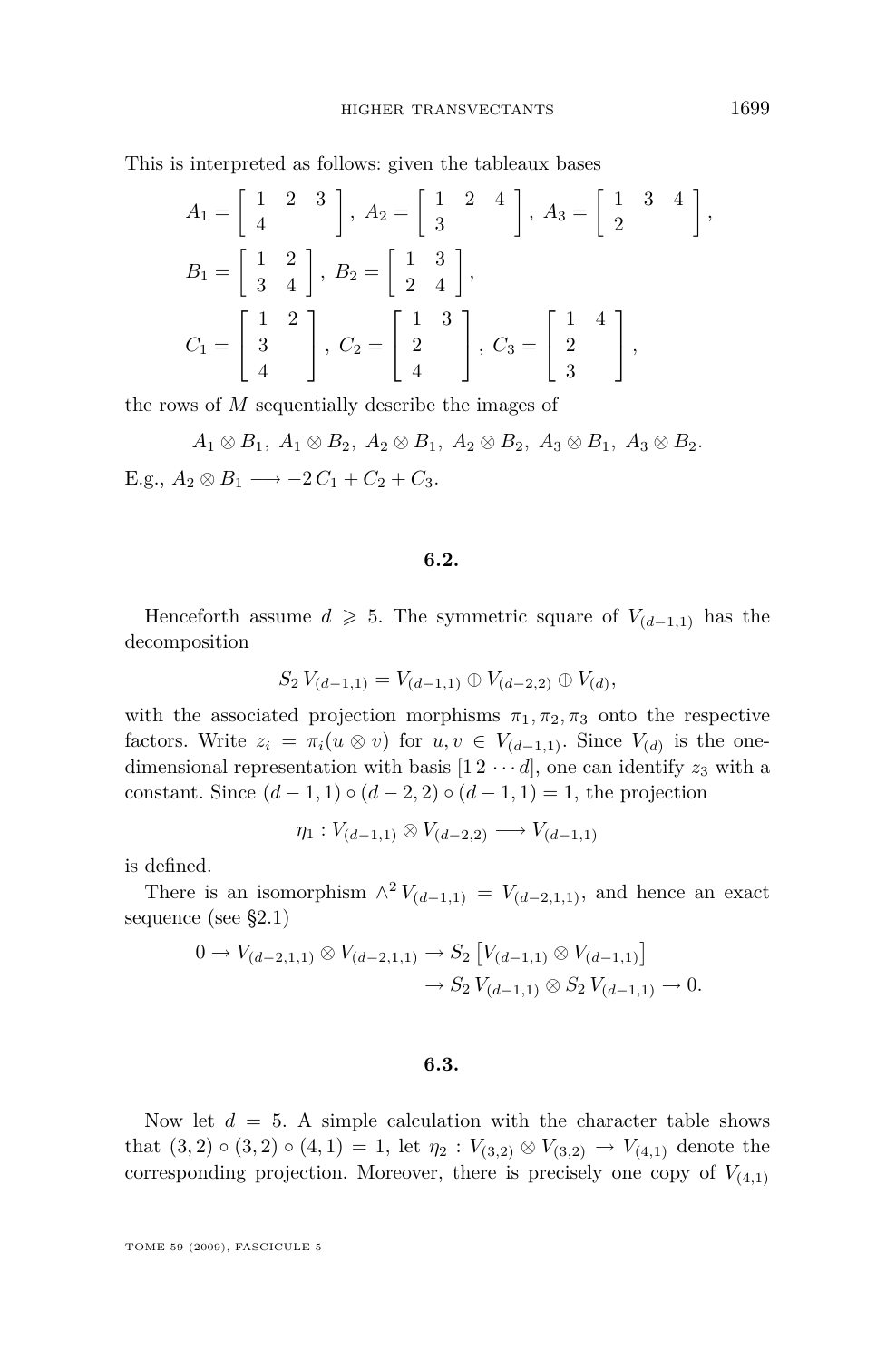inside the syzygy module  $V_{(3,1,1)} \otimes V_{(3,1,1)}$ , which must represent a linear relation between the elements

$$
\pi_1(z_1 \otimes z_1), \ \eta_1(z_1 \otimes z_2), \ \eta_2(z_2 \otimes z_2), \ z_1 z_3.
$$

We calculated the matrices for  $\pi_1, \pi_2, \pi_3, \eta_1, \eta_2$  using the recipe above, and then found the identical relation

$$
(6.1) \quad 32\,\pi_1(z_1\otimes z_1) + 100\,\eta_1(z_1\otimes z_2) + 25\,\eta_2(z_2\otimes z_2) - 180\,z_1\,z_3 = 0,
$$

which of course shows that  $z_3$  can be recovered from  $z_1, z_2$ . For the record, the chosen normalisations were as follows:  $\pi_1$ ,  $\pi_2$ ,  $\pi_3$  respectively map the tensor

$$
\left[\begin{array}{cc} 1 & 2 & 3 & 4 \\ 5 & & & \end{array}\right] \otimes \left[\begin{array}{cc} 1 & 2 & 3 & 4 \\ 5 & & & \end{array}\right],
$$

to the elements

$$
-3\left[\begin{array}{cccc} 1 & 2 & 3 & 4 \\ 5 & 5 & 6 \end{array}\right] + \dots, 2\left[\begin{array}{cccc} 1 & 2 & 4 \\ 3 & 5 & 6 \end{array}\right] + \dots, 2\left[\begin{array}{cccc} 1 & 2 & 3 & 4 & 5 \end{array}\right].
$$

Moreover,

$$
\left[\begin{array}{cc} 1 & 2 & 3 & 4 \\ 5 & & & \end{array}\right] \otimes \left[\begin{array}{cc} 1 & 2 & 3 \\ 4 & 5 & \end{array}\right] \xrightarrow{\eta_1} -2 \left[\begin{array}{cc} 1 & 2 & 3 & 5 \\ 4 & & \end{array}\right] + \dots,
$$

and

$$
\left[\begin{array}{cc} 1 & 2 & 3 \\ 4 & 5 \end{array}\right] \otimes \left[\begin{array}{cc} 1 & 2 & 3 \\ 4 & 5 \end{array}\right] \xrightarrow{\eta_2} 2 \left[\begin{array}{cc} 1 & 2 & 3 & 4 \\ 5 & 5 & 5 \end{array}\right] + \ldots
$$

# **6.4.**

We make the following cascading series of conjectures, which would imply that in general  $z_3$  can always be recovered from  $z_1, z_2$ .

Conjecture  $6.1$  – Assume  $d \geq 6$ .

- *•* We have (*d −* 2*,* 2) *◦* (*d −* 2*,* 2) *◦* (*d −* 1*,* 1) = 1. This would define the  $\text{map } \eta_2 : V_{(d-2,2)} \otimes V_{(d-2,2)} \longrightarrow V_{(d-1,1)}.$
- *•* We have (*d−*2*,* 1*,* 1)*◦*(*d−*2*,* 1*,* 1)*◦*(*d−*1*,* 1) > 1, which would imply the existence of an identical relation of the form

 $c_1 \pi_1(z_1 \otimes z_1) + c_2 \eta_1(z_1 \otimes z_2) + c_3 \eta_2(z_2 \otimes z_2) + c_4 z_1 z_3 = 0, \ (c_i \in \mathbf{Q}).$ 

Of course, the *c<sup>i</sup>* would depend on the normalisations chosen for the projections.

• In this relation, the constant  $c_4 \neq 0$ .

We have verified the entire conjecture for  $d = 6, 7$ .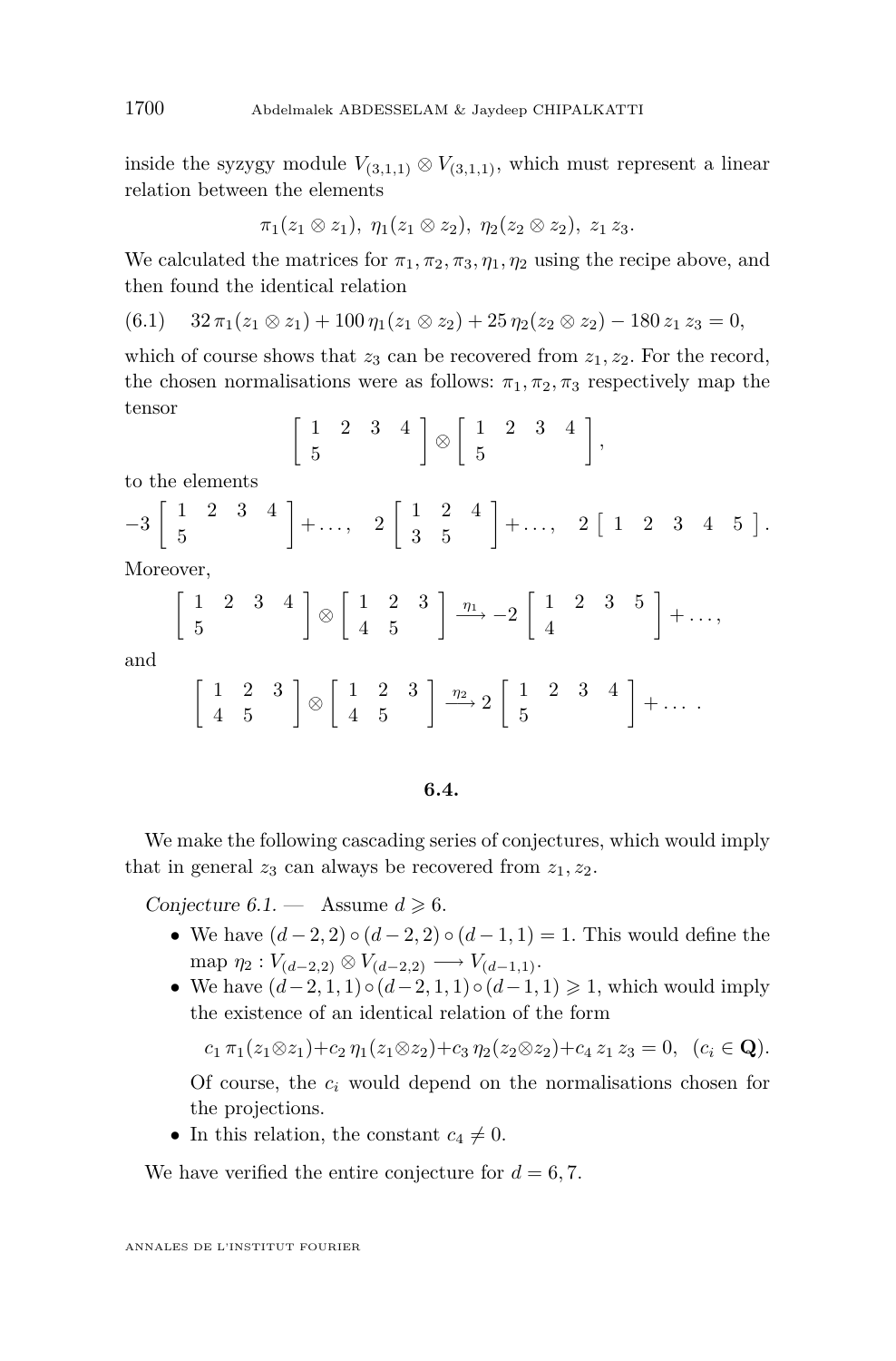# **7. Wigner symbols**

<span id="page-31-0"></span>In this section we complete the proof of formula  $(2.9)$  from [§2.10,](#page-12-0) which depends on the so-called Ališauskas-Jucys triple sum formula for 9-j symbols.

For the reader's interest we add a short representation-theoretic account of Wigner's 3-j, 6-j and 9-j symbols. A comprehensive discussion of the quantum theory of angular momentum and Wigner symbols may be found<sup>(5)</sup> in  $[6]$ . One can find a quick and readable summary of the quantum theory of angular momentum in [\[8,](#page-42-0) Appendix A]. We refer the reader to [\[7,](#page-42-0) Ch. V] for generalities on Hilbert spaces.

#### **7.1.**

Throughout this section, we work over the field of complex numbers **C**. For any  $j \in \frac{1}{2}N$ , we let  $\mathcal{H}_j = S_{2j}$  which can be seen as the space of homogeneous forms

$$
F(\mathbf{z}) = \sum_{k=0}^{2j} {2j \choose k} a_k z_1^{2j-k} z_2^k = \sum_{i_1,\dots,i_{2j}=1}^{2} f_{i_1,\dots,i_{2j}} z_{i_1} \dots z_{i_{2j}}
$$

in the variables  $z = \begin{bmatrix} z_1 \\ z_2 \end{bmatrix}$ *z*2 , where the tensor entries  $f_{i_1,\dots,i_{2j}}$  are symmetric in their 2*j* indices. E.g., a typical element in  $\mathcal{H}_{3/2}$  is of the form

$$
F(\mathbf{z}) = f_{111} z_1 z_1 z_1 + f_{112} z_1 z_1 z_2 + f_{121} z_1 z_2 z_1 + \dots (8 \text{ terms in all}).
$$

The  $\mathcal{H}_j$  become finite dimensional complex Hilbert spaces when equipped with the natural Hermitian inner product

$$
\langle F|G\rangle = \sum_{i_1,\dots,i_{2j}=1}^2 \overline{f_{i_1,\dots,i_{2j}}}\ g_{i_1,\dots,i_{2j}}.
$$

For instance, if

$$
F(\mathbf{z}) = \sum_{k=0}^{2j} {2j \choose k} a_k z_1^{2j-k} z_2^k \text{ and } G(\mathbf{z}) = \sum_{k=0}^{2j} {2j \choose k} b_k z_1^{2j-k} z_2^k ;
$$

then

$$
\langle F|G\rangle = \sum_{k=0}^{2j} \binom{2j}{k} \overline{a_k} b_k.
$$

 $(5)$  However, note that errors have crept in some of the formulae in this book; in particular the triple sum formula is not correctly stated on [\[6,](#page-42-0) p. 130].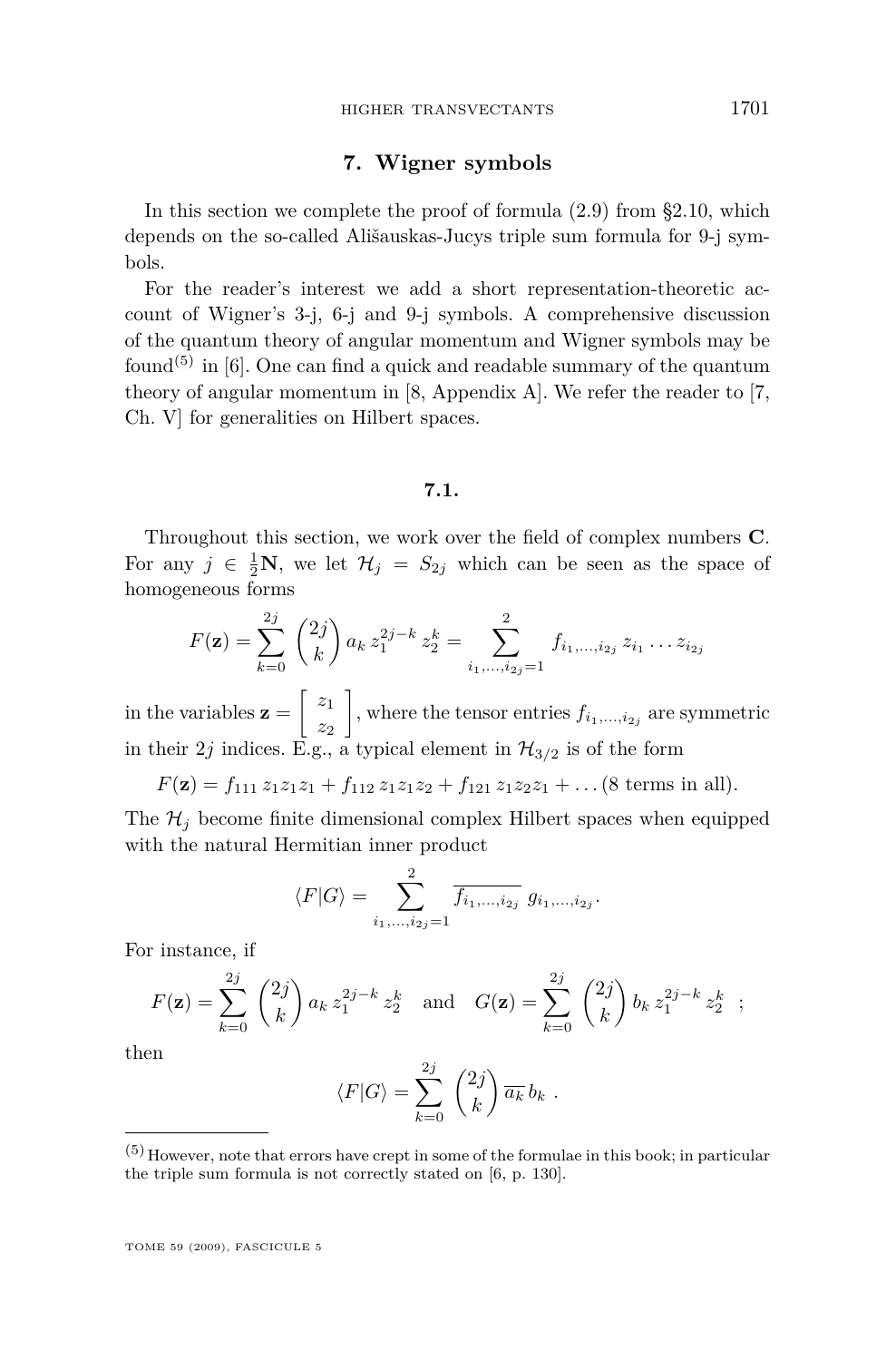Define the set

$$
M_j = \{m : m \in \frac{1}{2} \mathbf{Z}, j - m \in \mathbf{Z}, -j \leqslant m \leqslant j\},\
$$

then the forms

$$
e_{jm} = (-1)^{j+m} \sqrt{\binom{2j}{j-m}} z_1^{j-m} z_2^{j+m}, \quad (m \in M_j)
$$

constitute an orthonormal basis of the  $(2j + 1)$ -dimensional space  $\mathcal{H}_j$ :

 $\langle e_{im}|e_{im'}\rangle = \delta_{mm'}$ .

In the physics literature,  $e_{im}$  is often written as  $|j m\rangle$ .

#### **7.2.**

Given  $g \in SL_2\mathbb{C}$ , define  $(g \cdot F)(\mathbf{z}) = F(g^{-1} \mathbf{z})$ . When this action is restricted to  $SU_2$ , the  $\mathcal{H}_j$  turn into unitary representations, i.e.,

$$
\langle (g \cdot F) | (g \cdot G) \rangle = \langle F | G \rangle
$$
 for  $g \in SU_2$ .

Let

$$
\sigma_1 = \begin{pmatrix} 0 & 1 \\ 1 & 0 \end{pmatrix}, \quad \sigma_2 = \begin{pmatrix} 0 & -i \\ i & 0 \end{pmatrix}, \quad \sigma_3 = \begin{pmatrix} 1 & 0 \\ 0 & -1 \end{pmatrix}
$$

denote the so-called Pauli matrices which generate the Lie algebra  $\mathfrak{su}_2$ . For  $a = 1, 2, 3$ , let  $J_a$  denote the corresponding infinitesimal operators on the representation  $\mathcal{H}_j$ :

$$
J_a(F) = -i\frac{d}{d\theta} \left( e^{i\frac{\theta}{2}\sigma_a} \cdot F \right) \Big|_{\theta=0}
$$

*.*

They satisfy the so-called angular momentum commutation relations

$$
[J_a, J_b] = i \epsilon_{abc} J_c
$$

where  $\epsilon_{abc}$  is antisymmetric in  $a, b, c = 1, 2, 3$  with  $\epsilon_{123} = 1$ . If we let  $J_{\pm} = J_1 \pm iJ_2$ , then their actions on  $F(\mathbf{z}) \in \mathcal{H}_j$  can be seen as the following differential operators:

$$
J_{+} = -z_{2} \frac{\partial}{\partial z_{1}},
$$
  
\n
$$
J_{-} = -z_{1} \frac{\partial}{\partial z_{2}},
$$
  
\n
$$
J_{3} = \frac{1}{2} \left( z_{2} \frac{\partial}{\partial z_{2}} - z_{1} \frac{\partial}{\partial z_{1}} \right).
$$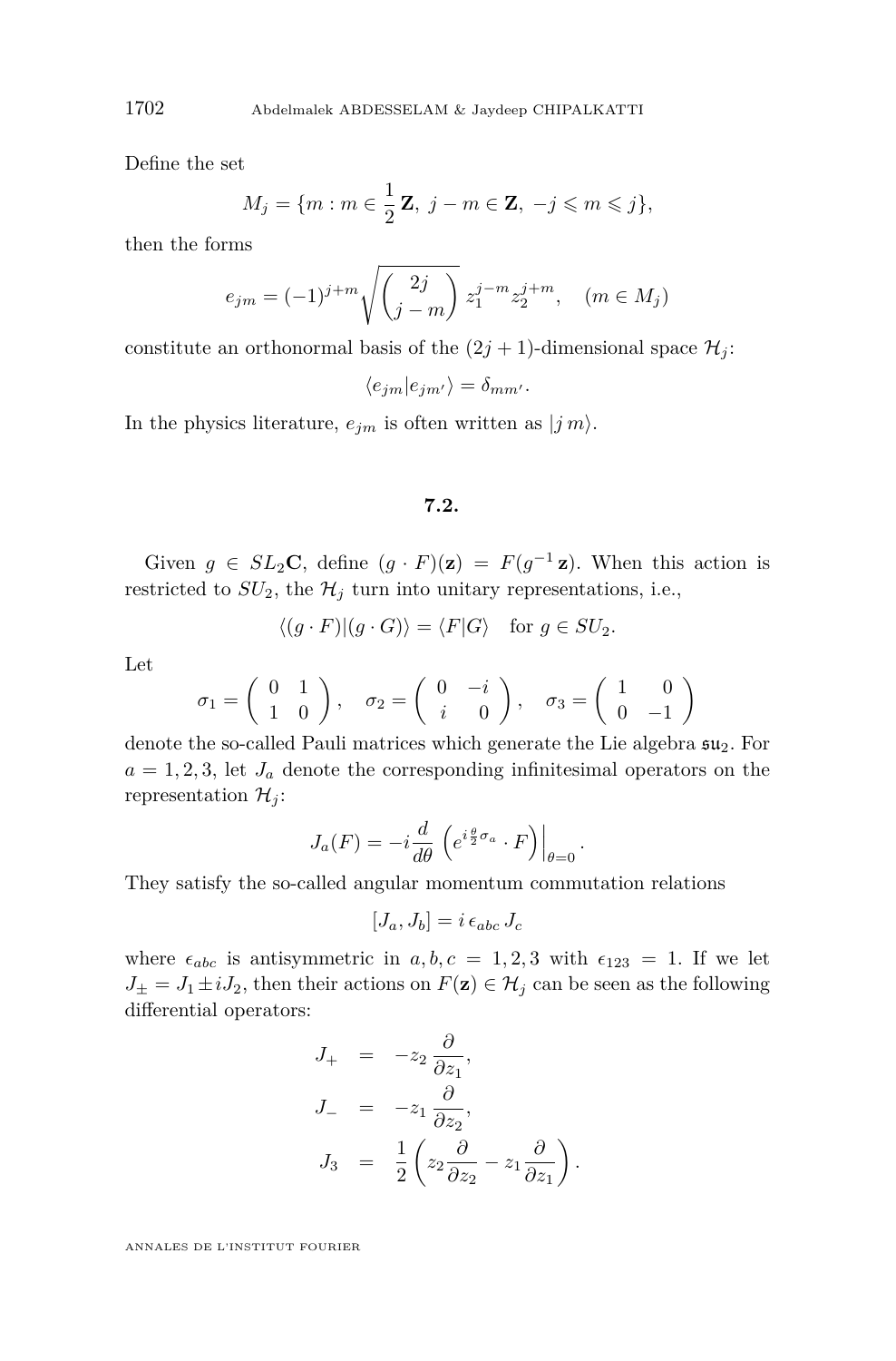In particular,

$$
J_{+} e_{jm} = \sqrt{j(j+1) - m(m+1)} e_{j,m+1},
$$
  
\n
$$
J_{-} e_{jm} = \sqrt{j(j+1) - m(m-1)} e_{j,m-1},
$$
  
\n
$$
J_{3} e_{jm} = m e_{jm},
$$
  
\n
$$
\mathbf{J}^{2} e_{jm} = j(j+1) e_{jm},
$$

where  $\mathbf{J}^2 = J_1^2 + J_2^2 + J_3^2$ .

**7.3.**

Given two values  $j_1, j_2$  of the angular momentum,  $\mathcal{H}_{j_1} \otimes \mathcal{H}_{j_2}$  can be seen as the space of bihomogeneous forms

$$
B(\mathbf{x}, \mathbf{y}) = \sum_{p_1, \dots, p_{2j_1}, q_1 \dots, q_{2j_2} = 1}^{2} b_{p_1, \dots, p_{2j_1}; q_1 \dots, q_{2j_2}} x_{p_1} \dots x_{p_{2j_1}} y_{q_1} \dots y_{q_{2j_2}}
$$

with complex coefficients, of degree  $2j_1$  in  $\mathbf{x} = (x_1, x_2)$  and of degree  $2j_2$  in  $\mathbf{y} = (y_1, y_2)$ . The tensor entries  $b_{p_1,...,p_{2j_1};q_1...,q_{2j_2}}$  are assumed to be symmetric separately in the  $p$  and  $q$  indices. Once again, we have a Hermitian inner product

$$
\langle B|C\rangle = \sum_{p_1,\ldots,p_{2j_1},q_1\ldots,q_{2j_2}=1}^{2} \overline{b_{p_1,\ldots,p_{2j_1};q_1\ldots,q_{2j_2}}} c_{p_1,\ldots,p_{2j_1};q_1\ldots,q_{2j_2}}
$$

on  $\mathcal{H}_{j_1} \otimes \mathcal{H}_{j_2}$ , such that  $\{e_{j_1,m_1} \otimes e_{j_2,m_2} : m_i \in M_{j_i}\}$  is an orthonormal basis. This evidently generalises to tensor products with more than two factors.

We say that  $(j_1, j_2, j)$  is a triad if all the three expressions

$$
j_1 + j_2 - j
$$
,  $j_2 + j - j_1$ ,  $j + j_1 - j_2$ ,

are nonnegative integers. Moreover, the triad is stretched if one of these integers is zero. Then the Clebsch-Gordan decomposition becomes

$$
\mathcal{H}_{j_1}\otimes\mathcal{H}_{j_2}=\bigoplus_{j\in T_{j_1j_2}}\mathcal{H}_j,
$$

where the set  $T_{j_1j_2}$  consists of those  $j \in \frac{1}{2}N$  such that  $(j_1, j_2, j)$  is a triad.

An *SL*<sub>2</sub>-equivariant injection  $\iota_{j_1j_2j} : \mathcal{H}_j \to \mathcal{H}_{j_1} \otimes \mathcal{H}_{j_2}$  is necessarily of the form

$$
(\imath_{j_1j_2j}(F))(\mathbf{x},\mathbf{y})=\frac{c_{j_1j_2j}}{(2j)!}(\mathbf{x}\mathbf{y})^{j_1+j_2-j}(\mathbf{x}\partial_{\mathbf{z}})^{j+j_1-j_2}(\mathbf{y}\partial_{\mathbf{z}})^{j+j_2-j_1}F(\mathbf{z}),
$$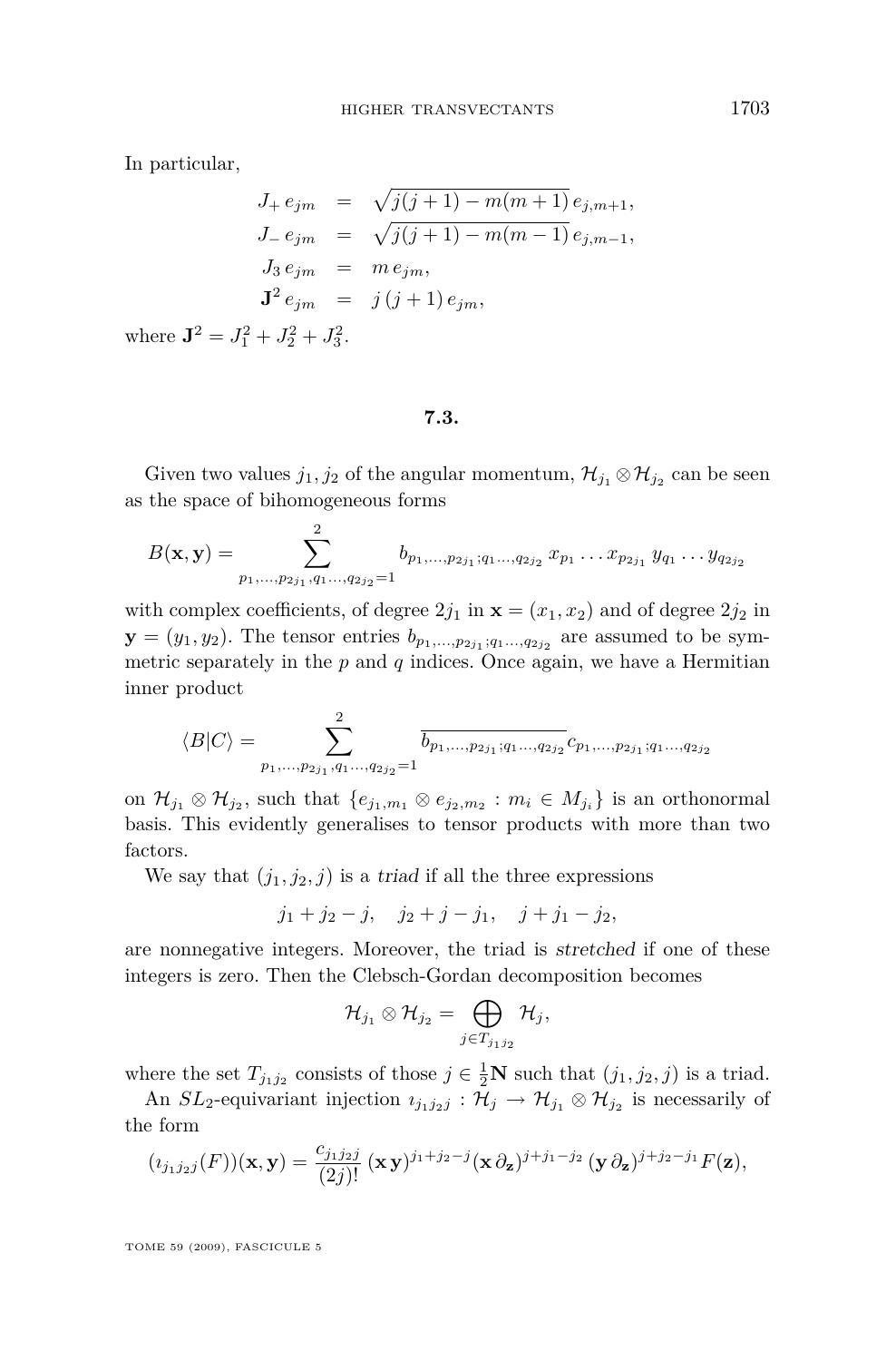where  $c_{j_1j_2j}$  is a nonzero constant to be fixed by convention.

Likewise an *SL*<sub>2</sub>-equivariant projection  $\pi_{j_1j_2j} : \mathcal{H}_{j_1} \otimes \mathcal{H}_{j_2} \to \mathcal{H}_j$  is necessarily of the form

$$
(\pi_{j_1j_2j}(B))(\mathbf{z}) = d_{j_1j_2j} \frac{(j+j_1-j_2)!(j+j_2-j_1)!}{(2j_1)!(2j_2)!} \left[\Omega_{\mathbf{xy}}^{j_1+j_2-j} B(\mathbf{x}, \mathbf{y})\right]_{\mathbf{x}, \mathbf{y} \to \mathbf{z}}
$$

for a constant  $d_{i_1 i_2 j}$ .

#### **7.4.**

Given the previous natural choices of inner products, one can reduce the arbitrariness by requiring that  $i_{j_1j_2j}$  be an isometry, i.e.,  $||F||^2 =$  $||i_{j_1j_2j}(F)||^2$ . Using the formula on [\[23,](#page-42-0) p. 54], this forces

$$
|c_{j_1j_2j}| = \sqrt{\frac{(2j_1)! (2j_2)! (2j+1)!}{(j_1+j_2+j+1)! (j_1+j_2-j)! (j+j_1-j_2)! (j+j_2-j_1)!}}.
$$

We will also choose  $\pi_{j_1 j_2 j}$  to be the Hermitian transpose of  $\iota_{j_1 j_2 j}$ , i.e.,

$$
\langle i_{j_1j_2j}(F), G \rangle = \langle F, \pi_{j_1j_2j}(G) \rangle, \text{ for all } F \in \mathcal{H}_j, G \in \mathcal{H}_{j_1} \otimes \mathcal{H}_{j_2}.
$$

This is tantamount to requiring that  $d_{j_1j_2j} = \overline{c_{j_1j_2j}}$ . At this point the constants are well-determined up to multiplication by a complex number of unit modulus. Several phase conventions are prevalent in physics literature for removing this ambiguity in a consistent manner. Before stating them we need to define the vector coupling coefficients:

(7.1) 
$$
C_{m_1m_2m}^{j_1j_2j} = \langle e_{j_1m_1} \otimes e_{j_2m_2} | i_{j_1j_2j}(e_{jm}) \rangle,
$$

where the inner product is that of  $\mathcal{H}_{j_1} \otimes \mathcal{H}_{j_2}$ .

**The Wigner phase convention** requires that

$$
C^{j_1,j_2,j}_{j_1,-j_2,j_1-j_2} > 0,
$$

it appears in the 1931 German edition of [\[43\]](#page-43-0).

**The Condon-Shortley phase convention** requires that with respect to the basis  $\{i_{j_1j_2j}(e_{jm}) : j \in T_{j_1j_2}, m \in M_j\}$  of  $\mathcal{H}_{j_1} \otimes \mathcal{H}_{j_2}$ , all the matrix elements of  $J_3^{(1)}$  which are nondiagonal with respect to *j* must be nonnegative (see [\[14\]](#page-42-0)). Here  $J_3^{(1)}$  is the infinitesimal generator analogous to  $J_3$ , for the  $SU_2$ -action on  $\mathcal{H}_{j_1} \otimes \mathcal{H}_{j_2}$  given by the natural action on the first factor and the trivial one on the second factor.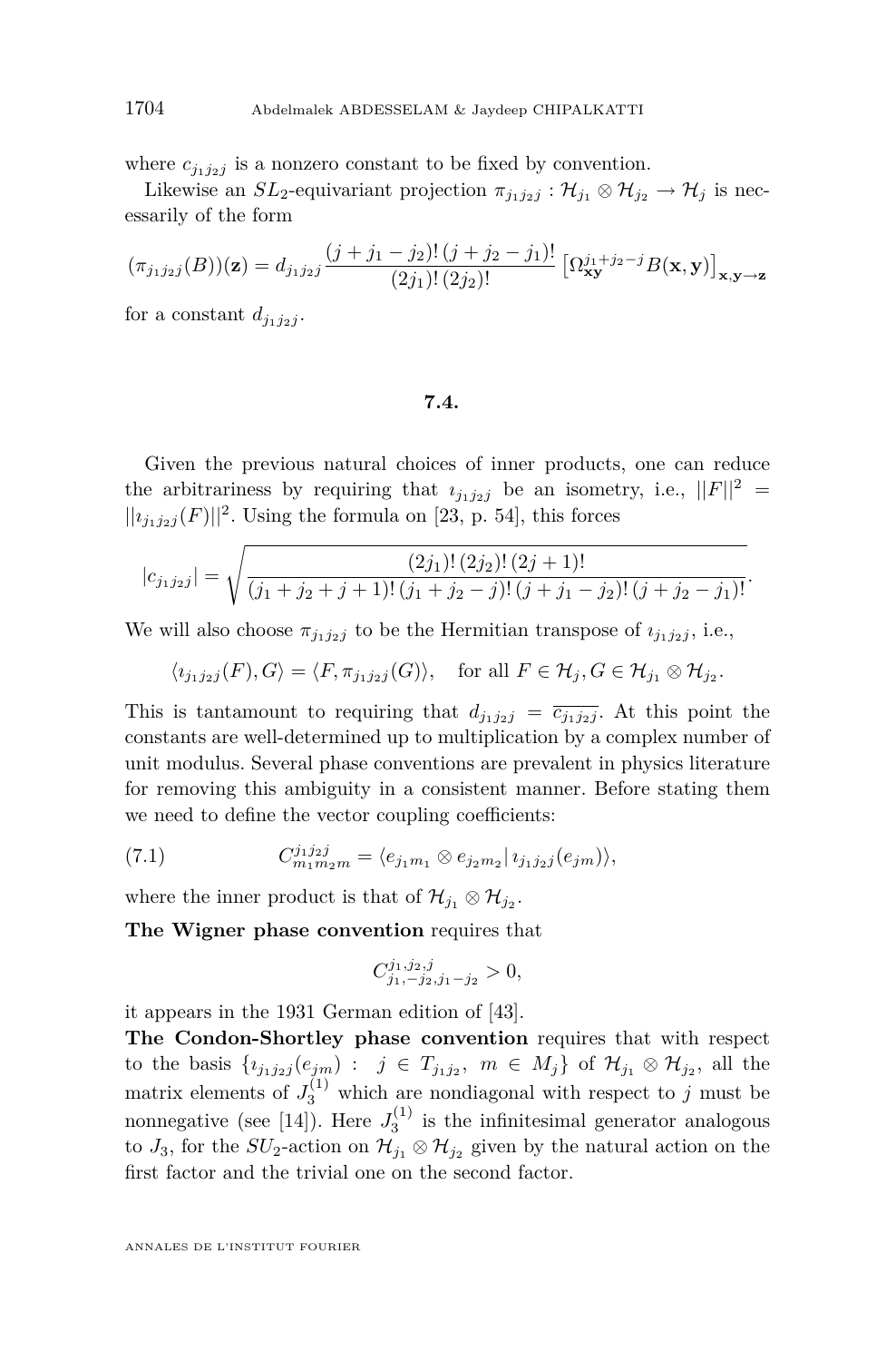**The Brussaard phase convention** [\[9,](#page-42-0) p. 209] is a less cumbersome restatement of the Condon-Shortley phase convention. It essentially amounts to the requirement

$$
C_{j_1,j-j_1,j}^{j_1,j_2,j} > 0.
$$

A similar prescription is used by Racah in [\[36,](#page-43-0) §2].

Fortunately we have the following result.

PROPOSITION  $7.1.$   $-$  All of these conventions are equivalent, and amount to making the most obvious choice:

$$
c_{j_1j_2j} = \sqrt{\frac{(2j_1)!(2j_2)!(2j+1)!}{(j_1+j_2+j+1)!(j_1+j_2-j)!(j+j_1-j_2)!(j+j_2-j_1)!}}.
$$

With this choice, let  $i_{j_1j_2j}^{\text{PHY}}$  and  $\pi_{j_1j_2j}^{\text{PHY}}$  denote the corresponding injection and projection maps respectively; they are the standard ones used in physics literature. To recapitulate,

$$
i_{\frac{m}{2},\frac{n}{2},\frac{m+n-2r}{2}}^{\text{PHY}} = \frac{1}{\sqrt{\mathsf{g}(m,n;r)}} \; i_{r}, \quad \pi_{\frac{m}{2},\frac{n}{2},\frac{m+n-2r}{2}}^{\text{PHY}} = \sqrt{\mathsf{g}(m,n;r)} \; \pi_{r}
$$

in the notation of [§1.6.](#page-5-0)

#### **7.5. The 3-j symbols**

Now Wigner's 3-j symbol is defined to be

$$
\begin{pmatrix}\nj_1 & j_2 & j \\
m_1 & m_2 & m\n\end{pmatrix} = \frac{(-1)^{j_1 - j_2 - m}}{\sqrt{2j + 1}} C^{j_1, j_2, j}_{m_1, m_2, -m},
$$

where  $m_1 \in M_{j_1}$  etc. Its value is given by a terminating  ${}_3F_2$  hypergeometric series. The reader is referred to [\[2,](#page-41-0) [3\]](#page-41-0) for more on these symbols and their use, e.g., in proving sharp Castelnuovo-Mumford regularity bounds.

#### **7.6. The 6-j symbols**

A 6-j symbol is usually represented as an array

$$
\mathcal{A} = \left\{ \begin{array}{ccc} j_1 & j_2 & j_{12} \\ j_3 & J & j_{23} \end{array} \right\},\,
$$

where  $(j_1, j_2, j_{12})$ ,  $(j_2, j_3, j_{23})$ ,  $(j_{12}, j_3, J)$  and  $(j_1, j_{23}, J)$  are assumed to be triads.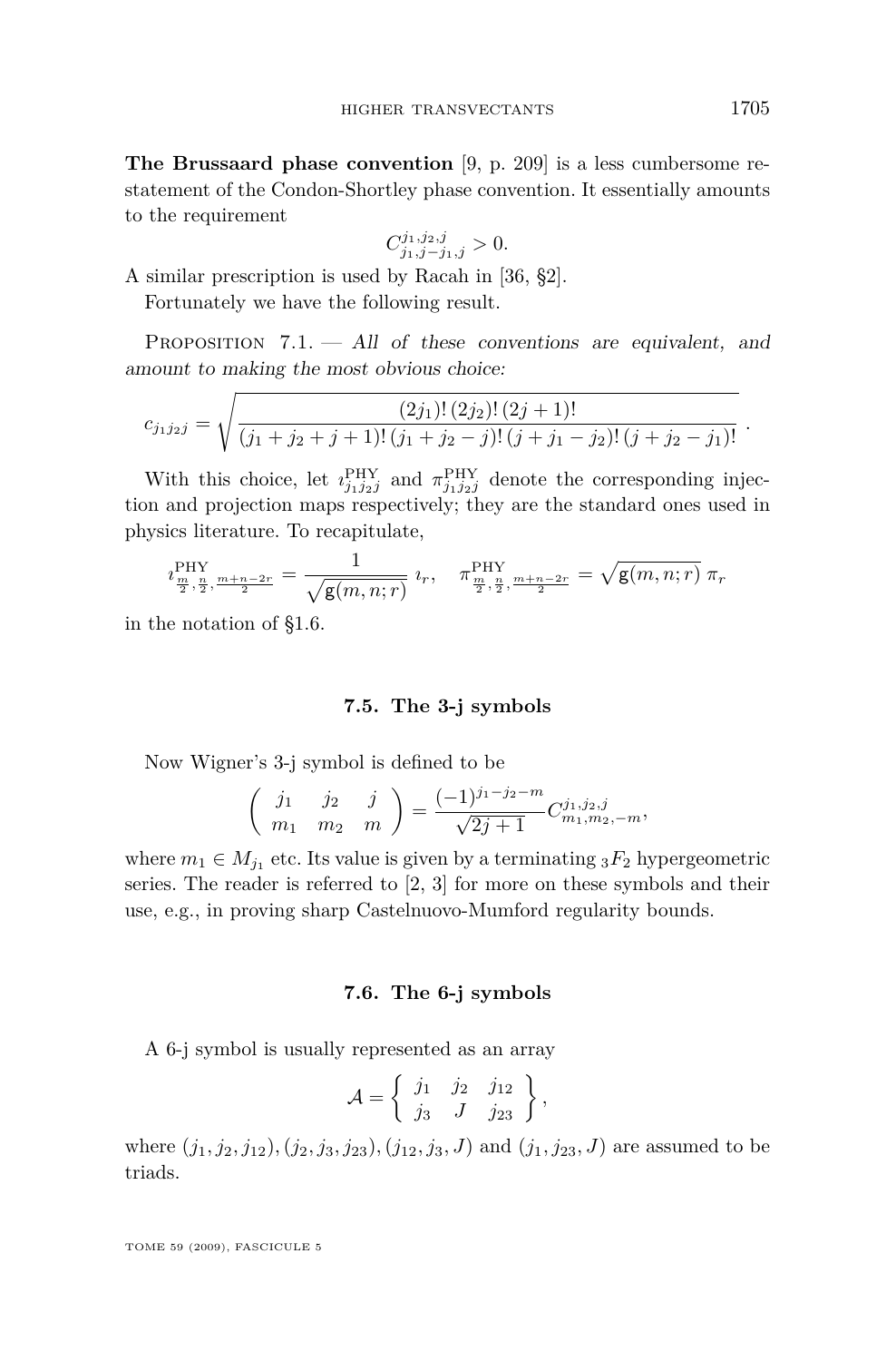Consider the endomorphism  $\phi : \mathcal{H}_J \to \mathcal{H}_J$  obtained as the composition (7.2)

$$
\begin{aligned} \mathcal{H}_J \longrightarrow \mathcal{H}_{j_1} \otimes \mathcal{H}_{j_{23}} &\longrightarrow \mathcal{H}_{j_1} \otimes (\mathcal{H}_{j_2} \otimes \mathcal{H}_{j_3}) \\ &\longrightarrow (\mathcal{H}_{j_1} \otimes \mathcal{H}_{j_2}) \otimes \mathcal{H}_{j_3} \longrightarrow \mathcal{H}_{j_{12}} \otimes \mathcal{H}_{j_3} \longrightarrow \mathcal{H}_J, \end{aligned}
$$

using the obvious  $i^{\text{PHY}}$  and  $\pi^{\text{PHY}}$  maps. By Schur's Lemma, this is a multiple  $\alpha \, \mathrm{Id}_{\mathcal{H}_J}$  of the identity map on  $\mathcal{H}_J$ . Let  $u \in \mathcal{H}_J$  denote an arbitrary vector of unit norm. Then  $\langle u | \phi(u) \rangle$  is independent of *u*, and is equal to the multiplying factor  $\alpha$ . Since the maps  $i^{\text{PHY}}$  and  $\pi^{\text{PHY}}$  are Hermitian transposes of each other, we also have

$$
\alpha = \langle z_L | z_R \rangle,
$$

where  $z_L$  and  $z_R$  are respectively the images of *u* via the maps

$$
\left(\imath_{j_1,j_2,j_{12}}^\text{PHY}\otimes \text{Id}_{\mathcal{H}_{j_3}}\right)\circ \imath_{j_{12},j_3,J}^\text{PHY},\quad \text{and}\quad \left(\text{Id}_{\mathcal{H}_{j_1}}\otimes \imath_{j_2,j_3,j_{23}}^\text{PHY}\right)\circ \imath_{j_1,j_{23},J}^\text{PHY},
$$

and the Hermitian inner product is that of  $\mathcal{H}_{j_1} \otimes \mathcal{H}_{j_2} \otimes \mathcal{H}_{j_3}$ .

Now the standard definition of Wigner's 6-j symbol is (see [\[16,](#page-42-0) p. 92])

$$
\mathcal{A} = \frac{(-1)^{j_1+j_2+j_3+J}}{\sqrt{(2j_{12}+1)(2j_{23}+1)}} \times \alpha.
$$

Appendix B of [\[8\]](#page-42-0) gives a very good summary of the properties of the 6-j symbols, including Racah's celebrated single sum formula [\[36,](#page-43-0) Appendix B] which expresses it as the value of a terminating  $_4F_3$  hypergeometric series.

#### **7.7.**

The following is essentially the same way of stating the definition. Start with a generic form  $F(\mathbf{z})$  of order 2*J* and apply the following operators in succession, precisely following the sequence (7.2).

$$
\begin{aligned}\n&(\mathbf{u}\,\mathbf{y})^{j_1+j_2}\mathbf{x}^{-J}\,(\mathbf{u}\,\partial_{\mathbf{z}})^{j_1+J-j_2}\,(\mathbf{y}\,\partial_{\mathbf{z}})^{j_2}\mathbf{x}^{+J-j_1},\\
&(\mathbf{v}\,\mathbf{w})^{j_2+j_3-j_2}\,(\mathbf{v}\,\partial_{\mathbf{y}})^{j_2+j_2}\mathbf{x}^{-j_3}(\mathbf{w}\,\partial_{\mathbf{y}})^{j_3+j_2}\mathbf{x}^{-j_2},\\
&\Omega_{\mathbf{u}\mathbf{v}}^{j_1+j_2-j_1}\mathbf{x},\quad\{\mathbf{u},\mathbf{v}\to\mathbf{x}\},\quad\Omega_{\mathbf{x}\mathbf{w}}^{j_1}\mathbf{x}^{+j_3-J},\quad\{\mathbf{x},\mathbf{w}\to\mathbf{z}\}.\n\end{aligned}
$$

The result is simply a multiple of the original form, i.e.,  $\tilde{\alpha} F(\mathbf{z})$  for some  $\widetilde{\alpha} \in \mathbf{Q}$ . Then

$$
\begin{cases} j_1 & j_2 & j_{12} \\ j_3 & J & j_{23} \end{cases} = (-1)^{j_1+j_2+j_3+J} (2J+1) \times \sqrt{\frac{P_1}{P_2 P_3}} \times \tilde{\alpha},
$$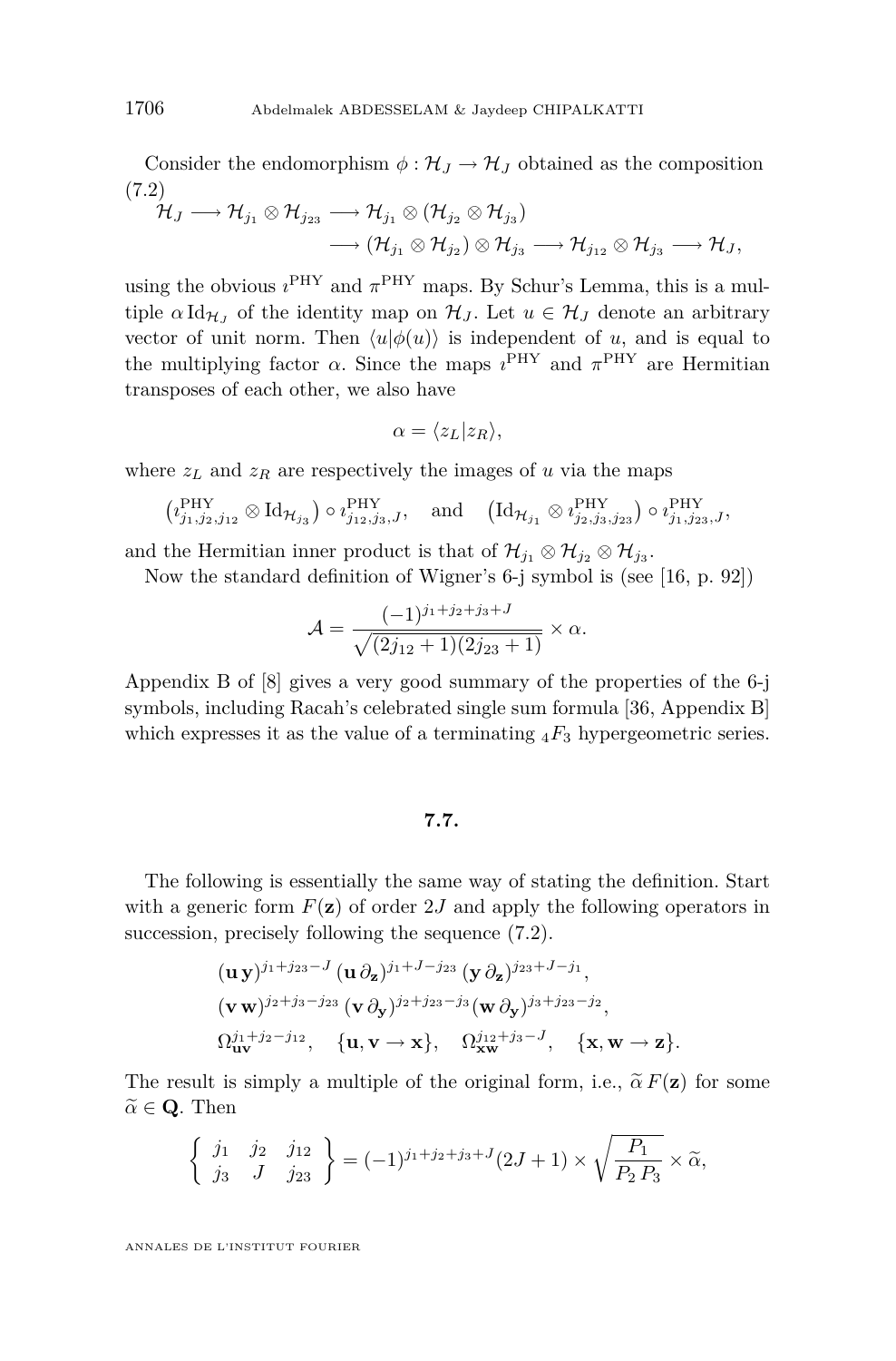<span id="page-37-0"></span>where

$$
P_1 = (j_1 + j_{12} - j_2)!(j_2 + j_{12} - j_1)!(j_{12} + J - j_3)!(j_3 + J - j_{12})!,
$$
  
\n
$$
P_2 = (j_1 + j_{23} - J)!(j_1 + J - j_{23})!(j_{23} + J - j_1)!(j_2 + j_3 - j_{23}) \times
$$
  
\n
$$
(j_2 + j_{23} - j_3)!(j_3 + j_{23} - j_2)!(j_1 + j_2 - j_{12})!(j_{12} + j_3 - J)!,
$$
  
\n
$$
P_3 = (j_1 + j_2 + j_{12} + 1)!(j_2 + j_3 + j_{23} + 1)!(j_1 + j_{23} + J + 1)!
$$
  
\n
$$
(j_{12} + j_3 + J + 1)!
$$

# **7.8. The 9-j symbols**

A 9-j symbol is usually represented as an array

$$
\mathcal{B} = \left\{ \begin{array}{ccc} j_1 & j_2 & j_{12} \\ j_3 & j_4 & j_{34} \\ j_{13} & j_{24} & J \end{array} \right\},\,
$$

where all the rows and columns are assumed to be triads.

Consider the endomorphism  $\psi : \mathcal{H}_J \longrightarrow \mathcal{H}_J$  obtained as the composition

$$
\begin{aligned} \mathcal{H}_J &\longrightarrow \mathcal{H}_{j_{13}} \otimes \mathcal{H}_{j_{24}} \longrightarrow (\mathcal{H}_{j_1} \otimes \mathcal{H}_{j_3}) \otimes (\mathcal{H}_{j_2} \otimes \mathcal{H}_{j_4}) \\ &\longrightarrow (\mathcal{H}_{j_1} \otimes \mathcal{H}_{j_2}) \otimes (\mathcal{H}_{j_3} \otimes \mathcal{H}_{j_4}) \longrightarrow \mathcal{H}_{j_{12}} \otimes \mathcal{H}_{j_{34}} \longrightarrow \mathcal{H}_J, \end{aligned}
$$

of the natural  $i^{\text{PHY}}$  and  $\pi^{\text{PHY}}$  maps. By Schur's lemma,  $\psi = \beta \text{Id}_{\mathcal{H}_J}$ . Now the standard definition of the 9-j symbol (see [\[27\]](#page-42-0) for instance) is along the same lines as that for 6-j symbols, namely

$$
\mathcal{B} = \frac{1}{\sqrt{(2j_{12}+1)(2j_{34}+1)(2j_{13}+1)(2j_{24}+1)}} \times \beta.
$$

One can evaluate  $\beta$  as  $\langle z_L | z_R \rangle$ , where  $z_L$  and  $z_R$  are respectively the images of an arbitrary unit vector *u* via the maps

$$
\left(\imath_{j_1,j_2,j_{12}}^{\text{PHY}} \otimes \imath_{j_3,j_4,j_{34}}^{\text{PHY}}\right) \circ \imath_{j_{12},j_{34},J}^{\text{PHY}}
$$

and

$$
\left(\mathrm{Id}_{\mathcal{H}_{j_1}}\otimes \tau\otimes \mathrm{Id}_{\mathcal{H}_{j_4}}\right)\circ \left(\imath_{j_1,j_3,j_{13}}^{\mathrm{PHY}}\otimes \imath_{j_2,j_4,j_{24}}^{\mathrm{PHY}}\right)\circ \imath_{j_1,j_2,j_4,J}^{\mathrm{PHY}}
$$

with

$$
\tau: \mathcal{H}_{j_{3}} \otimes \mathcal{H}_{j_{2}} \longrightarrow \mathcal{H}_{j_{2}} \otimes \mathcal{H}_{j_{3}}
$$

designating the map that switches the factors.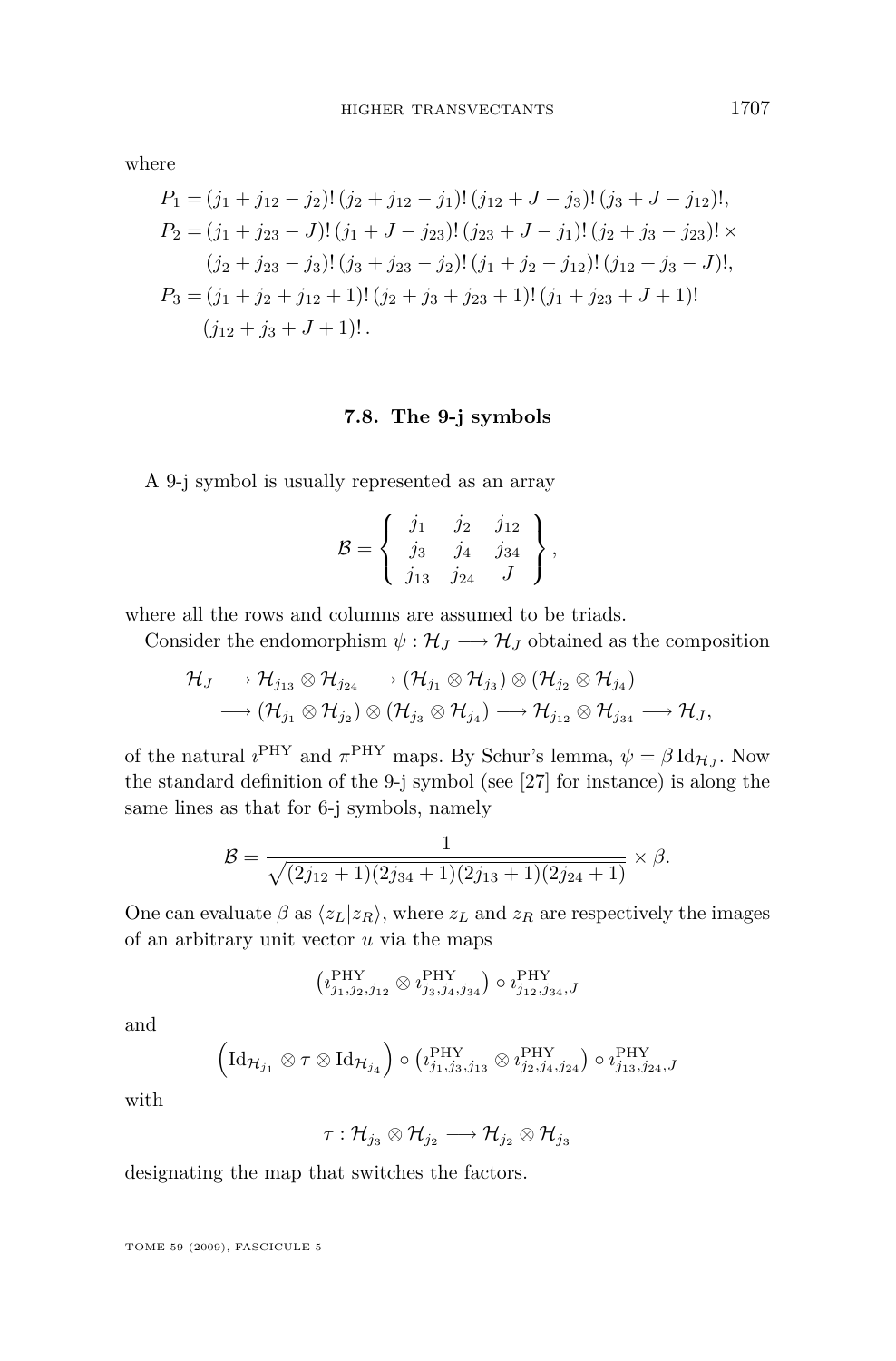**7.9.**

<span id="page-38-0"></span>Starting with an arbitrary form  $F(\mathbf{z})$  of order 2*J*, apply the following operators in succession:

$$
(\mathbf{x}\,\mathbf{y})^{j_{13}+j_{24}-J} (\mathbf{x}\,\partial_{\mathbf{z}})^{j_{13}+J-j_{24}} (\mathbf{y}\,\partial_{\mathbf{z}})^{j_{24}+J-j_{13}},
$$
  
\n
$$
(\mathbf{p}\,\mathbf{q})^{j_{1}+j_{3}-j_{13}} (\mathbf{p}\,\partial_{\mathbf{x}})^{j_{1}+j_{13}-j_{3}} (\mathbf{q}\,\partial_{\mathbf{x}})^{j_{13}+j_{3}-j_{1}},
$$
  
\n
$$
(\mathbf{u}\,\mathbf{v})^{j_{2}+j_{4}-j_{24}} (\mathbf{u}\,\partial_{\mathbf{y}})^{j_{2}+j_{24}-j_{4}} (\mathbf{v}\,\partial_{\mathbf{y}})^{j_{4}+j_{24}-j_{2}},
$$
  
\n
$$
\Omega_{\mathbf{p}\,\mathbf{u}}^{j_{1}+j_{2}-j_{12}}, \{\mathbf{p},\mathbf{u}\to\mathbf{x}\}, \Omega_{\mathbf{q}\,\mathbf{v}}^{j_{3}+j_{4}-j_{34}}, \{\mathbf{q},\mathbf{v}\to\mathbf{y}\}, \Omega_{\mathbf{xy}}^{j_{12}+j_{34}-J}, \{\mathbf{x},\mathbf{y}\to\mathbf{z}\}.
$$

The end result will be of the form  $\tilde{\beta} F(z)$  for some  $\tilde{\beta} \in \mathbf{Q}$ . Then the 9-j symbol is given by

(7.3) 
$$
\begin{Bmatrix} j_1 & j_2 & j_{12} \\ j_3 & j_4 & j_{34} \\ j_{13} & j_{24} & J \end{Bmatrix} = (2J+1)\sqrt{\frac{Q_1}{Q_2 Q_3}} \times \widetilde{\beta},
$$

where

$$
Q_1 = (j_1 + j_{12} - j_2)!(j_2 + j_{12} - j_1)!(j_3 + j_{34} - j_4)!\times
$$
  
\n
$$
(j_4 + j_{34} - j_3)!(j_{12} + J - j_{34})!(j_{34} + J - j_{12})!,
$$
  
\n
$$
Q_2 = (j_1 + j_2 + j_{12} + 1)!(j_3 + j_4 + j_{34} + 1)!(j_{13} + j_{24} + J + 1)!\times
$$
  
\n
$$
(j_1 + j_3 + j_{13} + 1)!(j_2 + j_4 + j_{24} + 1)!(j_{12} + j_{34} + J + 1)!,
$$
  
\n
$$
Q_3 = (j_1 + j_2 - j_{12})!(j_3 + j_4 - j_{34})!(j_{13} + j_{24} - J)!(j_{13} + J - j_{24})!\times
$$
  
\n
$$
(j_{24} + J - j_{13})!(j_1 + j_3 - j_{13})!(j_1 + j_{13} - j_3)!(j_3 + j_{13} - j_1)!\times
$$
  
\n
$$
(j_2 + j_4 - j_{24})!(j_2 + j_{24} - j_4)!(j_4 + j_{24} - j_2)!(j_{12} + j_{34} - J)!.
$$

Prima facie, the multiplicative prefactors entering into the definitions of 3-j, 6-j and 9-j symbols might seem unusal, but their purpose is to ensure maximal symmetry of the symbols.

An important property of the 9-j symbol is embodied in the following proposition (see [\[27\]](#page-42-0)).

PROPOSITION 7.2. — The 9-j symbol is invariant with respect to matrix transposition of the array. Any permutation  $\sigma$  of the rows or columns alters the symbol by a sign factor equal to

$$
_{ \epsilon(\sigma)}\Sigma^{ \,j}
$$

where  $\epsilon(\sigma)$  is the signature of the permutation, and  $\sum j$  denotes the sum of all the nine entries (which necessarily is an integer).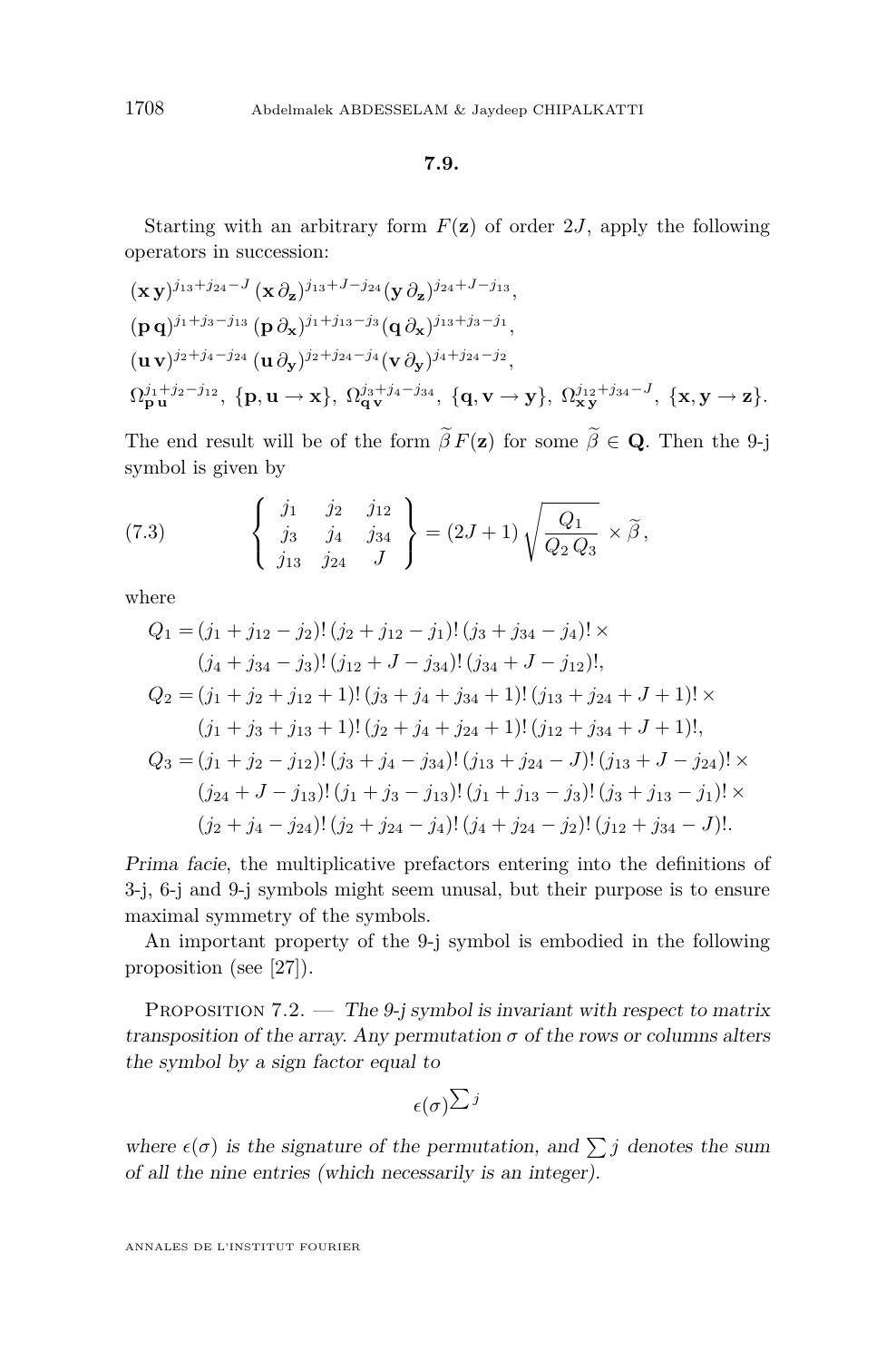<span id="page-39-0"></span>Except for the Regge symmetries, all known symmetry properties of the 3-j, 6-j and 9-j symbols (such as the one stated in the previous proposition) become trivial if one uses the diagrammatic formalism outlined in [\[1,](#page-41-0) [3\]](#page-41-0).

#### **7.10. The triple sum formula**

The Ališauskas-Jucys formula (see [\[28,](#page-42-0) §3]) expresses the 9-j symbol as a triple summation over lattice points. Define

 $x_1 = 2 j_{34}$ ,  $y_1 = -j_2 + j_4 + j_{24}$ ,  $z_1 = 2 j_1$ ,  $x_2 = j_3 + j_4 - j_{34}$ ,  $y_2 = j_{13} + j_{24} - J$ ,  $z_2 = -j_1 + j_2 + j_{12}$ ,  $x_3 = j_{12} - j_{34} + J$ ,  $y_3 = 2 j_{24} + 1$ ,  $z_3 = j_1 + j_3 + j_{13} + 1$ ,  $x_4 = -j_3 + j_4 + j_{34}$ ,  $y_4 = j_2 + j_4 - j_{24}$ ,  $z_4 = j_1 + j_3 - j_{13}$ ,  $x_5 = j_{12} + j_{34} - J$ ,  $y_5 = j_{13} - j_{24} + J$ ,  $z_5 = j_1 - j_2 + j_{12}$ ,  $p_1 = j_1 + j_3 - j_{24} + J$ ,  $p_2 = -j_2 + j_3 - j_{34} + j_{24}$ ,  $p_3 = -j_1 + j_2 - j_{34} + J$ ,

and

$$
[a, b, c] = \sqrt{\frac{(a - b + c)!(a + b - c)!(a + b + c + 1)!}{(-a + b + c)!}}.
$$

Let  $\Lambda$  denote the set of integer triples  $(x, y, z)$  satisfying the inequalities

$$
0 \leqslant x \leqslant \min(x_4, x_5),
$$

$$
\max(0, -p_2 - x) \leqslant y \leqslant \min(y_4, y_5),
$$

$$
\max(0, -p_3 - x) \leqslant z \leqslant \min(z_4, z_5, p_1 - y).
$$

Then

$$
(7.4)
$$
\n
$$
\mathcal{B} = (-1)^{x_5} \frac{[j_3, j_1, j_{13}] [j_2, j_4, j_{24}] [J, j_{13}, j_{24}]}{[j_3, j_4, j_{34}] [j_2, j_1, j_{12}] [J, j_{12}, j_{34}]}\times
$$
\n
$$
\sum_{(x,y,z)\in\Lambda} \frac{(-1)^{x+y+z} (x_1 - x) [(x_2 + x) [(x_3 + x) [(y_1 + y) ] (y_2 + y)]}{x! y! z! (x_4 - x) [(x_5 - x) [(y_3 + y) ] (y_4 - y) [(y_5 - y) ]}\times
$$
\n
$$
\frac{(z_1 - z) [(z_2 + z) [(p_1 - y - z)]}{(z_3 - z)!(z_4 - z)!(z_5 - z)!(p_2 + x + y)!(p_3 + x + z)!}.
$$

The triple sum formula was discovered in a rather indirect way in [\[5\]](#page-42-0). It is often mistakenly referred to as the Jucys-Bandzaitis formula, perhaps because the first 1965 edition of [\[29\]](#page-43-0) predates [\[5\]](#page-42-0). An elementary yet difficult proof was given in [\[29\]](#page-43-0), in the style of Racah's proof of his single-sum formula for 6-j symbols. The simplest method of proof seems to be the one due to Rosengren [\[37,](#page-43-0) [38\]](#page-43-0).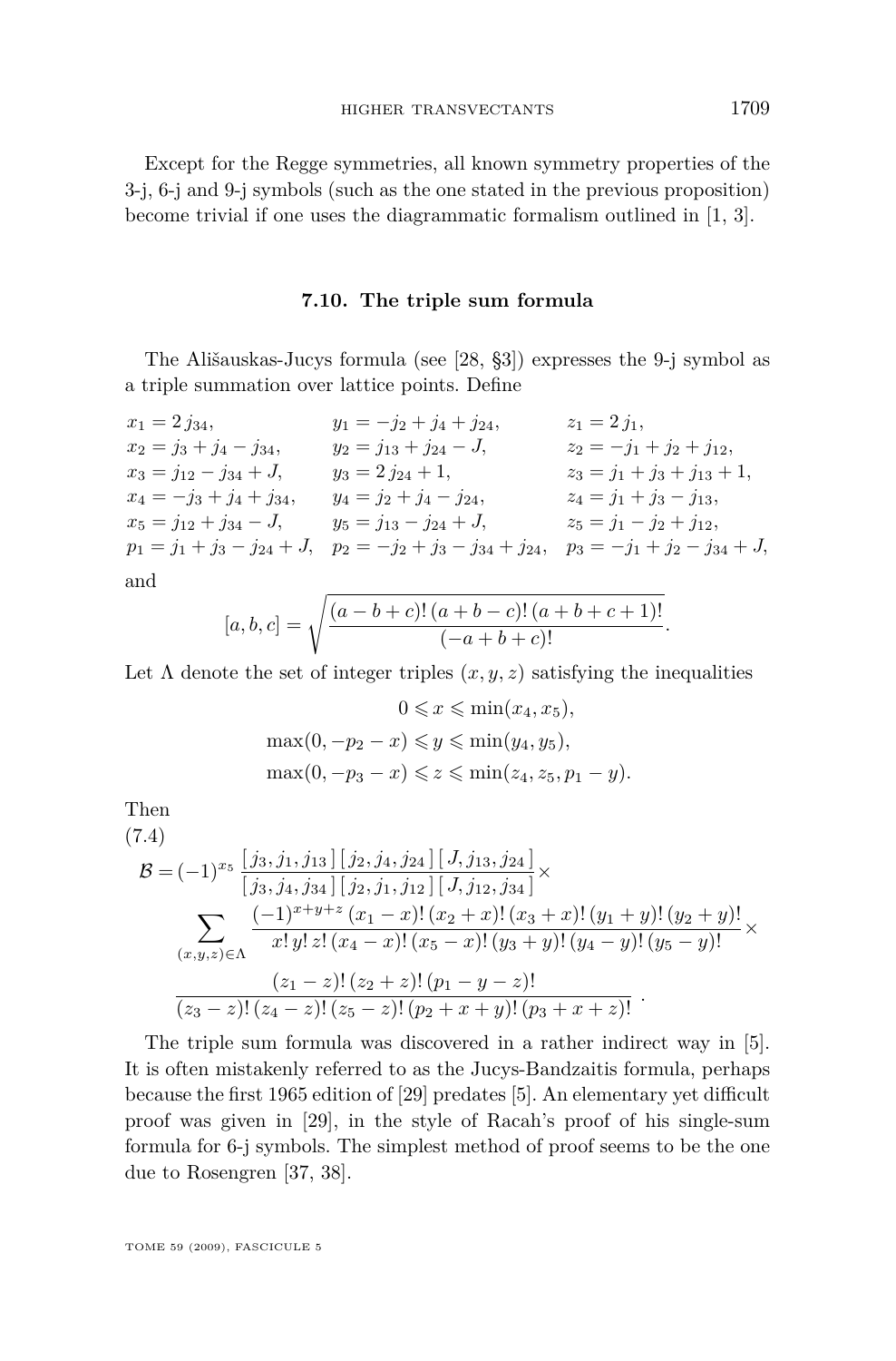#### **7.11.**

<span id="page-40-0"></span>In general, given  $j_1, j_2, \ldots, j_{n+1}$  and *J*, one can consider morphisms

$$
\mathcal{H}_J \xrightarrow{\psi_1} \bigotimes_{\ell=1}^{n+1} \mathcal{H}_{j_\ell} \xrightarrow{\psi_2} \mathcal{H}_J
$$

arising from two different choices of successive transvections; this leads to the general notion of a 3n-j symbol. These are instances of the so-called spin networks which play a prominent role in loop quantum gravity (see [\[8,](#page-42-0) [10\]](#page-42-0) and references therein).

#### **7.12. The proof of Formula [\(2.9\)](#page-13-0)**

Recall that by Proposition [2.2,](#page-10-0) the constant  $\kappa_{(i,j)}^{(a,b)}$  $\binom{(u,v)}{(i,j)}$  is characterised by the equality

$$
\xi = \kappa_{(i,j)}^{(a,b)} \mathrm{Id}_{S_{2(m+n-r)}}.
$$

Going through the prescriptions of [§2.6-2.7](#page-11-0) shows that the action of *ξ* on a form  $f_{\mathbf{z}}^{2(m+n-r)}$  amounts to the succession of operators:

$$
(\mathbf{x}\mathbf{y})^{r-2a-2b-2} (\mathbf{x}\partial_{\mathbf{z}})^{2m-2a+2b-r} (\mathbf{y}\partial_{\mathbf{z}})^{2n+2a-2b-r},
$$
  
\n
$$
(\mathbf{p}\mathbf{q})^{2a+1} (\mathbf{p}\partial_{\mathbf{x}})^{m-2a-1} (\mathbf{q}\partial_{\mathbf{x}})^{m-2a-1},
$$
  
\n
$$
(\mathbf{u}\mathbf{v})^{2b+1} (\mathbf{u}\partial_{\mathbf{y}})^{n-2b-1} (\mathbf{v}\partial_{\mathbf{y}})^{n-2b-1},
$$
  
\n
$$
\Omega_{\mathbf{p}\mathbf{u}}^{i}, \quad {\mathbf{p}, \mathbf{u} \to \mathbf{x}}, \quad \Omega_{\mathbf{q}\mathbf{v}}^{j}, \quad {\mathbf{q}, \mathbf{v} \to \mathbf{y}}, \quad \Omega_{\mathbf{x}\mathbf{y}}^{r-i-j}, \quad {\mathbf{x}, \mathbf{y} \to \mathbf{z}}.
$$

together with multiplication by

$$
K = \frac{h(m, n; i) h(m, n; j) h(m + n - 2i, m + n - 2j; r - i - j)}{(2m + 2n - 2r)! (2m - 4a - 2)! (2n - 4b - 2)!}.
$$

Now choose the specific 9-j array

$$
\mathcal{B} = \begin{Bmatrix} j_1 & j_2 & j_{12} \\ j_3 & j_4 & j_{34} \\ j_{13} & j_{24} & J \end{Bmatrix} = \begin{Bmatrix} \frac{1}{2}m & \frac{1}{2}n & \frac{1}{2}(m+n) - i \\ \frac{1}{2}m & \frac{1}{2}n & \frac{1}{2}(m+n) - j \\ m - 2a - 1 & n - 2b - 1 & m+n - r \end{Bmatrix},
$$

which brings this into perfect agreement with the sequence of operators in [§7.9.](#page-38-0) Hence we get an equality

(7.5) 
$$
\kappa_{(i,j)}^{(a,b)} = \frac{K}{2J+1} \sqrt{\frac{Q_2 Q_3}{Q_1}} \times \mathcal{B}.
$$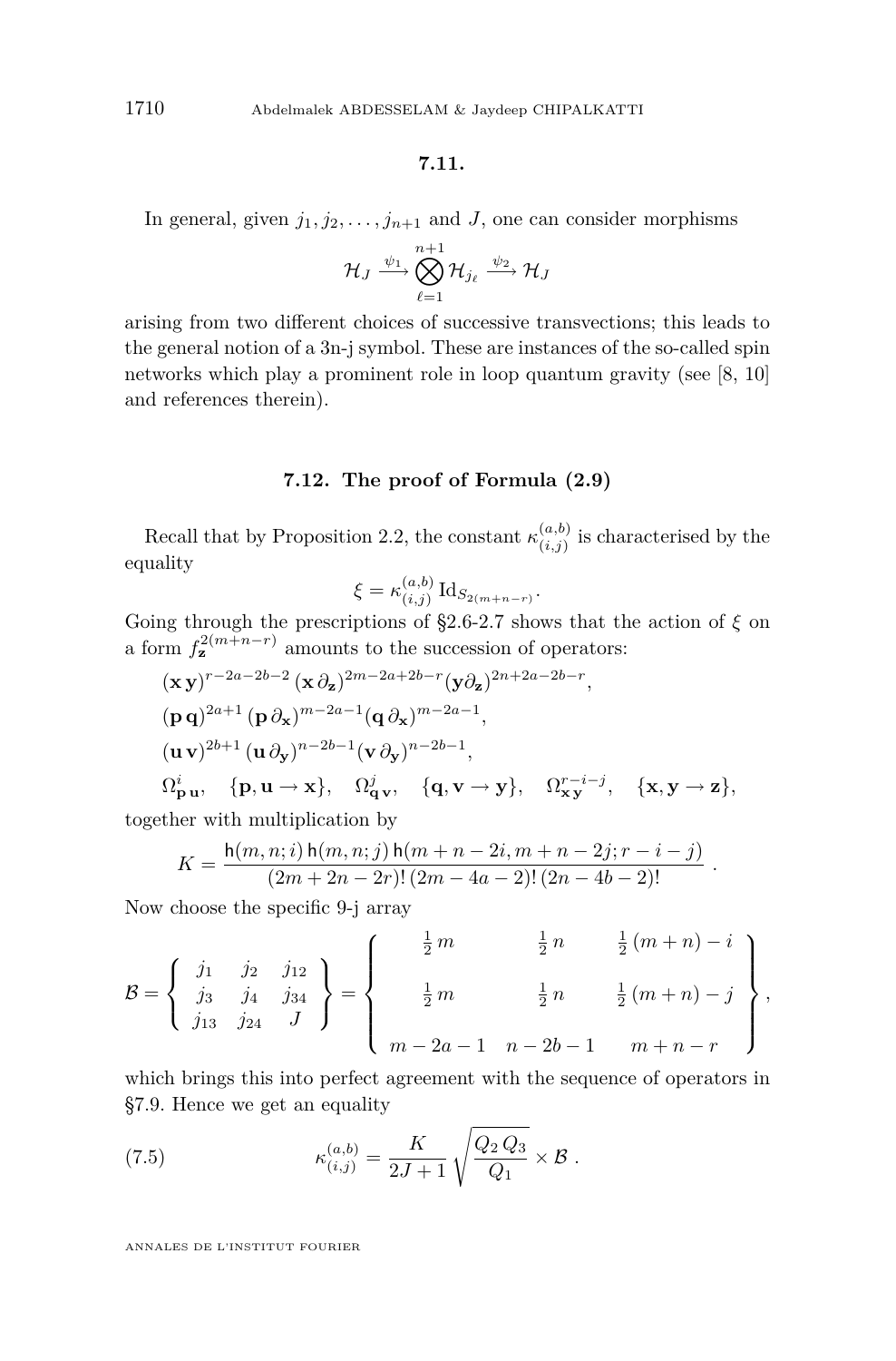<span id="page-41-0"></span>Now interchange rows 2 and 3 of *B*, then interchange columns 1 and 3, and finally take the transpose. This gives an equivalent array

$$
\mathcal{B}' = \left\{ \begin{array}{ccc} \frac{1}{2}(m+n) - i & m+n-r & \frac{1}{2}(m+n) - j \\ & & \\ \frac{1}{2}n & n-2b-1 & \frac{1}{2}n \\ & & \\ \frac{1}{2}m & m-2a-1 & \frac{1}{2}m \end{array} \right\}
$$

Now apply the triple sum formula  $(7.4)$  to  $\mathcal{B}'$ , and feed the result into  $(7.5)$ . The outcome exactly boils down to the identity  $(2.9)$ .

The switch  $\mathcal{B} \to \mathcal{B}'$  is necessary due to the peculiarity that the symmetries given by Proposition [7.2](#page-38-0) are not visible from the triple sum formula. Our choice of  $\mathcal{B}'$  ensures that when  $i = a = b = 0$  and  $j = r$ , the array becomes doubly-stretched (i.e., two of its six triads are stretched) according to the pattern

$$
\begin{cases}\n j_3 + j_{13} & j_3 + j_{13} + j_2 & j_2 \\
 j_3 & j_4 & j_{34} \\
 j_{13} & j_{24} & J\n\end{cases},
$$

which is known to reduce the triple sum to a single term [\[28,](#page-42-0) Eq. 18]. This ensures that  $\kappa^{(0,0)}_{(0,r)}$  $_{(0,r)}^{(0,0)} \neq 0.$ 

**Acknowledgements.** The second author was partly funded by a discovery grant from NSERC. We are thankful to the following authors for the use of their programs: Dan Grayson and Michael Stillman (Macaulay-2), John Stembridge (the 'SF' package for Maple), and Anthony Stone (a webbased calculator for 3-j, 6-j and 9-j symbols). The University of Michigan Historical Library (**MiH**) as well as Project Gutenberg (**PG**) have been useful in accessing some classical references.

#### BIBLIOGRAPHY

- [1] A. Abdesselam, "The combinatorics of classical invariant theory revisited by modern physics", Slides of Feb 2007 talk at the Montreal CRM workshop "Combinatorial Problems Raised by Statistical Mechanics". Available at http://people.virginia.edu/*∼*aa4cr/MontrealFeb07slides.pdf.
- [2] A. ABDESSELAM & J. CHIPALKATTI, "The bipartite Brill-Gordan locus and angular momentum", Transform. Groups **11** (2006), no. 3, p. 341-370.
- [3] ———, "Brill-Gordan Loci, transvectants and an analogue of the Foulkes conjecture", Adv. Math **208** (2007), no. 2, p. 491-520.

*.*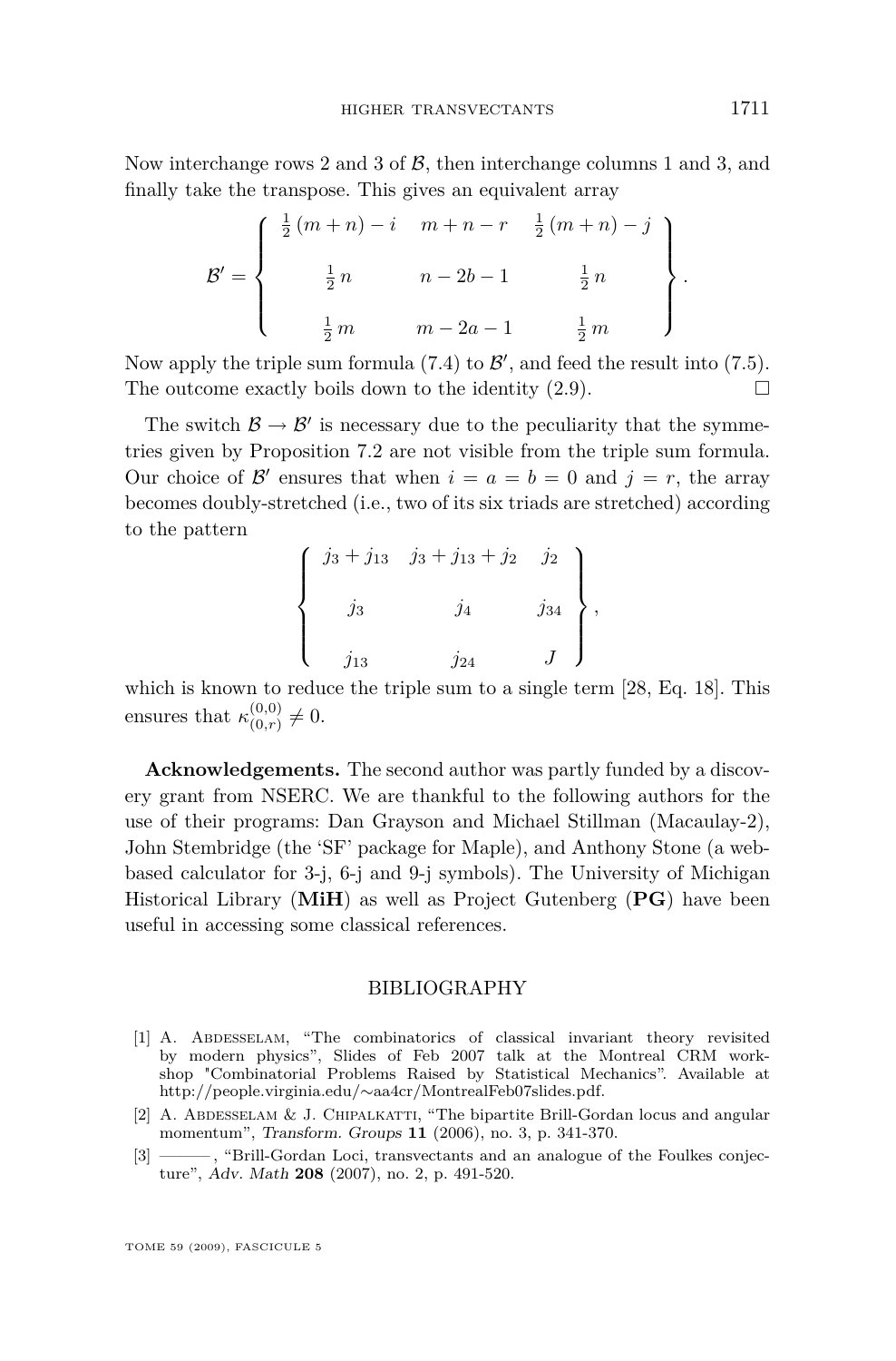- <span id="page-42-0"></span>[4] K. Akin, D. Buchsbaum & J. Weyman, "Schur functors and Schur complexes", Adv. Math. **44** (1982), no. 3, p. 207-278.
- [5] S. J. Ališauskas & A. P. Jucys, "Weight lowering operators and the multiplicityfree isoscalar factors for the group *R*5", J. Math. Phys. **12** (1971), no. 4, p. 594-605.
- [6] L. C. BIEDENHARN & J. D. LOUCK, Angular Momentum in Quantum Physics. Theory and Application, Encyclopedia of Mathematics and its Applications, vol. 8, Addison-Wesley, 1981.
- [7] N. Bourbaki, Topological Vector Spaces, (translated by H. G. Eggleston and S. Madan), Elements of Mathematics, Springer-Verlag, 1987.
- [8] J. Brunnemann & T. Thiemann, "Simplification of the spectral analysis of the volume operator in loop quantum gravity", Class. Quant. Grav. **23** (2006), p. 1289- 1346.
- [9] P. J. Brussaard, "Clebsch-Gordan- of Wigner coefficienten", Ned. Tijdschr. Natuurk. **33** (1967), p. 202-222.
- [10] J. Carter, D. Flath & M. Saito, The Classical and Quantum 6j-Symbols, Mathematical Notes, no. 43, Princeton University Press, 1995.
- [11] A. Cayley, On linear transformations, Collected Mathematical Works, vol. I, no. 14, Cambridge University Press, 1889.
- [12] J. CHIPALKATTI, "On the invariant theory of the Bezoutiant", Beiträge Alg. Geom. **47** (2006), no. 2, p. 397-417.
- [13] A. Clebsch, Theorie der Binaren Algebraischen Formen, Teubner, Leipzig, 1872, (**MiH**).
- [14] E. U. CONDON & G. H. SHORTLEY, The Theory of Atomic Spectra, Cambridge University Press, 1935.
- [15] I. Dolgachev, Lectures on Invariant Theory, London Mathematical Society Lecture Notes, no. 296, Cambridge University Press, 2003.
- [16] A. R. EDMONDS, Angular Momentum in Quantum Mechanics, Princeton University Press, 1957.
- [17] D. Flath, "The Clebsch-Gordan formulas", Enseign. Math. (2) **29** (1983), no. 3–4, p. 339-346.
- [18] W. Fulton, Young Tableaux, London Mathematical Society Student Texts, no. 35, Cambridge University Press, 1957.
- [19] W. FULTON & J. HARRIS, Representation Theory, A First Course, Graduate Texts in Mathematics, Springer–Verlag, 1991.
- [20] O. Glenn, The Theory of Invariants, Ginn and Co., Boston, 1915, (**PG**).
- [21] L. GOLDBERG, "Catalan numbers and branched coverings by the Riemann sphere", Adv. Math. **85** (1991), no. 2, p. 129-144.
- [22] P. Gordan, "Die Resultante Binärer Formen", Rend. Circ. Matem. Palermo **XXII** (1906), p. 161-196.
- [23] J. H. Grace & A. Young, The Algebra of Invariants, 1903, Reprinted by Chelsea Publishing Co., New York, 1962, (**MiH**).
- [24] J. HARRIS, Algebraic Geometry, A First Course, Graduate Texts in Mathematics, Springer–Verlag, 1992.
- [25] R. HARTSHORNE, Algebraic Geometry, Graduate Texts in Mathematics, Springer-Verlag, 1977.
- [26] J.-S. Huang & C.-B. Zhu, "Weyl's construction and tensor power decomposition for *G*2", Proc. Amer. Math. Soc. **127** (1999), no. 3, p. 925-934.
- [27] H. A. Jahn & J. Hope, "Symmetry properties of the Wigner 9j symbol", Phys. Rev. **93** (1954), no. 2, p. 318-321.
- [28] J. V. Jeugt, N. P. Sangita & K. Srinivasa Rao, "Multiple hypergeometric functions and 9-j coefficients", J. Phys A: Math. Gen. **27** (1994), p. 5251-5264.